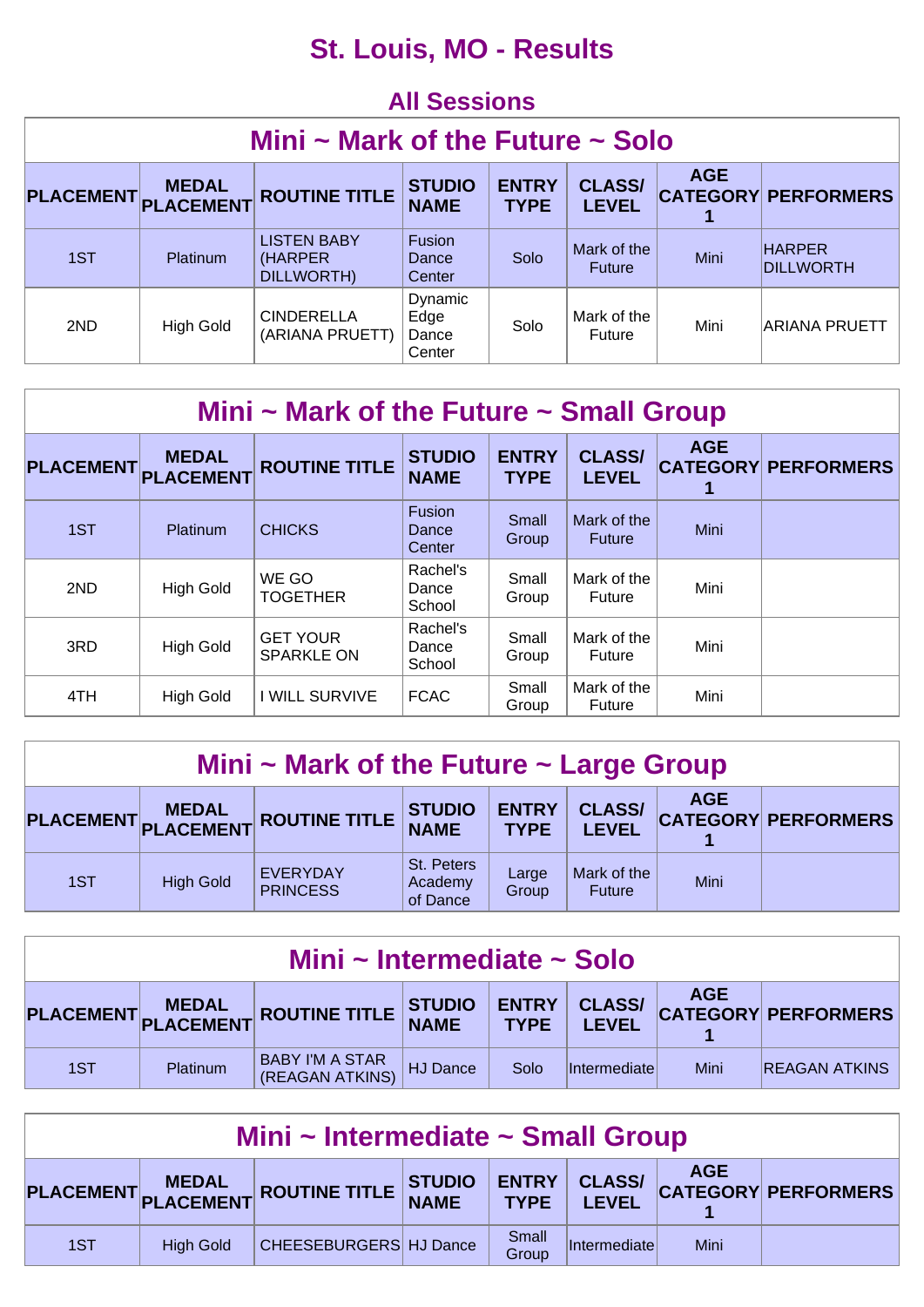| Petite $\sim$ Mark of the Future $\sim$ Solo |                                  |                                                   |                                    |                             |                               |                 |                                     |  |  |  |
|----------------------------------------------|----------------------------------|---------------------------------------------------|------------------------------------|-----------------------------|-------------------------------|-----------------|-------------------------------------|--|--|--|
| <b>PLACEMENT</b>                             | <b>MEDAL</b><br><b>PLACEMENT</b> | <b>ROUTINE TITLE</b>                              | <b>STUDIO</b><br><b>NAME</b>       | <b>ENTRY</b><br><b>TYPE</b> | <b>CLASS/</b><br><b>LEVEL</b> | <b>AGE</b><br>1 | <b>CATEGORY PERFORMERS</b>          |  |  |  |
| 1ST                                          | Platinum                         | <b>SLAY (LEENA</b><br><b>HOLIFIELD)</b>           | <b>FCAC</b>                        | Solo                        | Mark of the<br><b>Future</b>  | <b>Petite</b>   | LEENA<br><b>HOLIFIELD</b>           |  |  |  |
| 2ND                                          | Platinum                         | <b>NO EXCUSES</b><br>(SAVANNAH<br>DOHERTY)        | Fusion<br>Dance<br>Center          | Solo                        | Mark of the<br>Future         | Petite          | <b>SAVANNAH</b><br><b>DOHERTY</b>   |  |  |  |
| 3RD                                          | Platinum                         | THE GLOW<br>(ASHTON<br>LUETKEMEYER)               | New Town<br>Dance<br>Academy       | Solo                        | Mark of the<br>Future         | Petite          | <b>ASHTON</b><br><b>LUETKEMEYER</b> |  |  |  |
| 4TH                                          | Platinum                         | WIND IN MY HAIR<br>(MIKA LAWSON)                  | New Town<br>Dance<br>Academy       | Solo                        | Mark of the<br>Future         | Petite          | <b>MIKA LAWSON</b>                  |  |  |  |
| 5TH                                          | Platinum                         | <b>WHEN I AM</b><br><b>OLDER (BRIAR</b><br>FUNKE) | Fusion<br>Dance<br>Center          | Solo                        | Mark of the<br>Future         | Petite          | <b>BRIAR FUNKE</b>                  |  |  |  |
| 6TH                                          | Platinum                         | AS LONG AS YOU<br>LOVE ME (JIONNI<br>MOONIER)     | Dynamic<br>Edge<br>Dance<br>Center | Solo                        | Mark of the<br>Future         | Petite          | <b>JIONNI MOONIER</b>               |  |  |  |
| 6TH                                          | Platinum                         | I PUT A SPELL ON<br>YOU (ELEANOR<br>KOCH)         | Angie's<br>Studio                  | Solo                        | Mark of the<br>Future         | Petite          | <b>ELEANOR KOCH</b>                 |  |  |  |
| 7TH                                          | <b>High Gold</b>                 | <b>RISE UP (MIA</b><br>GOMEZ-SMITH)               | New Town<br>Dance<br>Academy       | Solo                        | Mark of the<br>Future         | Petite          | MIA GOMEZ-<br><b>SMITH</b>          |  |  |  |
| 8TH                                          | <b>High Gold</b>                 | FEEL LIKE A<br><b>WOMAN</b><br>(KENNEDY GUINN)    | <b>FCAC</b>                        | Solo                        | Mark of the<br>Future         | Petite          | <b>KENNEDY GUINN</b>                |  |  |  |
| 9TH                                          | <b>High Gold</b>                 | I CAN BE<br><b>ANYTHING (JANE</b><br>WACKER)      | Dynamic<br>Edge<br>Dance<br>Center | Solo                        | Mark of the<br>Future         | Petite          | <b>JANE WACKER</b>                  |  |  |  |
| 10TH                                         | <b>High Gold</b>                 | <b>GET UP AND</b><br>DANCE (SOPHIA<br>SCHULTZ)    | Dynamic<br>Edge<br>Dance<br>Center | Solo                        | Mark of the<br><b>Future</b>  | Petite          | <b>SOPHIA</b><br><b>SCHULTZ</b>     |  |  |  |

|                  | Petite ~ Mark of the Future ~ Duet/Trio                                                                                                                                                              |                                         |                              |           |                              |        |                                                                              |  |  |  |  |
|------------------|------------------------------------------------------------------------------------------------------------------------------------------------------------------------------------------------------|-----------------------------------------|------------------------------|-----------|------------------------------|--------|------------------------------------------------------------------------------|--|--|--|--|
| <b>PLACEMENT</b> | <b>AGE</b><br><b>CLASS/</b><br><b>ENTRY</b><br><b>MEDAL</b><br><b>STUDIO</b><br><b>ROUTINE TITLE</b><br><b>CATEGORY PERFORMERS</b><br><b>PLACEMENT</b><br><b>TYPE</b><br><b>LEVEL</b><br><b>NAME</b> |                                         |                              |           |                              |        |                                                                              |  |  |  |  |
| 1ST              | Platinum                                                                                                                                                                                             | <b>WHERE OUR</b><br><b>DREAMS BEGIN</b> | New Town<br>Dance<br>Academy | Duet/Trio | Mark of the<br><b>Future</b> | Petite | <b>ASHTON</b><br>LUETKEMEYER,<br><b>MIKA LAWSON,</b><br><b>TITA BROTHERS</b> |  |  |  |  |
| 2ND              | <b>Platinum</b>                                                                                                                                                                                      | <b>SHAKE SHAKE</b>                      | <b>FCAC</b>                  | Duet/Trio | Mark of the<br>Future        | Petite | <b>PEYTON</b><br><b>ELDERS, SOPHIE</b><br>FARROW                             |  |  |  |  |
| 3RD              | <b>High Gold</b>                                                                                                                                                                                     | <b>PARTY GIRLS</b>                      | Rachel's<br>Dance<br>School  | Duet/Trio | Mark of the<br>Future        | Petite | AVERI<br><b>ROBINSON,</b><br>KYLIE<br>DOUGLASS                               |  |  |  |  |
| 4TH              | <b>High Gold</b>                                                                                                                                                                                     | <b>CAN'T STOP THE</b><br><b>FEELING</b> | Fusion<br>Dance<br>Center    | Duet/Trio | Mark of the<br><b>Future</b> | Petite | AVA HASTINGS,<br><b>ELISE RAITHEL</b>                                        |  |  |  |  |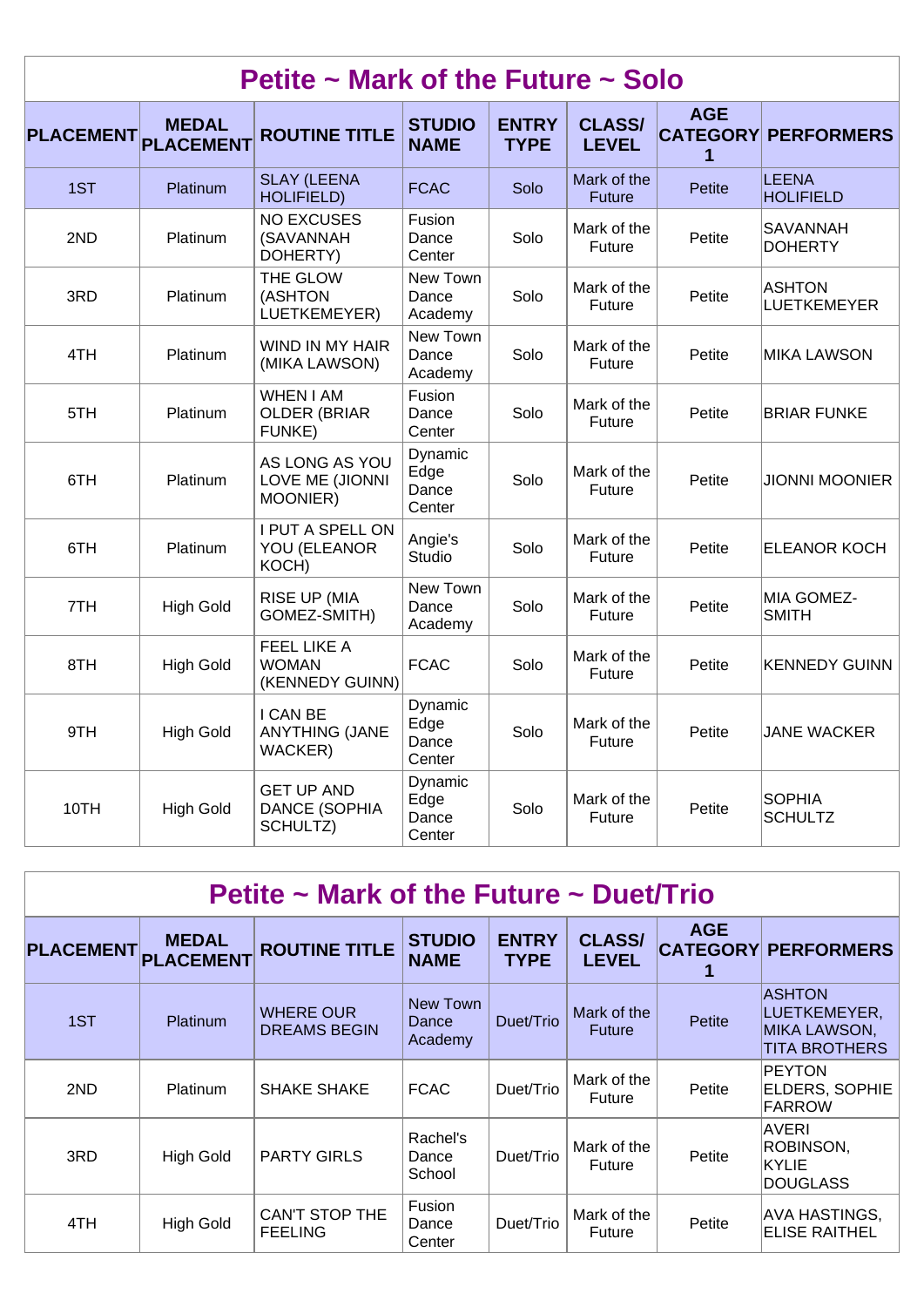| 5TH | <b>High Gold</b> | <b>BFF'S</b>                        | Imagine<br>Dance<br>Project        | Duet/Trio | Mark of the<br>Future | Petite | CORA STIX,<br>FAITH DAY,<br>TINLEIGH AUSTIN        |
|-----|------------------|-------------------------------------|------------------------------------|-----------|-----------------------|--------|----------------------------------------------------|
| 6TH | High Gold        | <b>MY BOYFRIENDS</b><br><b>BACK</b> | Angie's<br>Studio                  | Duet/Trio | Mark of the<br>Future | Petite | AUBREE<br>SHEPPARD,<br><b>REAGAN</b><br>PARANZUELA |
| 7TH | <b>High Gold</b> | <b>BARBIE</b>                       | Dynamic<br>Edge<br>Dance<br>Center | Duet/Trio | Mark of the<br>Future | Petite | MIA MESKOVIC,<br><b>SOPHIA</b><br><b>SCHULTZ</b>   |
| 8TH | <b>High Gold</b> | I'M A LADY                          | Angie's<br>Studio                  | Duet/Trio | Mark of the<br>Future | Petite | JANIE PETERS,<br>MADELYNN<br>POWELSON              |

### **Petite ~ Mark of the Future ~ Small Group**

| <b>PLACEMENT</b> | <b>MEDAL</b><br><b>PLACEMENT</b> | <b>ROUTINE TITLE</b>                           | <b>STUDIO</b><br><b>NAME</b>        | <b>ENTRY</b><br><b>TYPE</b> | <b>CLASS/</b><br><b>LEVEL</b> | <b>AGE</b><br>1 | <b>CATEGORY PERFORMERS</b> |
|------------------|----------------------------------|------------------------------------------------|-------------------------------------|-----------------------------|-------------------------------|-----------------|----------------------------|
| 1ST              | Platinum                         | <b>SWANNABES</b>                               | <b>New Town</b><br>Dance<br>Academy | Small<br>Group              | Mark of the<br><b>Future</b>  | <b>Petite</b>   |                            |
| 2ND              | Platinum                         | <b>BOSS BABES</b>                              | <b>FCAC</b>                         | Small<br>Group              | Mark of the<br>Future         | Petite          |                            |
| 3RD              | Platinum                         | <b>I HATE BOYS</b>                             | <b>FCAC</b>                         | Small<br>Group              | Mark of the<br>Future         | Petite          |                            |
| 4TH              | Platinum                         | THAT DON'T<br><b>IMPRESS ME</b><br><b>MUCH</b> | Rachel's<br>Dance<br>School         | Small<br>Group              | Mark of the<br>Future         | Petite          |                            |
| 5TH              | Platinum                         | THE CLIMB                                      | Rachel's<br>Dance<br>School         | Small<br>Group              | Mark of the<br>Future         | Petite          |                            |
| 6TH              | Platinum                         | <b>CRAZY LITTLE</b><br>THING CALLED<br>LOVE    | Angie's<br><b>Studio</b>            | Small<br>Group              | Mark of the<br>Future         | Petite          |                            |
| 7TH              | Platinum                         | <b>HEY LIL MAMA</b>                            | Angie's<br>Studio                   | Small<br>Group              | Mark of the<br>Future         | Petite          |                            |
| 8TH              | Platinum                         | CAT IN THE HAT                                 | Dynamic<br>Edge<br>Dance<br>Center  | Small<br>Group              | Mark of the<br>Future         | Petite          |                            |
| 9TH              | <b>High Gold</b>                 | HIT ME UP                                      | Angie's<br>Studio                   | Small<br>Group              | Mark of the<br>Future         | Petite          |                            |
| 9TH              | <b>High Gold</b>                 | <b>SEA CRUISE</b><br><b>CUTIES</b>             | Imagine<br>Dance<br>Project         | Small<br>Group              | Mark of the<br>Future         | Petite          |                            |
| 10TH             | <b>High Gold</b>                 | YOU RAISE ME UP                                | Angie's<br>Studio                   | Small<br>Group              | Mark of the<br>Future         | Petite          |                            |

| Petite $\sim$ Mark of the Future $\sim$ Large Group |                              |                       |                              |                             |                               |            |                            |  |  |  |  |
|-----------------------------------------------------|------------------------------|-----------------------|------------------------------|-----------------------------|-------------------------------|------------|----------------------------|--|--|--|--|
|                                                     | PLACEMENT MEDAL<br>PLACEMENT | <b>ROUTINE TITLE</b>  | <b>STUDIO</b><br><b>NAME</b> | <b>ENTRY</b><br><b>TYPE</b> | <b>CLASS/</b><br><b>LEVEL</b> | <b>AGE</b> | <b>CATEGORY PERFORMERS</b> |  |  |  |  |
| 1ST                                                 | <b>Platinum</b>              | <b>MILLION DREAMS</b> | New Town<br>Dance<br>Academy | Large<br>Group              | Mark of the<br><b>Future</b>  | Petite     |                            |  |  |  |  |
| 2ND                                                 | <b>Platinum</b>              | <b>DISCO MIX</b>      | Dynamic<br>Edge              | Large<br>Group              | Mark of the<br>Future         | Petite     |                            |  |  |  |  |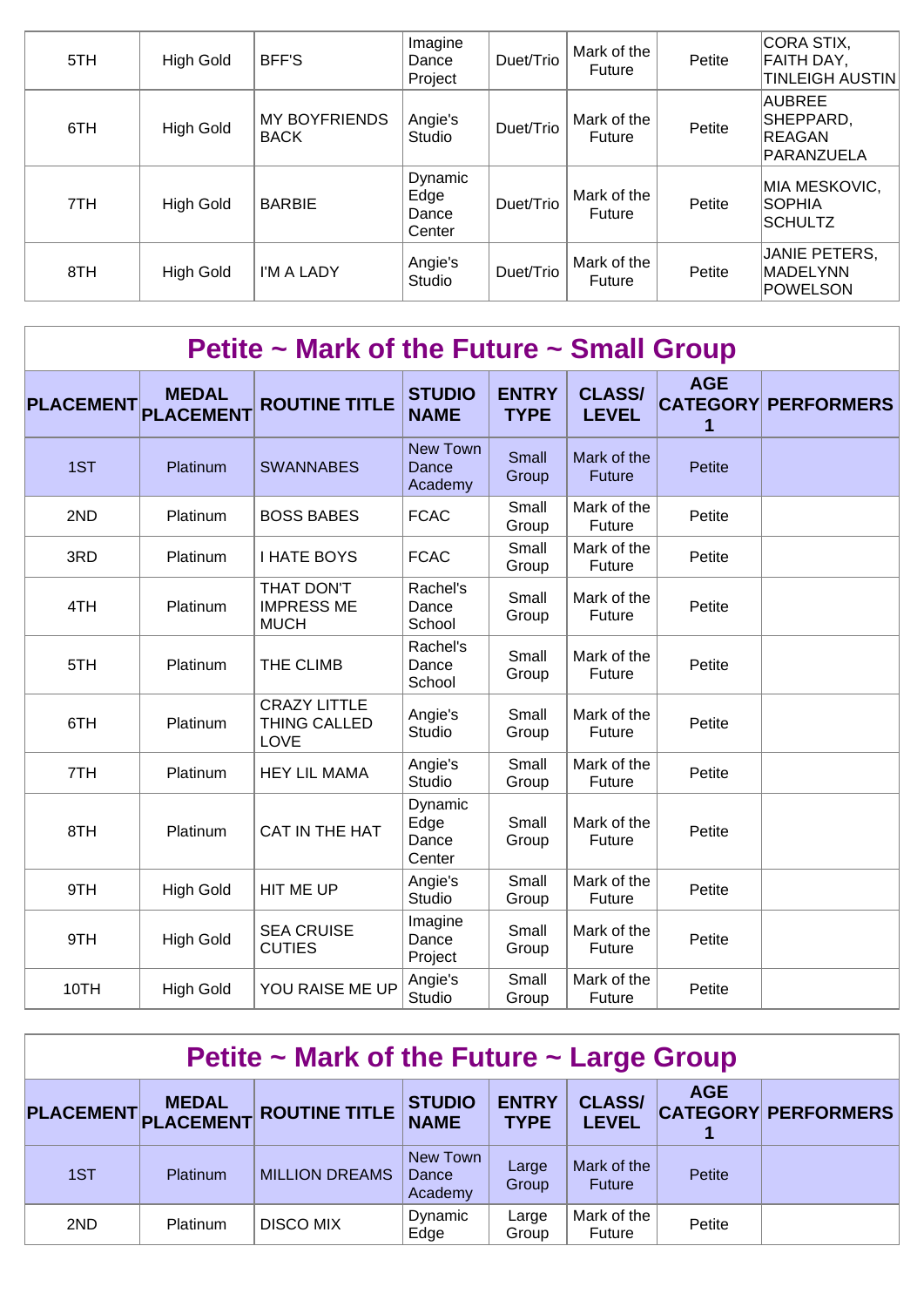|     |                  |                                                              | Dance<br>Center             |                |                              |        |  |
|-----|------------------|--------------------------------------------------------------|-----------------------------|----------------|------------------------------|--------|--|
| 3RD | <b>Platinum</b>  | <b>RESCUE</b>                                                | <b>FCAC</b>                 | Large<br>Group | Mark of the<br><b>Future</b> | Petite |  |
| 4TH | <b>Platinum</b>  | <b>LOOKING GOOD</b><br><b>AND FEELING</b><br><b>GORGEOUS</b> | Rachel's<br>Dance<br>School | Large<br>Group | Mark of the<br><b>Future</b> | Petite |  |
| 5TH | <b>Platinum</b>  | DOCTOR DOCTOR                                                | <b>FCAC</b>                 | Large<br>Group | Mark of the<br><b>Future</b> | Petite |  |
| 6TH | <b>High Gold</b> | <b>LET'S BOUNCE</b>                                          | Angie's<br>Studio           | Large<br>Group | Mark of the<br><b>Future</b> | Petite |  |
| 7TH | <b>High Gold</b> | <b>CONGA CUTIES</b>                                          | Imagine<br>Dance<br>Project | Large<br>Group | Mark of the<br>Future        | Petite |  |
| 8TH | <b>High Gold</b> | THE CLIMB                                                    | Imagine<br>Dance<br>Project | Large<br>Group | Mark of the<br>Future        | Petite |  |

|                  | Petite ~ Intermediate ~ Solo     |                                                 |                                                           |                             |                               |                 |                                |  |  |  |  |
|------------------|----------------------------------|-------------------------------------------------|-----------------------------------------------------------|-----------------------------|-------------------------------|-----------------|--------------------------------|--|--|--|--|
| <b>PLACEMENT</b> | <b>MEDAL</b><br><b>PLACEMENT</b> | <b>ROUTINE TITLE</b>                            | <b>STUDIO</b><br><b>NAME</b>                              | <b>ENTRY</b><br><b>TYPE</b> | <b>CLASS/</b><br><b>LEVEL</b> | <b>AGE</b><br>1 | <b>CATEGORY PERFORMERS</b>     |  |  |  |  |
| 1ST              | Platinum                         | <b>AMAZING MAYZIE</b><br>(AVA BUCKLEY)          | Charmette<br>Academy<br>of Dance &<br>Acrobatics,<br>Inc. | Solo                        | Intermediate                  | <b>Petite</b>   | <b>AVA BUCKLEY</b>             |  |  |  |  |
| 2ND              | Platinum                         | <b>ANGEL (ISLA</b><br>TURNER)                   | Dynamic<br>Edge<br>Dance<br>Center                        | Solo                        | Intermediate                  | Petite          | <b>ISLA TURNER</b>             |  |  |  |  |
| 3RD              | Platinum                         | FRIEND LIKE ME<br>(HARPER<br>NEWTON)            | St. Peters<br>Academy<br>of Dance                         | Solo                        | Intermediate                  | Petite          | <b>HARPER</b><br><b>NEWTON</b> |  |  |  |  |
| 4TH              | Platinum                         | <b>I WANT IT NOW</b><br>(PAISLEE KERN)          | Dynamic<br>Edge<br>Dance<br>Center                        | Solo                        | Intermediate                  | Petite          | PAISLEE KERN                   |  |  |  |  |
| 5TH              | <b>High Gold</b>                 | <b>STICKS &amp; STONES</b><br>(EMMA LEAHY)      | Charmette<br>Academy<br>of Dance &<br>Acrobatics,<br>Inc. | Solo                        | Intermediate                  | Petite          | EMMA LEAHY                     |  |  |  |  |
| 6TH              | <b>High Gold</b>                 | <b>CALL ME A</b><br>PRINCESS (MIA<br>WHITEHEAD) | Charmette<br>Academy<br>of Dance &<br>Acrobatics,<br>Inc. | Solo                        | Intermediate                  | Petite          | MIA WHITEHEAD                  |  |  |  |  |
| 7TH              | <b>High Gold</b>                 | ZERO TO HERO<br>(ALICE LITTLE)                  | Charmette<br>Academy<br>of Dance &<br>Acrobatics,<br>Inc. | Solo                        | Intermediate                  | Petite          | <b>ALICE LITTLE</b>            |  |  |  |  |
| 8TH              | <b>High Gold</b>                 | CRUELLA DE VIL<br>(LILLY IBENDAHL)              | Charmette<br>Academy<br>of Dance &<br>Acrobatics,<br>Inc. | Solo                        | Intermediate                  | Petite          | LILLY IBENDAHL                 |  |  |  |  |
| 9TH              | <b>High Gold</b>                 | <b>DREAM (LAUREN</b><br>GRAVES)                 | Fusion<br>Dance<br>Center                                 | Solo                        | Intermediate                  | Petite          | LAUREN GRAVES                  |  |  |  |  |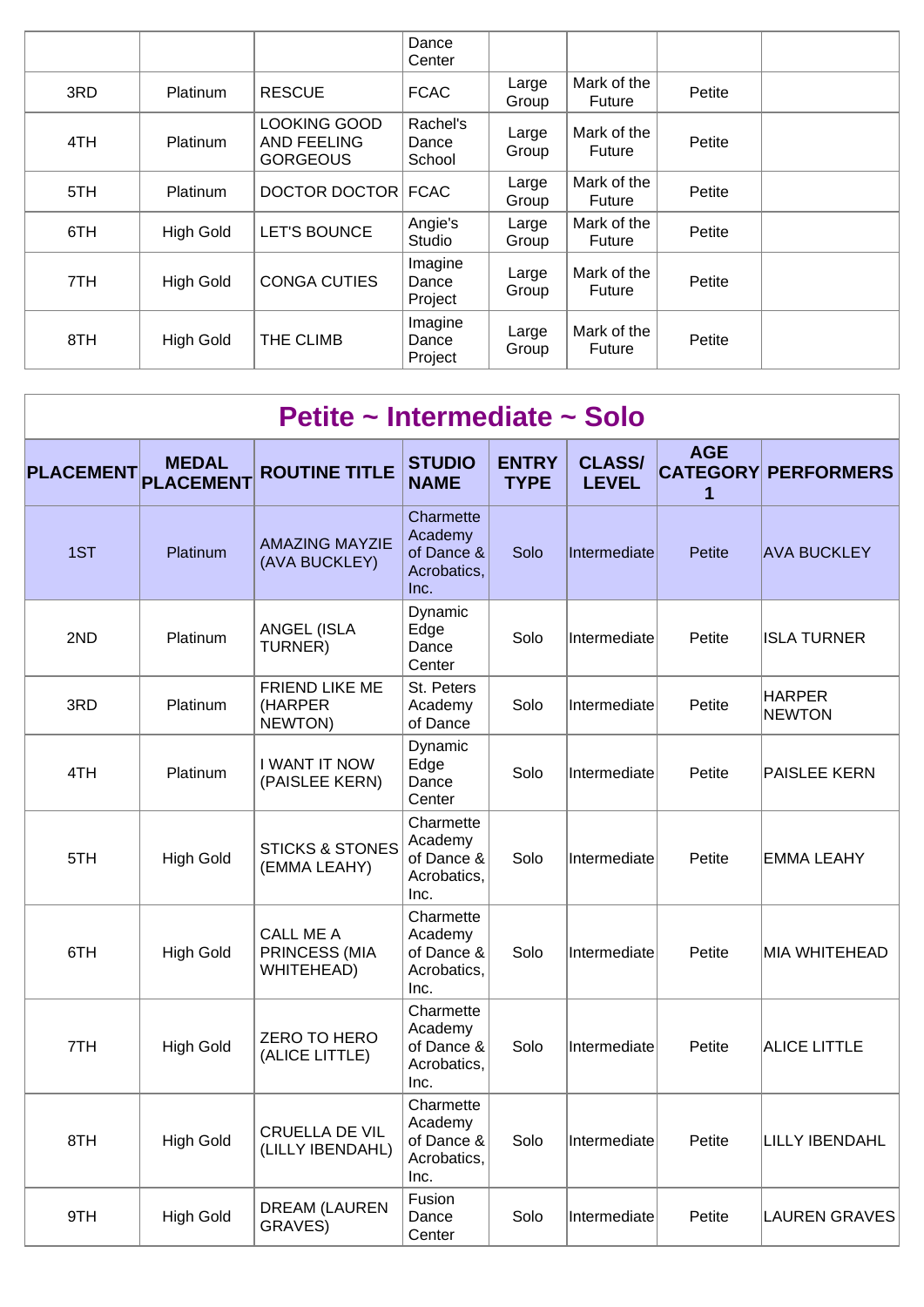| 10TH | High Gold | <b>KNOW SO</b><br>™ AL∟<br><b>FAR (VIOLET)</b><br>DUNAJCIK) | Fusion<br>Dance<br>Center | Solo | Intermediate | Petite | <b>IVIOLET</b><br><b>DUNAJCIK</b> |  |
|------|-----------|-------------------------------------------------------------|---------------------------|------|--------------|--------|-----------------------------------|--|
|------|-----------|-------------------------------------------------------------|---------------------------|------|--------------|--------|-----------------------------------|--|

| Petite ~ Intermediate ~ Duet/Trio |                                  |                                         |                                                              |                             |                               |                 |                                                                       |  |  |  |
|-----------------------------------|----------------------------------|-----------------------------------------|--------------------------------------------------------------|-----------------------------|-------------------------------|-----------------|-----------------------------------------------------------------------|--|--|--|
| <b>PLACEMENT</b>                  | <b>MEDAL</b><br><b>PLACEMENT</b> | <b>ROUTINE TITLE</b>                    | <b>STUDIO</b><br><b>NAME</b>                                 | <b>ENTRY</b><br><b>TYPE</b> | <b>CLASS/</b><br><b>LEVEL</b> | <b>AGE</b><br>1 | <b>CATEGORY PERFORMERS</b>                                            |  |  |  |
| 1ST                               | Platinum                         | <b>SPARKLING</b><br><b>DIAMONDS</b>     | Dynamic<br>Edge<br>Dance<br>Center                           |                             | Duet/Trio Intermediate        | Petite          | <b>ELLIE MCENROE,</b><br><b>ISLA TURNER</b>                           |  |  |  |
| 2ND                               | Platinum                         | <b>MERMAID PARTY</b>                    | Charmette<br>Academy<br>of Dance $\&$<br>Acrobatics,<br>Inc. |                             | Duet/Trio  Intermediate       | Petite          | AVA BUCKLEY,<br><b>LILLY IBENDAHL</b>                                 |  |  |  |
| 3RD                               | Platinum                         | <b>VACATION</b>                         | Charmette<br>Academy<br>of Dance $\&$<br>Acrobatics,<br>Inc. |                             | Duet/Trio Intermediate        | Petite          | EMMA LEAHY,<br>MIA WHITEHEAD,  <br>NORAH MORLEY                       |  |  |  |
| 4TH                               | <b>High Gold</b>                 | <b>POPCORN</b><br><b>BOOGIE</b>         | Dynamic<br>Edge<br>Dance<br>Center                           | Duet/Trio                   | Intermediate                  | Petite          | ADALINE<br>ALONSO, JIONNI<br>MOONIER,<br>PAISLEE KERN                 |  |  |  |
| 5TH                               | <b>High Gold</b>                 | <b>LIKE A GIRL</b>                      | Charmette<br>Academy<br>of Dance $\&$<br>Acrobatics,<br>Inc. |                             | Duet/Trio Intermediate        | Petite          | ANNABELLE<br>WEAVER, AVERY<br>DIX, ELLA SAILOR                        |  |  |  |
| 6TH                               | <b>High Gold</b>                 | ROTTEN TO THE<br><b>CORE</b>            | Fusion<br>Dance<br>Center                                    |                             | Duet/Trio  Intermediate       | Petite          | ADELAIDE<br>HASTINGS, AVA<br><b>WIESE, MORGAN</b><br><b>WISNEWSKI</b> |  |  |  |
| 7TH                               | <b>High Gold</b>                 | LUCILLE,<br>CAMILLE,<br><b>CHENILLE</b> | St. Peters<br>Academy<br>of Dance                            |                             | Duet/Trio  Intermediate       | Petite          | ARIA NUTIS,<br>MADDIE FAGAN,<br>SAMANTHA<br>KAINADY                   |  |  |  |
| 8TH                               | <b>High Gold</b>                 | YOU'VE GOT A<br>FRIEND IN ME            | Fusion<br>Dance<br>Center                                    |                             | Duet/Trio  Intermediate       | Petite          | LAUREN<br>GRAVES,<br><b>MORGAN</b><br><b>WISNEWSKI</b>                |  |  |  |
| 9TH                               | <b>High Gold</b>                 | <b>BEFORE US</b>                        | Charmette<br>Academy<br>of Dance &<br>Acrobatics,<br>Inc.    | Duet/Trio                   | Intermediate                  | Petite          | <b>ALICE LITTLE,</b><br>HARPER KADAVI                                 |  |  |  |
| 10TH                              | <b>High Gold</b>                 | WHIP MY HAIR                            | St. Peters<br>Academy<br>of Dance                            |                             | Duet/Trio  Intermediate       | Petite          | AVA HELMS,<br><b>HARPER</b><br><b>NEWTON</b>                          |  |  |  |

| Petite ~ Intermediate ~ Small Group |                 |                                      |                           |                             |                        |            |                            |  |  |  |
|-------------------------------------|-----------------|--------------------------------------|---------------------------|-----------------------------|------------------------|------------|----------------------------|--|--|--|
|                                     |                 | PLACEMENT MEDAL ROUTINE TITLE        | STUDIO<br>NAME            | <b>ENTRY</b><br><b>TYPE</b> | CLASS/<br><b>LEVEL</b> | <b>AGE</b> | <b>CATEGORY PERFORMERS</b> |  |  |  |
| 1ST                                 | <b>Platinum</b> | <b>WELCOME TO</b><br><b>CAREALOT</b> | Fusion<br>Dance<br>Center | Small<br>Group              | Intermediate           | Petite     |                            |  |  |  |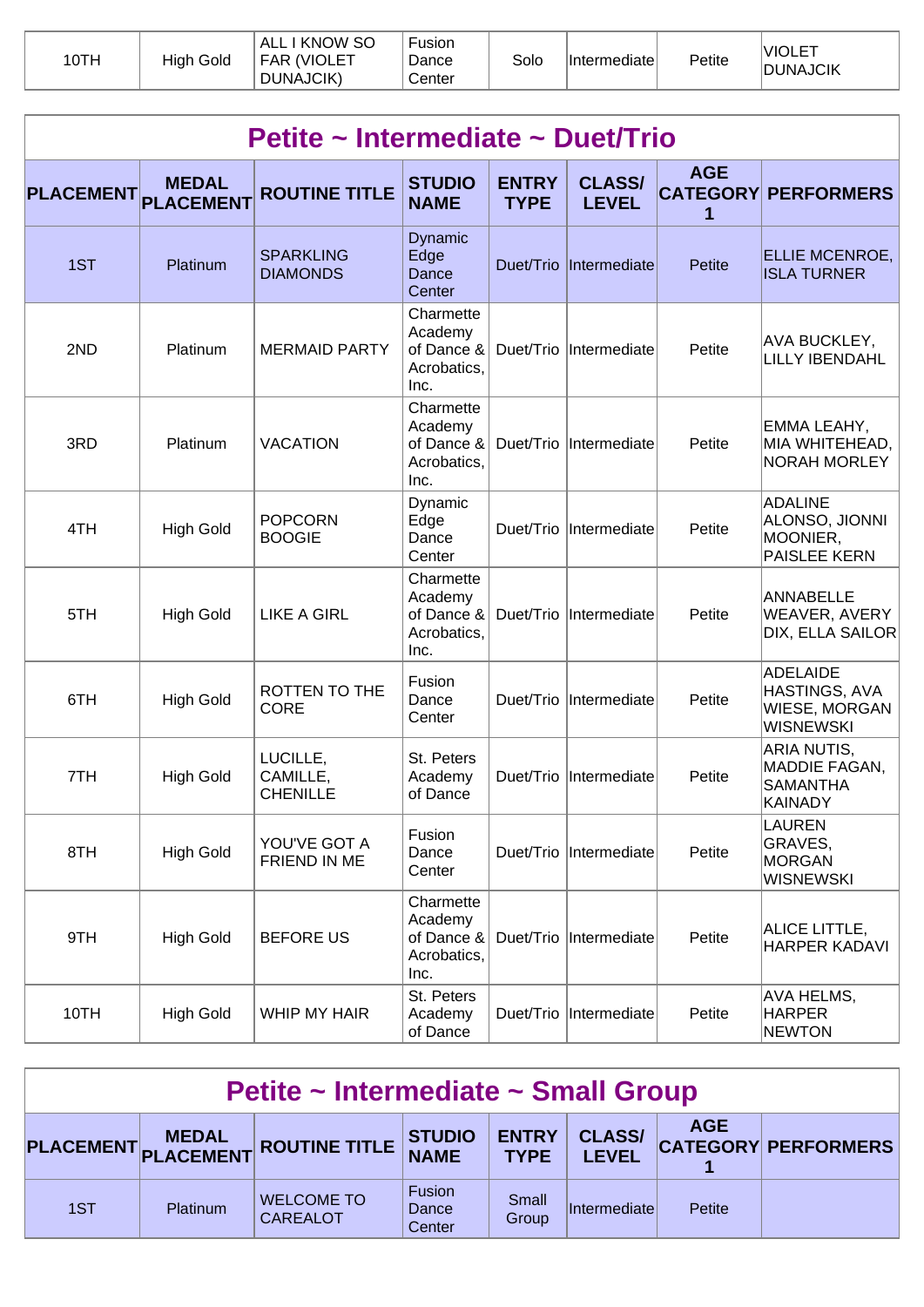| 2ND | Platinum         | THIS LITTLE LIGHT                       | Fusion<br>Dance<br>Center          | Small<br>Group | Intermediate | Petite |  |
|-----|------------------|-----------------------------------------|------------------------------------|----------------|--------------|--------|--|
| 2ND | Platinum         | <b>CANDYSHOP</b>                        | HJ Dance                           | Small<br>Group | Intermediate | Petite |  |
| 2ND | Platinum         | MR. SANDMAN                             | St. Peters<br>Academy<br>of Dance  | Small<br>Group | Intermediate | Petite |  |
| 3RD | Platinum         | <b>BROWN DERBY</b><br><b>JUMP</b>       | RJ's<br>Dance<br>Studio            | Small<br>Group | Intermediate | Petite |  |
| 4TH | <b>High Gold</b> | <b>SIZE</b>                             | Dynamic<br>Edge<br>Dance<br>Center | Small<br>Group | Intermediate | Petite |  |
| 5TH | <b>High Gold</b> | <b>HOUND DOG</b>                        | Dance<br>Connection<br><b>PAC</b>  | Small<br>Group | Intermediate | Petite |  |
| 6TH | <b>High Gold</b> | <b>VINCENT</b>                          | Dynamic<br>Edge<br>Dance<br>Center | Small<br>Group | Intermediate | Petite |  |
| 7TH | <b>High Gold</b> | <b>MAMA I'MA BIG</b><br><b>GIRL NOW</b> | Fusion<br>Dance<br>Center          | Small<br>Group | Intermediate | Petite |  |
| 8TH | <b>High Gold</b> | <b>BUTTERFLY FLY</b><br>AWAY            | Dance<br>Connection<br><b>PAC</b>  | Small<br>Group | Intermediate | Petite |  |

| Petite ~ Intermediate ~ Large Group |                                  |                                       |                                                           |                             |                               |                 |                            |  |  |  |  |
|-------------------------------------|----------------------------------|---------------------------------------|-----------------------------------------------------------|-----------------------------|-------------------------------|-----------------|----------------------------|--|--|--|--|
| <b>PLACEMENT</b>                    | <b>MEDAL</b><br><b>PLACEMENT</b> | <b>ROUTINE TITLE</b>                  | <b>STUDIO</b><br><b>NAME</b>                              | <b>ENTRY</b><br><b>TYPE</b> | <b>CLASS/</b><br><b>LEVEL</b> | <b>AGE</b><br>1 | <b>CATEGORY PERFORMERS</b> |  |  |  |  |
| 1ST                                 | Platinum                         | <b>WHAT'S COOKIN</b>                  | Charmette<br>Academy<br>of Dance &<br>Acrobatics,<br>Inc. | Large<br>Group              | Intermediate                  | <b>Petite</b>   |                            |  |  |  |  |
| 2ND                                 | Platinum                         | PETER PAN                             | Fusion<br>Dance<br>Center                                 | Large<br>Group              | Intermediate                  | Petite          |                            |  |  |  |  |
| 3RD                                 | Platinum                         | <b>BEACH PARTY</b>                    | Charmette<br>Academy<br>of Dance &<br>Acrobatics,<br>Inc. | Large<br>Group              | Intermediate                  | Petite          |                            |  |  |  |  |
| 4TH                                 | Platinum                         | FOR YOUR LOVE                         | <b>HJ Dance</b>                                           | Large<br>Group              | Intermediate                  | Petite          |                            |  |  |  |  |
| 5TH                                 | Platinum                         | <b>LADYBUGS</b>                       | RJ's<br>Dance<br>Studio                                   | Large<br>Group              | Intermediate                  | Petite          |                            |  |  |  |  |
| 6TH                                 | Platinum                         | <b>DREAMS COME</b><br><b>TRUE</b>     | St. Peters<br>Academy<br>of Dance                         | Large<br>Group              | Intermediate                  | Petite          |                            |  |  |  |  |
| 7TH                                 | Platinum                         | <b>IT'S A GOOD TIME</b>               | Charmette<br>Academy<br>of Dance &<br>Acrobatics,<br>Inc. | Large<br>Group              | Intermediate                  | Petite          |                            |  |  |  |  |
| 8TH                                 | <b>High Gold</b>                 | <b>GEORGE OF THE</b><br><b>JUNGLE</b> | Charmette<br>Academy<br>of Dance &                        | Large<br>Group              | Intermediate                  | Petite          |                            |  |  |  |  |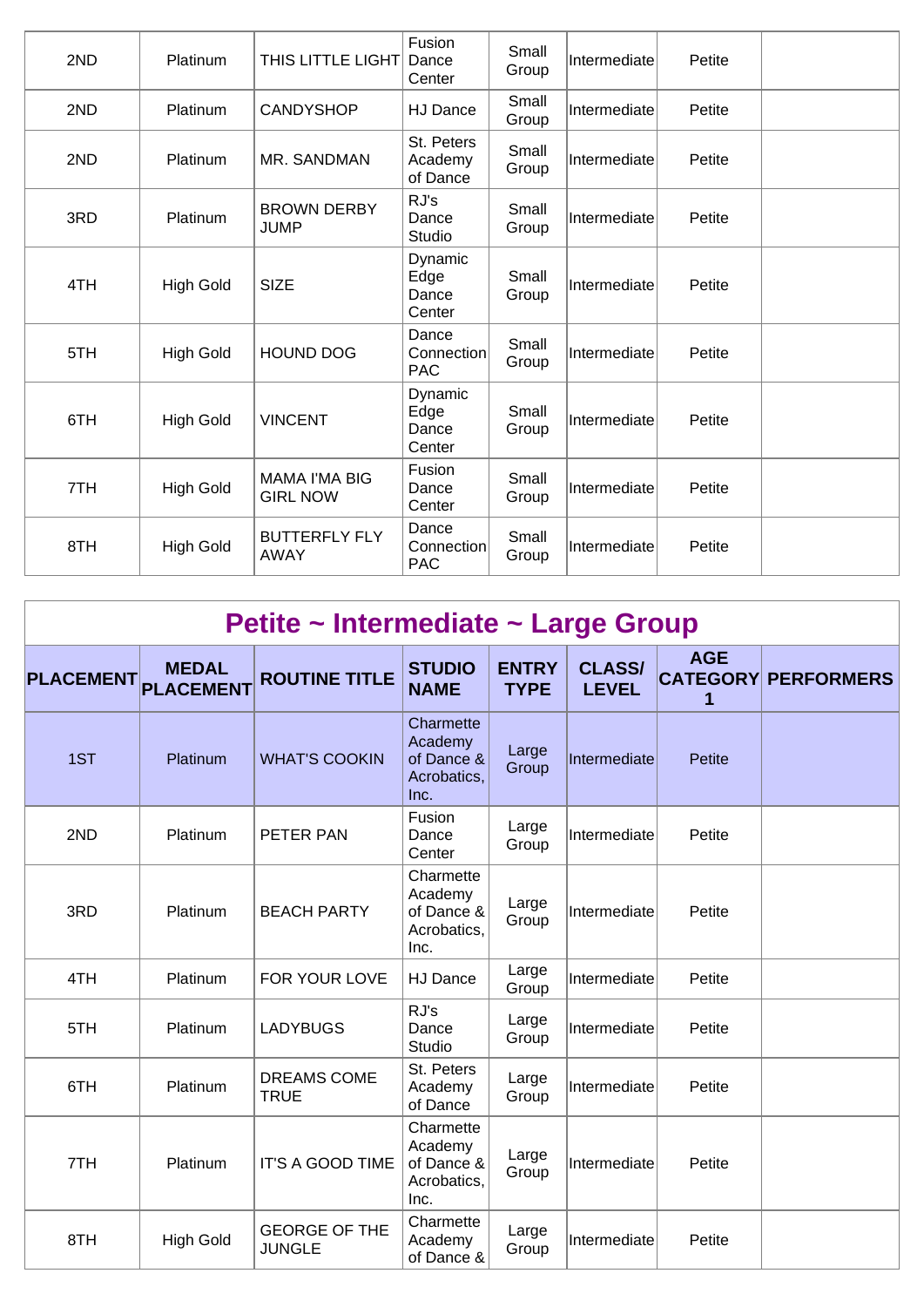|      |                  |              | Acrobatics,<br>Inc.               |                |                     |        |  |
|------|------------------|--------------|-----------------------------------|----------------|---------------------|--------|--|
| 9TH  | <b>High Gold</b> | <b>SHOES</b> | Fusion<br>Dance<br>Center         | Large<br>Group | <i>Intermediate</i> | Petite |  |
| 9TH  | <b>High Gold</b> | I FEEL GOOD  | St. Peters<br>Academy<br>of Dance | Large<br>Group | Intermediate        | Petite |  |
| 10TH | <b>High Gold</b> | LIL' DIVAS   | Dance<br>Connection<br><b>PAC</b> | Large<br>Group | Intermediate        | Petite |  |

| Petite ~ Advanced ~ Small Group |                                     |                                             |                                |                             |                               |            |                            |  |  |  |
|---------------------------------|-------------------------------------|---------------------------------------------|--------------------------------|-----------------------------|-------------------------------|------------|----------------------------|--|--|--|
|                                 | <b>MEDAL</b><br>PLACEMENT PLACEMENT | <b>ROUTINE TITLE</b>                        | <b>STUDIO</b><br><b>NAME</b>   | <b>ENTRY</b><br><b>TYPE</b> | <b>CLASS/</b><br><b>LEVEL</b> | <b>AGE</b> | <b>CATEGORY PERFORMERS</b> |  |  |  |
| 1ST                             | Platinum                            | <b>MEETING IN THE</b><br><b>LADIES ROOM</b> | <b>HJ Dance</b>                | Small<br>Group              | Advanced                      | Petite     |                            |  |  |  |
| 2ND                             | Platinum                            | <b>TITANIUM</b>                             | Fusion<br>Dance<br>Center      | Small<br>Group              | Advanced                      | Petite     |                            |  |  |  |
| 3RD                             | Platinum                            | SPICE UP YOUR<br><b>LIFE</b>                | The Beat<br>School of<br>Dance | Small<br>Group              | Advanced                      | Petite     |                            |  |  |  |

| Junior $\sim$ Mark of the Future $\sim$ Solo |                                  |                                                                           |                                     |                             |                               |                                    |                                       |  |  |  |
|----------------------------------------------|----------------------------------|---------------------------------------------------------------------------|-------------------------------------|-----------------------------|-------------------------------|------------------------------------|---------------------------------------|--|--|--|
| <b>PLACEMENT</b>                             | <b>MEDAL</b><br><b>PLACEMENT</b> | <b>ROUTINE TITLE</b>                                                      | <b>STUDIO</b><br><b>NAME</b>        | <b>ENTRY</b><br><b>TYPE</b> | <b>CLASS/</b><br><b>LEVEL</b> | <b>AGE</b><br><b>CATEGORY</b><br>1 | <b>PERFORMERS</b>                     |  |  |  |
| 1ST                                          | <b>Platinum</b>                  | THE ROSE (TITA<br><b>BROTHERS)</b>                                        | <b>New Town</b><br>Dance<br>Academy | Solo                        | Mark of the<br><b>Future</b>  | Junior                             | <b>TITA BROTHERS</b>                  |  |  |  |
| 2ND                                          | Platinum                         | <b>FEARLESS</b><br>(CHARLOTTE<br>KINNEY)                                  | New Town<br>Dance<br>Academy        | Solo                        | Mark of the<br>Future         | Junior                             | <b>CHARLOTTE</b><br>KINNEY            |  |  |  |
| 3RD                                          | <b>High Gold</b>                 | LIFE DOESN'T<br><b>FRIGHTEN ME</b><br>(LIBBY MELCHOR-<br>FENDI)           | Imagine<br>Dance<br>Project         | Solo                        | Mark of the<br>Future         | Junior                             | <b>LIBBY MELCHOR-</b><br><b>FENDI</b> |  |  |  |
| 4TH                                          | <b>High Gold</b>                 | <b>MILLION EYES</b><br>(SCARLETT<br><b>WILLIAMS)</b>                      | <b>FCAC</b>                         | Solo                        | Mark of the<br><b>Future</b>  | Junior                             | <b>SCARLETT</b><br><b>WILLIAMS</b>    |  |  |  |
| 4TH                                          | <b>High Gold</b>                 | A MILLION<br><b>DREAMS (KATE</b><br>MUELLER)                              | Imagine<br>Dance<br>Project         | Solo                        | Mark of the<br><b>Future</b>  | Junior                             | <b>KATE MUELLER</b>                   |  |  |  |
| 5TH                                          | <b>High Gold</b>                 | <b>TRAIN WRECK</b><br>(SHANNON<br>MCDANIEL)                               | Angie's<br>Studio                   | Solo                        | Mark of the<br><b>Future</b>  | Junior                             | <b>SHANNON</b><br>MCDANIEL            |  |  |  |
| 6TH                                          | <b>High Gold</b>                 | <b>MARIAN THE</b><br><b>LIBRARIAN (RUTH</b><br>KAMP)                      | New Town<br>Dance<br>Academy        | Solo                        | Mark of the<br><b>Future</b>  | Junior                             | <b>RUTH KAMP</b>                      |  |  |  |
| 7TH                                          | <b>High Gold</b>                 | I'M JUST A GIRL<br>(REAGAN<br>PARANZUELA)                                 | Angie's<br><b>Studio</b>            | Solo                        | Mark of the<br><b>Future</b>  | Junior                             | <b>REAGAN</b><br>PARANZUELA           |  |  |  |
| 8TH                                          | <b>High Gold</b>                 | <b>CALLING ALL THE</b><br><b>MONSTERS</b><br>(SHAELYN<br><b>MCDANIEL)</b> | Angie's<br>Studio                   | Solo                        | Mark of the<br><b>Future</b>  | Junior                             | SHAELYN<br>MCDANIEL                   |  |  |  |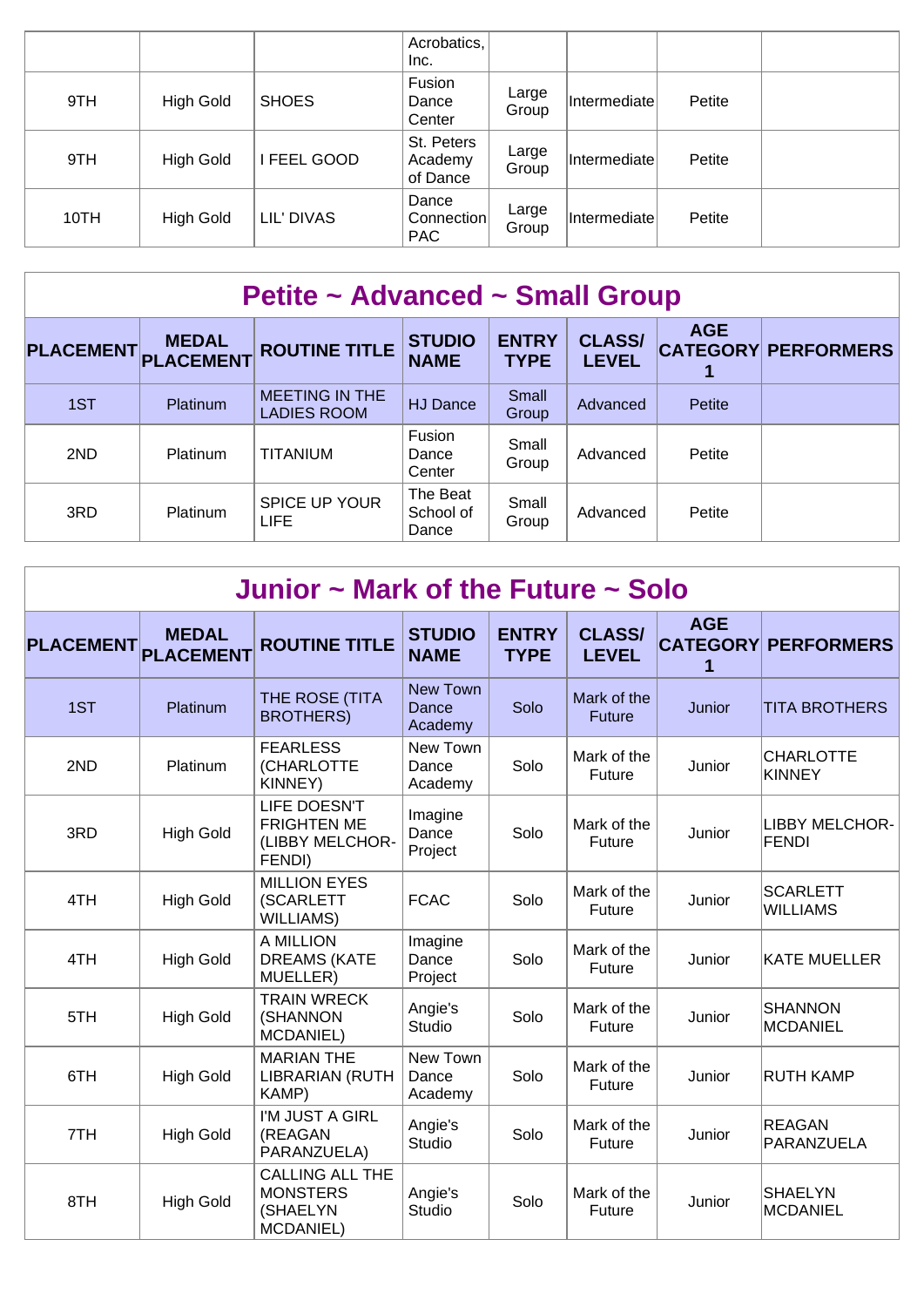| OF SECRETS<br><b>BOX</b><br>Mark of the<br><b>FCAC</b><br>9TH<br>:HI<br>Gold<br><u>.</u><br>Solo<br>Junior<br>High<br>1⊢<br>COOK)<br>(CHLOE<br>uture | COOK |
|------------------------------------------------------------------------------------------------------------------------------------------------------|------|
|------------------------------------------------------------------------------------------------------------------------------------------------------|------|

| Junior $\sim$ Mark of the Future $\sim$ Duet/Trio |                           |                                    |                                    |                             |                               |            |                                                             |  |  |  |
|---------------------------------------------------|---------------------------|------------------------------------|------------------------------------|-----------------------------|-------------------------------|------------|-------------------------------------------------------------|--|--|--|
| <b>PLACEMENT</b>                                  | <b>MEDAL</b><br>PLACEMENT | <b>ROUTINE TITLE</b>               | <b>STUDIO</b><br><b>NAME</b>       | <b>ENTRY</b><br><b>TYPE</b> | <b>CLASS/</b><br><b>LEVEL</b> | <b>AGE</b> | <b>CATEGORY PERFORMERS</b>                                  |  |  |  |
| 1ST                                               | Platinum                  | <b>BREAKING THE</b><br><b>MOLD</b> | Imagine<br>Dance<br>Project        | Duet/Trio                   | Mark of the<br><b>Future</b>  | Junior     | AVERY<br><b>BOUCHER,</b><br><b>ELEANOR</b><br><b>COONCE</b> |  |  |  |
| 2ND                                               | <b>High Gold</b>          | <b>WORD UP</b>                     | Dynamic<br>Edge<br>Dance<br>Center | Duet/Trio                   | Mark of the<br>Future         | Junior     | ELMA<br>SMAJLOVIC,<br>LEILA<br><b>SMAJLOVIC</b>             |  |  |  |

| Junior $\sim$ Mark of the Future $\sim$ Small Group |                                  |                      |                                   |                             |                               |            |                            |  |  |  |
|-----------------------------------------------------|----------------------------------|----------------------|-----------------------------------|-----------------------------|-------------------------------|------------|----------------------------|--|--|--|
| <b>PLACEMENT</b>                                    | <b>MEDAL</b><br><b>PLACEMENT</b> | <b>ROUTINE TITLE</b> | <b>STUDIO</b><br><b>NAME</b>      | <b>ENTRY</b><br><b>TYPE</b> | <b>CLASS/</b><br><b>LEVEL</b> | <b>AGE</b> | <b>CATEGORY PERFORMERS</b> |  |  |  |
| 1ST                                                 | Platinum                         | <b>FABULOUS</b>      | Rachel's<br>Dance<br>School       | Small<br>Group              | Mark of the<br><b>Future</b>  | Junior     |                            |  |  |  |
| 2ND                                                 | Platinum                         | TRUE COLORS          | Rachel's<br>Dance<br>School       | Small<br>Group              | Mark of the<br><b>Future</b>  | Junior     |                            |  |  |  |
| 3RD                                                 | <b>High Gold</b>                 | <b>YEAH</b>          | St. Peters<br>Academy<br>of Dance | Small<br>Group              | Mark of the<br>Future         | Junior     |                            |  |  |  |
| 4TH                                                 | <b>High Gold</b>                 | <b>EMERGENCY</b>     | Angie's<br>Studio                 | Small<br>Group              | Mark of the<br>Future         | Junior     |                            |  |  |  |

| Junior $\sim$ Mark of the Future $\sim$ Large Group |                 |                                      |                   |                |                              |            |                                  |  |  |  |
|-----------------------------------------------------|-----------------|--------------------------------------|-------------------|----------------|------------------------------|------------|----------------------------------|--|--|--|
|                                                     |                 | PLACEMENT MEDAL ROUTINE TITLE STUDIO |                   |                | <b>LEVEL</b>                 | <b>AGE</b> | ENTRY CLASS/ CATEGORY PERFORMERS |  |  |  |
| 1ST                                                 | <b>Platinum</b> | SHOELESS JOE                         | Angie's<br>Studio | Large<br>Group | Mark of the<br><b>Future</b> | Junior     |                                  |  |  |  |

| Junior ~ Intermediate ~ Solo |                                  |                                                            |                                                           |                             |                               |            |                            |  |  |  |  |
|------------------------------|----------------------------------|------------------------------------------------------------|-----------------------------------------------------------|-----------------------------|-------------------------------|------------|----------------------------|--|--|--|--|
| <b>PLACEMENT</b>             | <b>MEDAL</b><br><b>PLACEMENT</b> | <b>ROUTINE TITLE</b>                                       | <b>STUDIO</b><br><b>NAME</b>                              | <b>ENTRY</b><br><b>TYPE</b> | <b>CLASS/</b><br><b>LEVEL</b> | <b>AGE</b> | <b>CATEGORY PERFORMERS</b> |  |  |  |  |
| 1ST                          | <b>Platinum</b>                  | <b>BETTER THAN</b><br><b>TODAY (LUCAS</b><br><b>RUSER)</b> | Charmette<br>Academy<br>of Dance &<br>Acrobatics,<br>Inc. | Solo                        | Intermediate                  | Junior     | LUCAS RUSER                |  |  |  |  |
| 2ND                          | Platinum                         | <b>WHAT I WANT</b><br>(JOSIE FRANKLIN)                     | <b>HJ</b> Dance                                           | Solo                        | Intermediate                  | Junior     | <b>JOSIE FRANKLIN</b>      |  |  |  |  |
| 3RD                          | Platinum                         | <b>DON JUAN</b><br>(MARLEE RAE)                            | HJ Dance                                                  | Solo                        | Intermediatel                 | Junior     | <b>MARLEE RAE</b>          |  |  |  |  |
| 4TH                          | <b>Platinum</b>                  | <b>SOMEWHERE</b><br><b>ONLY WE KNOW</b><br>(SOPHIA NELSON) | Angie's<br>Studio                                         | Solo                        | Intermediate                  | Junior     | SOPHIA NELSON              |  |  |  |  |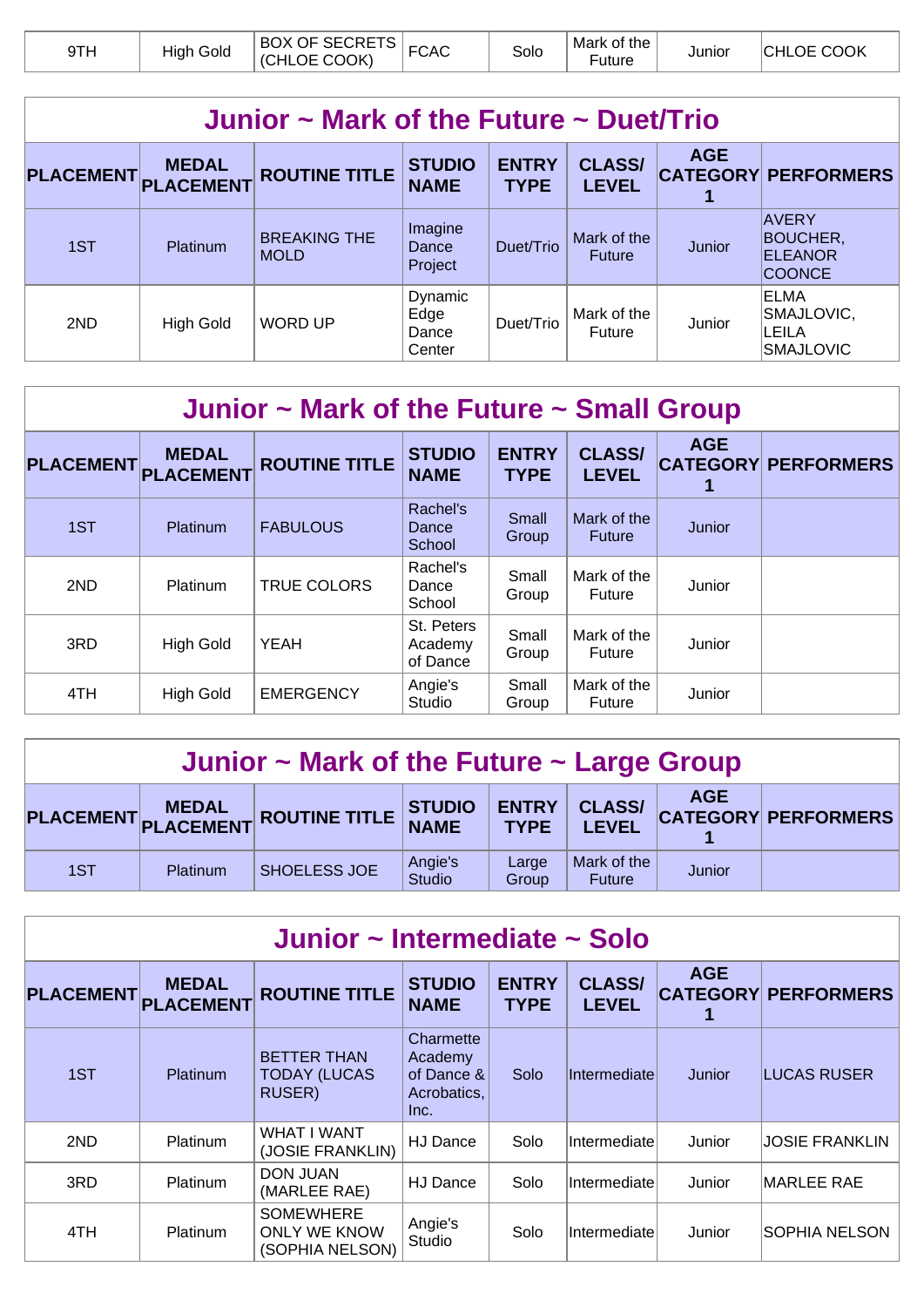| 5TH  | Platinum | FAITH (MADDEY<br>MOLITOR)                        | Angie's<br>Studio                                         | Solo | Intermediate | Junior | MADDEY<br><b>MOLITOR</b>      |
|------|----------|--------------------------------------------------|-----------------------------------------------------------|------|--------------|--------|-------------------------------|
| 6TH  | Platinum | WHEN I GROW UP<br>(REESE HOOKER)                 | St. Peters<br>Academy<br>of Dance                         | Solo | Intermediate | Junior | <b>REESE HOOKER</b>           |
| 7TH  | Platinum | FREEDOM (AVERY<br><b>KARGACIN)</b>               | Charmette<br>Academy<br>of Dance &<br>Acrobatics,<br>Inc. | Solo | Intermediate | Junior | <b>AVERY</b><br>KARGACIN      |
| 7TH  | Platinum | <b>ATTENTION</b><br>(AUBRIANNA<br>SHADOWENS)     | Dynamic<br>Edge<br>Dance<br>Center                        | Solo | Intermediate | Junior | AUBRIANNA<br><b>SHADOWENS</b> |
| 8TH  | Platinum | <b>ONE DANCE</b><br>(OLIVIA JASPER)              | Angie's<br>Studio                                         | Solo | Intermediate | Junior | <b>OLIVIA JASPER</b>          |
| 8TH  | Platinum | <b>BE ITALIAN</b><br>(MADDIE<br><b>MEYEROTT)</b> | St. Peters<br>Academy<br>of Dance                         | Solo | Intermediate | Junior | MADDIE<br>MEYEROTT            |
| 9TH  | Platinum | <b>AIN'T NOTHIN LIKE</b><br>ME (COLLYN<br>WEBER) | Charmette<br>Academy<br>of Dance &<br>Acrobatics,<br>Inc. | Solo | Intermediate | Junior | <b>COLLYN WEBER</b>           |
| 10TH | Platinum | <b>ONE HEART</b><br>(OLIVIA PERRY)               | Angie's<br>Studio                                         | Solo | Intermediate | Junior | <b>OLIVIA PERRY</b>           |

| Junior ~ Intermediate ~ Duet/Trio |              |                                       |                                                           |                             |                               |                 |                                                                                     |  |  |  |
|-----------------------------------|--------------|---------------------------------------|-----------------------------------------------------------|-----------------------------|-------------------------------|-----------------|-------------------------------------------------------------------------------------|--|--|--|
| PLACEMENT PLACEMENT               | <b>MEDAL</b> | <b>ROUTINE TITLE</b>                  | <b>STUDIO</b><br><b>NAME</b>                              | <b>ENTRY</b><br><b>TYPE</b> | <b>CLASS/</b><br><b>LEVEL</b> | <b>AGE</b><br>1 | <b>CATEGORY PERFORMERS</b>                                                          |  |  |  |
| 1ST                               | Platinum     | <b>WASH AND SET</b>                   | <b>HJ Dance</b>                                           | Duet/Trio                   | Intermediate                  | Junior          | ALEXA HADEN,<br>HADLEY PETET,<br><b>JOSIE FRANKLIN</b>                              |  |  |  |
| 2ND                               | Platinum     | <b>DON'T WORRY</b><br><b>ABOUT ME</b> | Angie's<br>Studio                                         | Duet/Trio                   | Intermediate                  | Junior          | <b>EMBREE</b><br>GRUETTEMEYER,<br><b>SOPHIA NELSON</b>                              |  |  |  |
| 3RD                               | Platinum     | <b>DO IT LIKE THIS</b>                | Angie's<br>Studio                                         | Duet/Trio                   | Intermediate                  | Junior          | <b>GRAYCN HARRIS,</b><br>QUINN LOCKEY                                               |  |  |  |
| 5TH                               | Platinum     | IN THE MOOD                           | Charmette<br>Academy<br>of Dance &<br>Acrobatics,<br>Inc. | Duet/Trio                   | Intermediate                  | Junior          | DORY IOVALDI,<br>ELIZABETH<br><b>WEAVER, OLIVIA</b><br><b>BOCK</b>                  |  |  |  |
| 6TH                               | Platinum     | <b>VOGUE</b>                          | Dynamic<br>Edge<br>Dance<br>Center                        | Duet/Trio                   | Intermediate                  | Junior          | AUBRIANNA<br>SHADOWENS,<br><b>HARPER</b><br>FITZGERALD,<br>KENZIE<br><b>CARLSON</b> |  |  |  |
| 7TH                               | Platinum     | <b>WORK FOR IT</b>                    | Charmette<br>Academy<br>of Dance &<br>Acrobatics,<br>Inc. | Duet/Trio                   | Intermediate                  | Junior          | DORY IOVALDI,<br>ELIZABETH<br><b>WEAVER</b>                                         |  |  |  |
| 8TH                               | Platinum     | <b>FORGIVE ME</b><br><b>FRIEND</b>    | Angie's<br>Studio                                         | Duet/Trio                   | Intermediate                  | Junior          | LAYLA MARTELL,<br><b>OLIVIA PERRY</b>                                               |  |  |  |
| 9TH                               | Platinum     | YOU ME AND THE<br><b>BEAT</b>         | Charmette<br>Academy<br>of Dance &<br>Acrobatics,<br>Inc. | Duet/Trio                   | Intermediate                  | Junior          | CLAIRE SAVAT,<br><b>RYANN</b><br><b>FLETCHALL</b>                                   |  |  |  |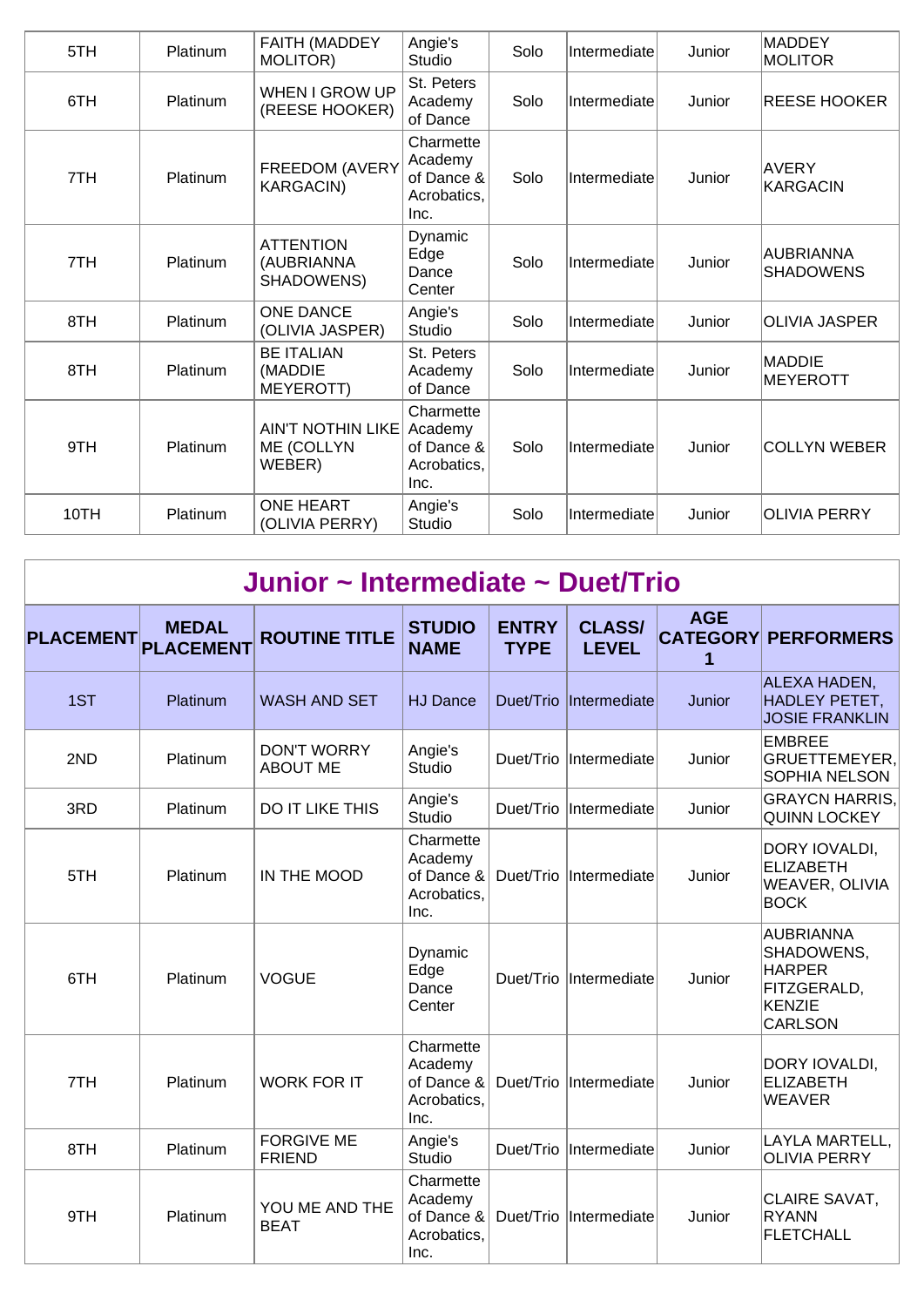| 10TH | Platinum | <b>POISON</b> | Angie's<br>Studio | Duet/Trio  Intermediate | Junior | <b>EMBREE</b><br>GRUETTEMEYER,<br>SOPHIA NELSON |
|------|----------|---------------|-------------------|-------------------------|--------|-------------------------------------------------|
|      |          |               |                   |                         |        |                                                 |

| Junior ~ Intermediate ~ Duet/Trio Extended |          |                               |                             |                             |                                    |            |                                                          |  |  |
|--------------------------------------------|----------|-------------------------------|-----------------------------|-----------------------------|------------------------------------|------------|----------------------------------------------------------|--|--|
|                                            |          | PLACEMENT MEDAL ROUTINE TITLE | <b>STUDIO<br/>NAME</b>      | <b>ENTRY</b><br><b>TYPE</b> | <b>CLASS/</b><br><b>LEVEL</b>      | <b>AGE</b> | <b>CATEGORY PERFORMERS</b>                               |  |  |
| 4TH                                        | Platinum | <b>BEST FRIENDS</b>           | Rachel's<br>Dance<br>School |                             | Duet/Trio<br>Extended Intermediate | Junior     | <b>ALAINA KIEFER,</b><br><b>GRACYN</b><br><b>PLUMMER</b> |  |  |

| Junior ~ Intermediate ~ Small Group |                                  |                                           |                                                           |                             |                               |                 |                            |  |  |  |  |
|-------------------------------------|----------------------------------|-------------------------------------------|-----------------------------------------------------------|-----------------------------|-------------------------------|-----------------|----------------------------|--|--|--|--|
| <b>PLACEMENT</b>                    | <b>MEDAL</b><br><b>PLACEMENT</b> | <b>ROUTINE TITLE</b>                      | <b>STUDIO</b><br><b>NAME</b>                              | <b>ENTRY</b><br><b>TYPE</b> | <b>CLASS/</b><br><b>LEVEL</b> | <b>AGE</b><br>1 | <b>CATEGORY PERFORMERS</b> |  |  |  |  |
| 1ST                                 | Platinum                         | <b>BOSS BABES</b>                         | St. Peters<br>Academy<br>of Dance                         | Small<br>Group              | Intermediate                  | Junior          |                            |  |  |  |  |
| 2ND                                 | Platinum                         | <b>I WILL FOLLOW</b><br>YOU               | Dynamic<br>Edge<br>Dance<br>Center                        | Small<br>Group              | Intermediate                  | Junior          |                            |  |  |  |  |
| 3RD                                 | Platinum                         | <b>EN FUEGO</b>                           | Angie's<br>Studio                                         | Small<br>Group              | Intermediate                  | Junior          |                            |  |  |  |  |
| 4TH                                 | Platinum                         | <b>GONNA BE OKAY</b>                      | <b>FCAC</b>                                               | Small<br>Group              | Intermediate                  | Junior          |                            |  |  |  |  |
| 5TH                                 | Platinum                         | <b>APPLAUSE</b>                           | <b>FCAC</b>                                               | Small<br>Group              | Intermediate                  | Junior          |                            |  |  |  |  |
| 6TH                                 | Platinum                         | OOH BOY                                   | Charmette<br>Academy<br>of Dance &<br>Acrobatics,<br>Inc. | Small<br>Group              | Intermediate                  | Junior          |                            |  |  |  |  |
| 7TH                                 | Platinum                         | <b>HUMBLE</b>                             | St. Peters<br>Academy<br>of Dance                         | Small<br>Group              | Intermediate                  | Junior          |                            |  |  |  |  |
| 8TH                                 | Platinum                         | <b>SPELL BLOCK</b><br><b>TANGO</b>        | Dance<br>Connection<br><b>PAC</b>                         | Small<br>Group              | Intermediate                  | Junior          |                            |  |  |  |  |
| 9TH                                 | Platinum                         | <b>BOOGIE WOOGIE</b><br><b>SHIGGY BOP</b> | Dynamic<br>Edge<br>Dance<br>Center                        | Small<br>Group              | Intermediate                  | Junior          |                            |  |  |  |  |
| 9TH                                 | Platinum                         | <b>FEARLESS</b>                           | Angie's<br>Studio                                         | Small<br>Group              | Intermediate                  | Junior          |                            |  |  |  |  |
| 10TH                                | Platinum                         | L.O.V.E.                                  | HJ Dance                                                  | Small<br>Group              | Intermediate                  | Junior          |                            |  |  |  |  |

| Junior ~ Intermediate ~ Large Group                                                                                                                                                                            |          |                          |                                   |                |              |        |  |  |  |
|----------------------------------------------------------------------------------------------------------------------------------------------------------------------------------------------------------------|----------|--------------------------|-----------------------------------|----------------|--------------|--------|--|--|--|
| <b>AGE</b><br><b>CLASS/</b><br><b>ENTRY</b><br><b>STUDIO<br/>NAME</b><br>$\texttt{PLACEMENT}\textcolor{red}{\mid}$ PLACEMENT ROUTINE TITLE $\mid$<br><b>CATEGORY PERFORMERS</b><br><b>TYPE</b><br><b>LEVEL</b> |          |                          |                                   |                |              |        |  |  |  |
| 1ST                                                                                                                                                                                                            | Platinum | WE GO<br><b>TOGETHER</b> | St. Peters<br>Academy<br>of Dance | Large<br>Group | Intermediate | Junior |  |  |  |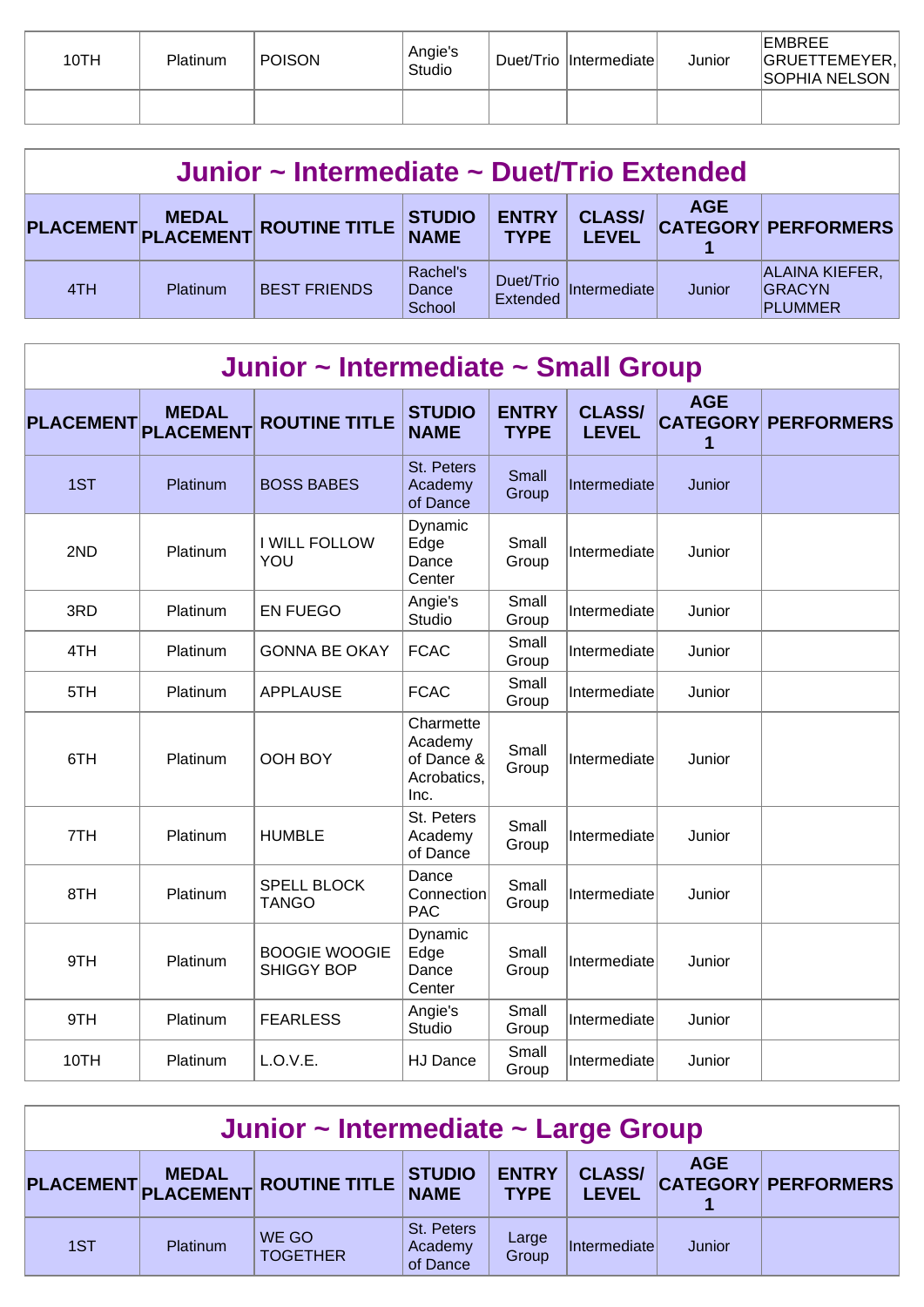| 2ND  | Platinum | <b>EVERY SEASON</b>             | St. Peters<br>Academy<br>of Dance                         | Large<br>Group | Intermediate | Junior |  |
|------|----------|---------------------------------|-----------------------------------------------------------|----------------|--------------|--------|--|
| 3RD  | Platinum | <b>TOY SOLDIER</b>              | St. Peters<br>Academy<br>of Dance                         | Large<br>Group | Intermediate | Junior |  |
| 4TH  | Platinum | THE TROLLEY<br><b>SONG</b>      | St. Peters<br>Academy<br>of Dance                         | Large<br>Group | Intermediate | Junior |  |
| 5TH  | Platinum | <b>DREAM ON</b>                 | Dynamic<br>Edge<br>Dance<br>Center                        | Large<br>Group | Intermediate | Junior |  |
| 6TH  | Platinum | <b>SANDMAN</b>                  | Imagine<br>Dance<br>Project                               | Large<br>Group | Intermediate | Junior |  |
| 7TH  | Platinum | TURN TO STONE                   | Angie's<br>Studio                                         | Large<br>Group | Intermediate | Junior |  |
| 8TH  | Platinum | SOUND OF<br><b>SURVIVING</b>    | Angie's<br>Studio                                         | Large<br>Group | Intermediate | Junior |  |
| 9TH  | Platinum | <b>CANDY MIX</b>                | Charmette<br>Academy<br>of Dance &<br>Acrobatics,<br>Inc. | Large<br>Group | Intermediate | Junior |  |
| 10TH | Platinum | A DAY FOR THE<br>CAT IN THE HAT | Charmette<br>Academy<br>of Dance &<br>Acrobatics,<br>Inc. | Large<br>Group | Intermediate | Junior |  |

| Junior $\sim$ Intermediate $\sim$ Line |                                  |                                                    |                                                           |                             |                               |            |                            |  |  |  |  |
|----------------------------------------|----------------------------------|----------------------------------------------------|-----------------------------------------------------------|-----------------------------|-------------------------------|------------|----------------------------|--|--|--|--|
| <b>PLACEMENT</b>                       | <b>MEDAL</b><br><b>PLACEMENT</b> | <b>ROUTINE TITLE</b>                               | <b>STUDIO</b><br><b>NAME</b>                              | <b>ENTRY</b><br><b>TYPE</b> | <b>CLASS/</b><br><b>LEVEL</b> | <b>AGE</b> | <b>CATEGORY PERFORMERS</b> |  |  |  |  |
| 1ST                                    | <b>Xtreme</b><br>Platinum        | <b>FLEX</b>                                        | <b>HJ Dance</b>                                           | Line                        | Intermediate                  | Junior     |                            |  |  |  |  |
| 2ND                                    | Platinum                         | <b>WALK THE</b><br><b>DINOSAUR</b>                 | Charmette<br>Academy<br>of Dance &<br>Acrobatics,<br>Inc. | Line                        | Intermediate                  | Junior     |                            |  |  |  |  |
| 3RD                                    | Platinum                         | FROM THE LOU<br>2.0                                | Dynamic<br>Edge<br>Dance<br>Center                        | Line                        | Intermediate                  | Junior     |                            |  |  |  |  |
| 4TH                                    | Platinum                         | <b>NOT EVIL</b>                                    | Charmette<br>Academy<br>of Dance &<br>Acrobatics,<br>Inc. | Line                        | Intermediate                  | Junior     |                            |  |  |  |  |
| 5TH                                    | Platinum                         | <b>CIRCUS AT THE</b><br>END OF THE<br><b>WORLD</b> | Dynamic<br>Edge<br>Dance<br>Center                        | Line                        | Intermediate                  | Junior     |                            |  |  |  |  |

| Junior $\sim$ Advanced $\sim$ Solo |  |                                                                       |  |  |  |  |  |  |
|------------------------------------|--|-----------------------------------------------------------------------|--|--|--|--|--|--|
|                                    |  | PLACEMENT MEDAL ROUTINE TITLE STUDIO ENTRY CLASS/ CATEGORY PERFORMERS |  |  |  |  |  |  |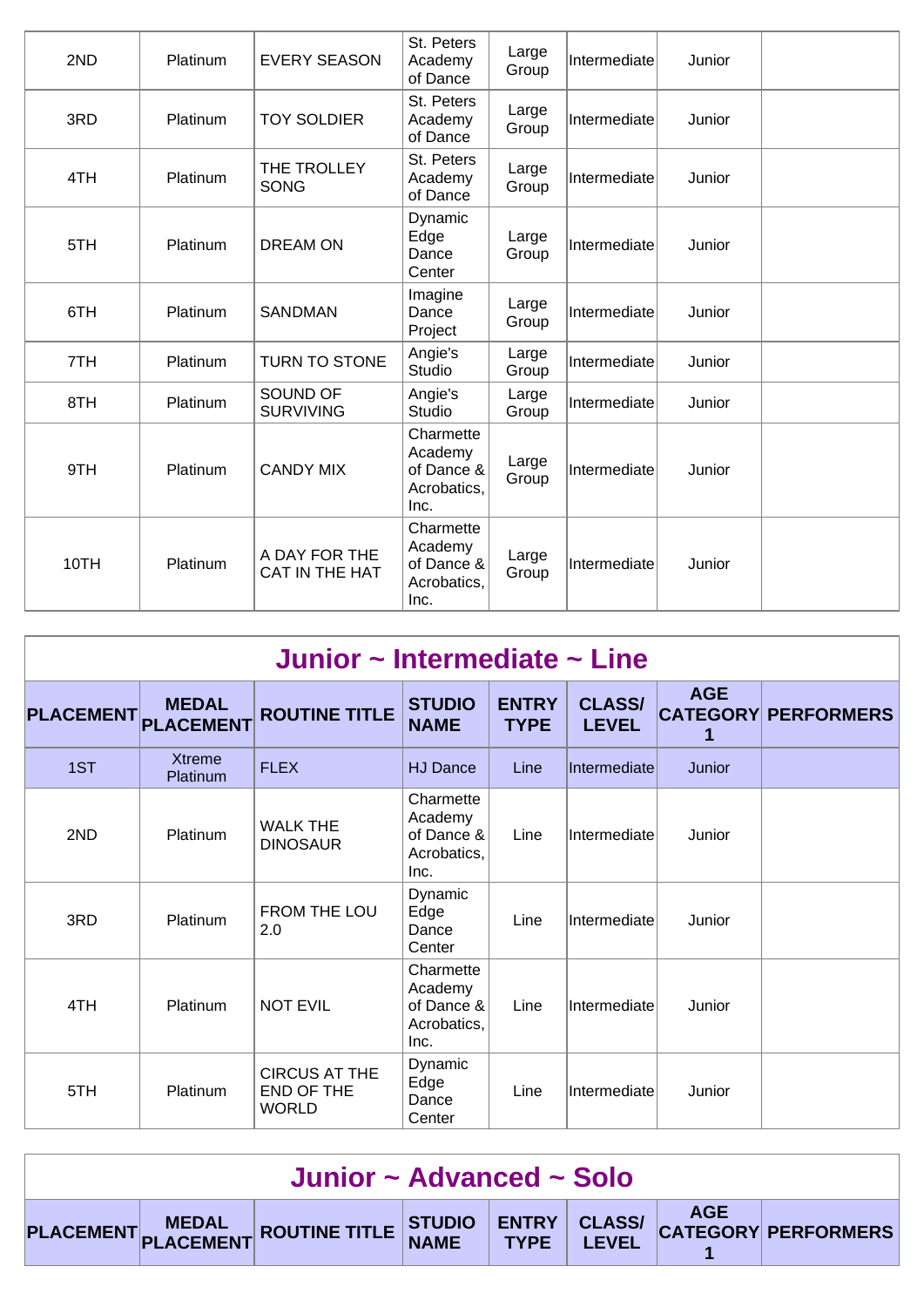| 1ST  | <b>Xtreme</b><br>Platinum | <b>GIRL SCOUT</b><br>(ALAYNA<br>PALAZZO)       | <b>Dance</b><br>Connection<br><b>PAC</b>                  | Solo | Advanced | Junior | ALAYNA<br><b>PALAZZO</b>  |
|------|---------------------------|------------------------------------------------|-----------------------------------------------------------|------|----------|--------|---------------------------|
| 2ND  | Xtreme<br>Platinum        | <b>RIVER DEEP</b><br>(AUBREY THOLE)            | The Beat<br>School of<br>Dance                            | Solo | Advanced | Junior | <b>AUBREY THOLE</b>       |
| 3RD  | Platinum                  | ME TOO (ELOISE<br>LIEBER)                      | RJ's<br>Dance<br>Studio                                   | Solo | Advanced | Junior | <b>ELOISE LIEBER</b>      |
| 4TH  | Platinum                  | IN ROSES (GRACE<br>MCHUGH)                     | HJ Dance                                                  | Solo | Advanced | Junior | <b>GRACE MCHUGH</b>       |
| 5TH  | Platinum                  | <b>BABY I'M A STAR</b><br>(BELLA<br>WHITEHEAD) | Charmette<br>Academy<br>of Dance &<br>Acrobatics,<br>Inc. | Solo | Advanced | Junior | <b>BELLA</b><br>WHITEHEAD |
| 6TH  | Platinum                  | THINK (JO JO<br>GRIFFIN)                       | Charmette<br>Academy<br>of Dance &<br>Acrobatics,<br>Inc. | Solo | Advanced | Junior | <b>JO JO GRIFFIN</b>      |
| 7TH  | Platinum                  | <b>TORN (ABBY</b><br>BECKER)                   | The Beat<br>School of<br>Dance                            | Solo | Advanced | Junior | <b>ABBY BECKER</b>        |
| 8TH  | Platinum                  | <b>BATTLE CRY</b><br>(ASHLEY FISKE)            | New Town<br>Dance<br>Academy                              | Solo | Advanced | Junior | <b>ASHLEY FISKE</b>       |
| 9TH  | Platinum                  | <b>GOT THE GLAM</b><br>(LUCY DANIEL)           | Fusion<br>Dance<br>Center                                 | Solo | Advanced | Junior | LUCY DANIEL               |
| 10TH | Platinum                  | LOVE (EMILY<br>PIERCE)                         | Charmette<br>Academy<br>of Dance &<br>Acrobatics,<br>Inc. | Solo | Advanced | Junior | <b>EMILY PIERCE</b>       |

| Junior ~ Advanced ~ Duet/Trio |                                  |                            |                                                           |                             |                               |            |                                                            |  |  |  |  |
|-------------------------------|----------------------------------|----------------------------|-----------------------------------------------------------|-----------------------------|-------------------------------|------------|------------------------------------------------------------|--|--|--|--|
| <b>PLACEMENT</b>              | <b>MEDAL</b><br><b>PLACEMENT</b> | <b>ROUTINE TITLE</b>       | <b>STUDIO</b><br><b>NAME</b>                              | <b>ENTRY</b><br><b>TYPE</b> | <b>CLASS/</b><br><b>LEVEL</b> | <b>AGE</b> | <b>CATEGORY PERFORMERS</b>                                 |  |  |  |  |
| 1ST                           | <b>Xtreme</b><br>Platinum        | <b>BLACK CAT</b>           | The Beat<br>School of<br>Dance                            | Duet/Trio                   | Advanced                      | Junior     | ABBY BECKER,<br><b>AUBREY THOLE,</b><br><b>IANA HARVEY</b> |  |  |  |  |
| 2ND                           | Platinum                         | <b>STEPPIN' OUT</b>        | HJ Dance                                                  | Duet/Trio                   | Advanced                      | Junior     | JOHN DIXON,<br><b>MATTIGAN</b><br>KULWICKI                 |  |  |  |  |
| 2ND                           | Platinum                         | <b>WORK ME DOWN</b>        | Charmette<br>Academy<br>of Dance &<br>Acrobatics,<br>Inc. | Duet/Trio                   | Advanced                      | Junior     | <b>BELLA</b><br>WHITEHEAD, JO<br><b>JO GRIFFIN</b>         |  |  |  |  |
| 2ND                           | Platinum                         | <b>AT SEVENTEEN</b>        | Dance<br>Connection<br><b>PAC</b>                         | Duet/Trio                   | Advanced                      | Junior     | ALAYNA<br>PALAZZO.<br><b>SOPHIA</b><br>POYNTER             |  |  |  |  |
| 3RD                           | Platinum                         | <b>BLA BLA CHA CHA</b>     | RJ's<br>Dance<br>Studio                                   | Duet/Trio                   | Advanced                      | Junior     | ELOISE LIEBER,<br>KENZIE<br>KLOHMANN,<br>LEAH ETHERTON     |  |  |  |  |
| 4TH                           | Platinum                         | OH NO SHE<br><b>DIDN'T</b> | New Town<br>Dance<br>Academy                              | Duet/Trio                   | Advanced                      | Junior     | ASHLEY FISKE,<br><b>TITA BROTHERS</b>                      |  |  |  |  |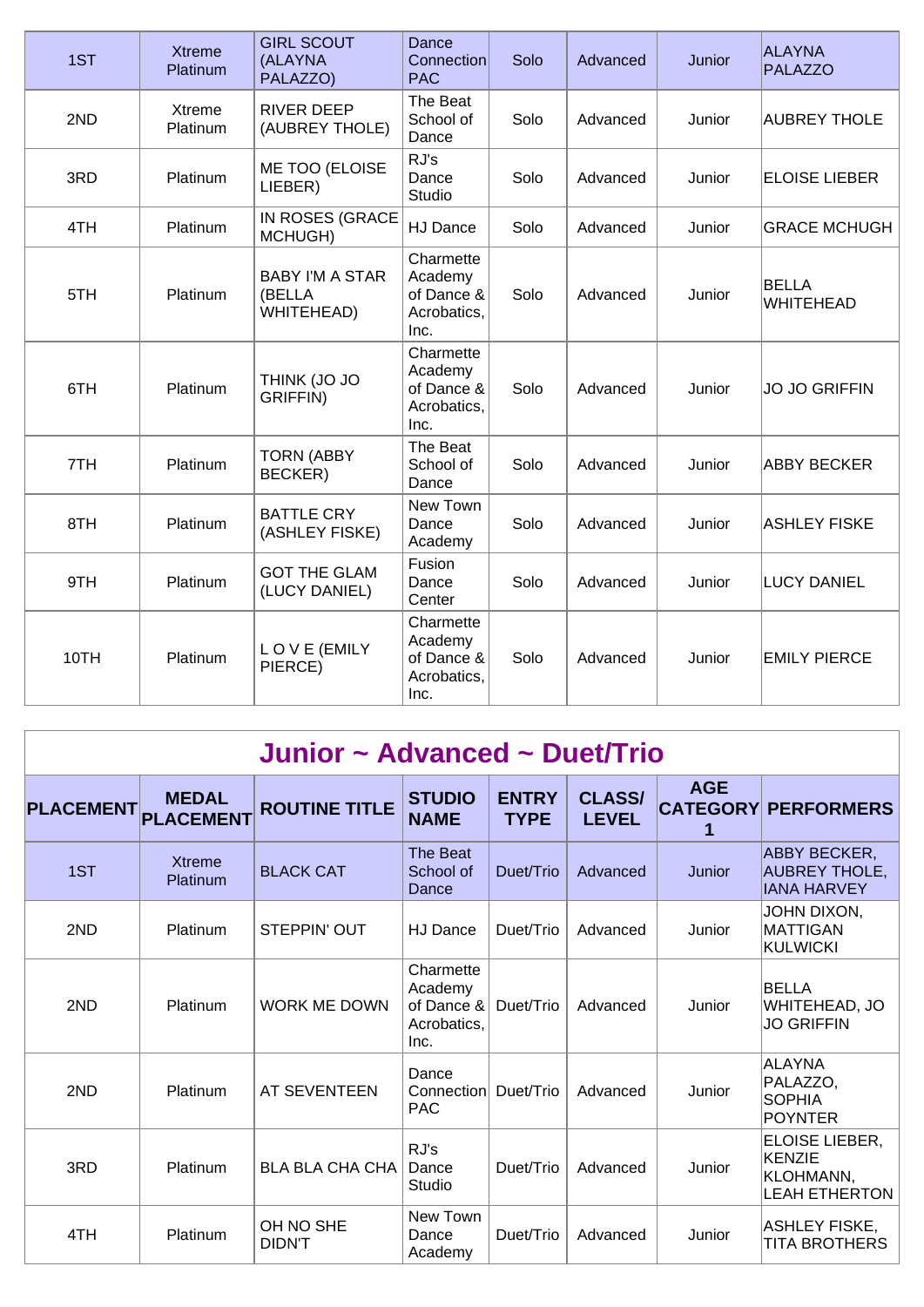| 5TH  | Platinum        | A LOVELY NIGHT             | The Beat<br>School of<br>Dance                               | Duet/Trio | Advanced | Junior | AUBREE<br>RIBBING, AVERY<br><b>BULLER, JAYCI</b><br>DAVINROY |
|------|-----------------|----------------------------|--------------------------------------------------------------|-----------|----------|--------|--------------------------------------------------------------|
| 6TH  | Platinum        | <b>DIAMOND RING</b>        | <b>HJ Dance</b>                                              | Duet/Trio | Advanced | Junior | ALEXIS JAYNE,<br><b>STEPHAN SMITH</b>                        |
| 7TH  | <b>Platinum</b> | <b>SING</b>                | Charmette<br>Academy<br>of Dance $\&$<br>Acrobatics,<br>Inc. | Duet/Trio | Advanced | Junior | AUDREY<br>MORLEY, EMILY<br>PIERCE, HANNAH<br><b>KRATKY</b>   |
| 8TH  | Platinum        | ALL FOR THE<br><b>BEST</b> | Charmette<br>Academy<br>of Dance $&$<br>Acrobatics,<br>Inc.  | Duet/Trio | Advanced | Junior | ABBEY JUDGE,<br><b>HANNAH KRATKY</b>                         |
| 9TH  | Platinum        | FOR GOOD                   | Fusion<br>Dance<br>Center                                    | Duet/Trio | Advanced | Junior | ALLIE MYERS,<br><b>LILIANA PAXSON</b>                        |
| 10TH | <b>Platinum</b> | LATELY                     | Dance<br>Connection<br><b>PAC</b>                            | Duet/Trio | Advanced | Junior | ALAYNA<br>PALAZZO,<br><b>SOPHIA</b><br><b>POYNTER</b>        |

|                  | Junior ~ Advanced ~ Small Group  |                                               |                                                           |                             |                               |                 |                            |  |  |  |  |  |
|------------------|----------------------------------|-----------------------------------------------|-----------------------------------------------------------|-----------------------------|-------------------------------|-----------------|----------------------------|--|--|--|--|--|
| <b>PLACEMENT</b> | <b>MEDAL</b><br><b>PLACEMENT</b> | <b>ROUTINE TITLE</b>                          | <b>STUDIO</b><br><b>NAME</b>                              | <b>ENTRY</b><br><b>TYPE</b> | <b>CLASS/</b><br><b>LEVEL</b> | <b>AGE</b><br>1 | <b>CATEGORY PERFORMERS</b> |  |  |  |  |  |
| 1ST              | <b>Xtreme</b><br>Platinum        | ZAZZ                                          | Dance<br>Connection<br><b>PAC</b>                         | Small<br>Group              | Advanced                      | Junior          |                            |  |  |  |  |  |
| 2ND              | <b>Xtreme</b><br>Platinum        | <b>UNWRITTEN</b>                              | HJ Dance                                                  | Small<br>Group              | Advanced                      | Junior          |                            |  |  |  |  |  |
| 3RD              | Xtreme<br>Platinum               | <b>MY TURN</b>                                | Charmette<br>Academy<br>of Dance &<br>Acrobatics,<br>Inc. | Small<br>Group              | Advanced                      | Junior          |                            |  |  |  |  |  |
| 4TH              | Xtreme<br>Platinum               | <b>GET ME TO THE</b><br><b>CHURCH ON TIME</b> | Charmette<br>Academy<br>of Dance &<br>Acrobatics,<br>Inc. | Small<br>Group              | Advanced                      | Junior          |                            |  |  |  |  |  |
| 5TH              | Xtreme<br>Platinum               | <b>I NEED A HERO</b>                          | Fusion<br>Dance<br>Center                                 | Small<br>Group              | Advanced                      | Junior          |                            |  |  |  |  |  |
| 6TH              | Xtreme<br>Platinum               | <b>BRAVEHEART</b>                             | The Beat<br>School of<br>Dance                            | Small<br>Group              | Advanced                      | Junior          |                            |  |  |  |  |  |
| 7TH              | Xtreme<br>Platinum               | <b>SPEECHLESS</b>                             | New Town<br>Dance<br>Academy                              | Small<br>Group              | Advanced                      | Junior          |                            |  |  |  |  |  |
| 8TH              | Platinum                         | <b>WEST SIDE</b>                              | <b>HJ Dance</b>                                           | Small<br>Group              | Advanced                      | Junior          |                            |  |  |  |  |  |
| 9TH              | Platinum                         | OUT OF IT                                     | The Beat<br>School of<br>Dance                            | Small<br>Group              | Advanced                      | Junior          |                            |  |  |  |  |  |
| 10TH             | Platinum                         | <b>AMERICANO</b>                              | The Beat<br>School of<br>Dance                            | Small<br>Group              | Advanced                      | Junior          |                            |  |  |  |  |  |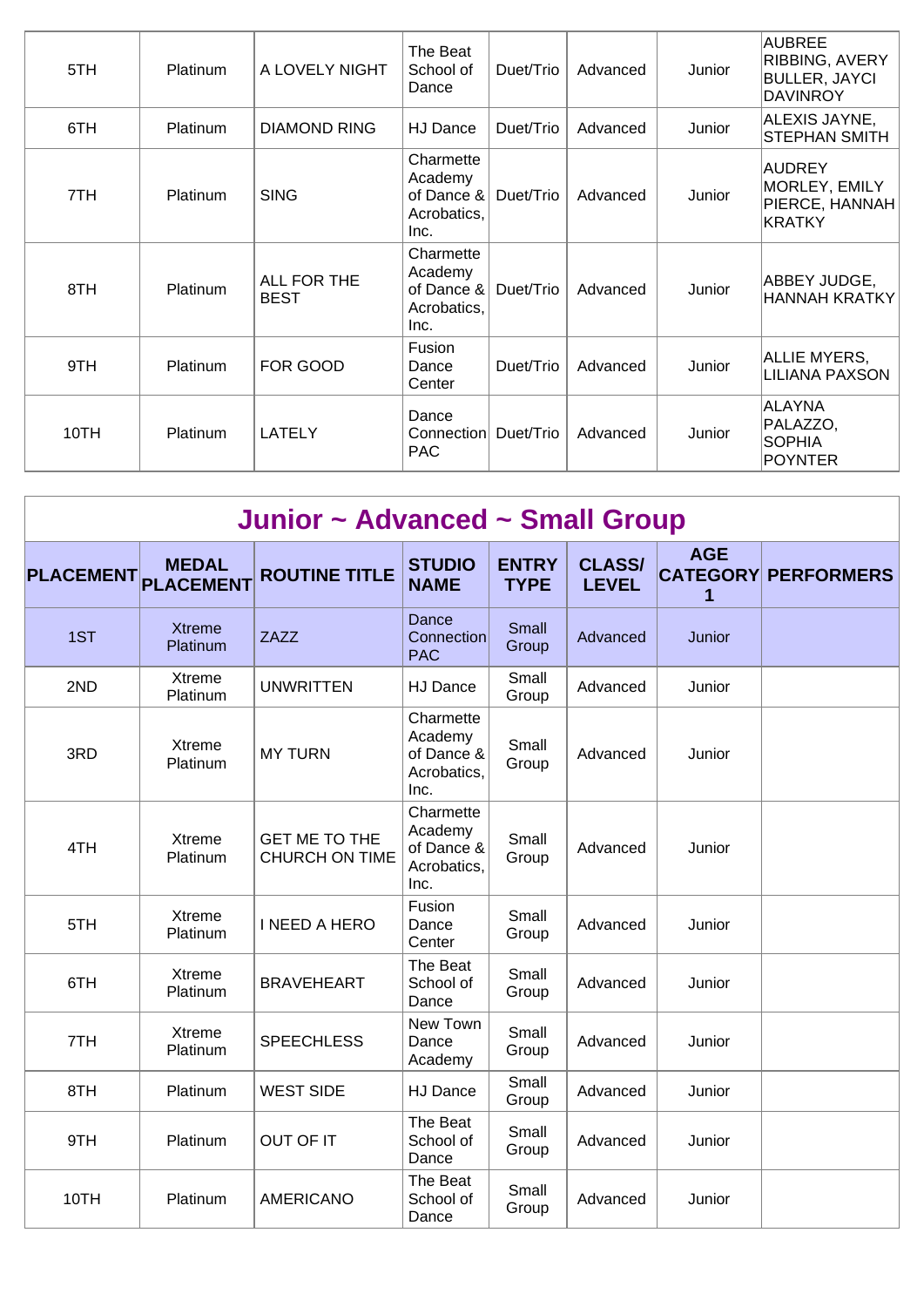|                  | Junior ~ Advanced ~ Large Group  |                                                       |                                                           |                             |                               |                 |                            |  |  |  |  |  |
|------------------|----------------------------------|-------------------------------------------------------|-----------------------------------------------------------|-----------------------------|-------------------------------|-----------------|----------------------------|--|--|--|--|--|
| <b>PLACEMENT</b> | <b>MEDAL</b><br><b>PLACEMENT</b> | <b>ROUTINE TITLE</b>                                  | <b>STUDIO</b><br><b>NAME</b>                              | <b>ENTRY</b><br><b>TYPE</b> | <b>CLASS/</b><br><b>LEVEL</b> | <b>AGE</b><br>1 | <b>CATEGORY PERFORMERS</b> |  |  |  |  |  |
| 1ST              | <b>Xtreme</b><br>Platinum        | <b>SHAKE</b>                                          | Charmette<br>Academy<br>of Dance &<br>Acrobatics,<br>Inc. | Large<br>Group              | Advanced                      | Junior          |                            |  |  |  |  |  |
| 2ND              | Xtreme<br>Platinum               | <b>REVOLTING</b><br><b>CHILDREN</b>                   | Fusion<br>Dance<br>Center                                 | Large<br>Group              | Advanced                      | Junior          |                            |  |  |  |  |  |
| 3RD              | Xtreme<br>Platinum               | <b>PUMP IT</b>                                        | The Beat<br>School of<br>Dance                            | Large<br>Group              | Advanced                      | Junior          |                            |  |  |  |  |  |
| 3RD              | Xtreme<br>Platinum               | <b>RESPECT</b>                                        | RJ's<br>Dance<br>Studio                                   | Large<br>Group              | Advanced                      | Junior          |                            |  |  |  |  |  |
| 4TH              | Xtreme<br>Platinum               | <b>KING OF NEW</b><br><b>YORK</b>                     | Charmette<br>Academy<br>of Dance &<br>Acrobatics,<br>Inc. | Large<br>Group              | Advanced                      | Junior          |                            |  |  |  |  |  |
| 5TH              | Xtreme<br>Platinum               | <b>EVERYBODY</b><br><b>WANTS TO RULE</b><br>THE WORLD | The Beat<br>School of<br>Dance                            | Large<br>Group              | Advanced                      | Junior          |                            |  |  |  |  |  |
| 6TH              | Platinum                         | <b>BELLHOP BOOGIE</b>                                 | Charmette<br>Academy<br>of Dance &<br>Acrobatics,<br>Inc. | Large<br>Group              | Advanced                      | Junior          |                            |  |  |  |  |  |
| 7TH              | Platinum                         | <b>OLD FRIENDS</b>                                    | Fusion<br>Dance<br>Center                                 | Large<br>Group              | Advanced                      | Junior          |                            |  |  |  |  |  |
| 8TH              | Platinum                         | <b>ICE CREAM DRIP</b>                                 | Imagine<br>Dance<br>Project                               | Large<br>Group              | Advanced                      | Junior          |                            |  |  |  |  |  |
| 9TH              | Platinum                         | TIME FOR TEA                                          | HJ Dance                                                  | Large<br>Group              | Advanced                      | Junior          |                            |  |  |  |  |  |
| 10TH             | Platinum                         | <b>TELEPHONE</b>                                      | Imagine<br>Dance<br>Project                               | Large<br>Group              | Advanced                      | Junior          |                            |  |  |  |  |  |

| Junior $\sim$ Advanced $\sim$ Line |                                  |                                                   |                                   |                             |                               |            |                            |  |  |
|------------------------------------|----------------------------------|---------------------------------------------------|-----------------------------------|-----------------------------|-------------------------------|------------|----------------------------|--|--|
| <b>PLACEMENT</b>                   | <b>MEDAL</b><br><b>PLACEMENT</b> | <b>ROUTINE TITLE</b>                              | <b>STUDIO</b><br><b>NAME</b>      | <b>ENTRY</b><br><b>TYPE</b> | <b>CLASS/</b><br><b>LEVEL</b> | <b>AGE</b> | <b>CATEGORY PERFORMERS</b> |  |  |
| 1ST                                | <b>Xtreme</b><br><b>Platinum</b> | THE GREATEST<br><b>MEDLEY EVER</b><br><b>TOLD</b> | Dance<br>Connection<br><b>PAC</b> | Line                        | Advanced                      | Junior     |                            |  |  |
| 4TH                                | Xtreme<br>Platinum               | <b>DRIP</b>                                       | Fusion<br>Dance<br>Center         | Line                        | Advanced                      | Junior     |                            |  |  |

| Junior $\sim$ Advanced $\sim$ Production |  |                                                                      |  |  |  |  |  |  |
|------------------------------------------|--|----------------------------------------------------------------------|--|--|--|--|--|--|
|                                          |  | PLACEMENT MEDAL ROUTINE TITLE STUDIO ENTRY CLASS/ AGE AGE PERFORMERS |  |  |  |  |  |  |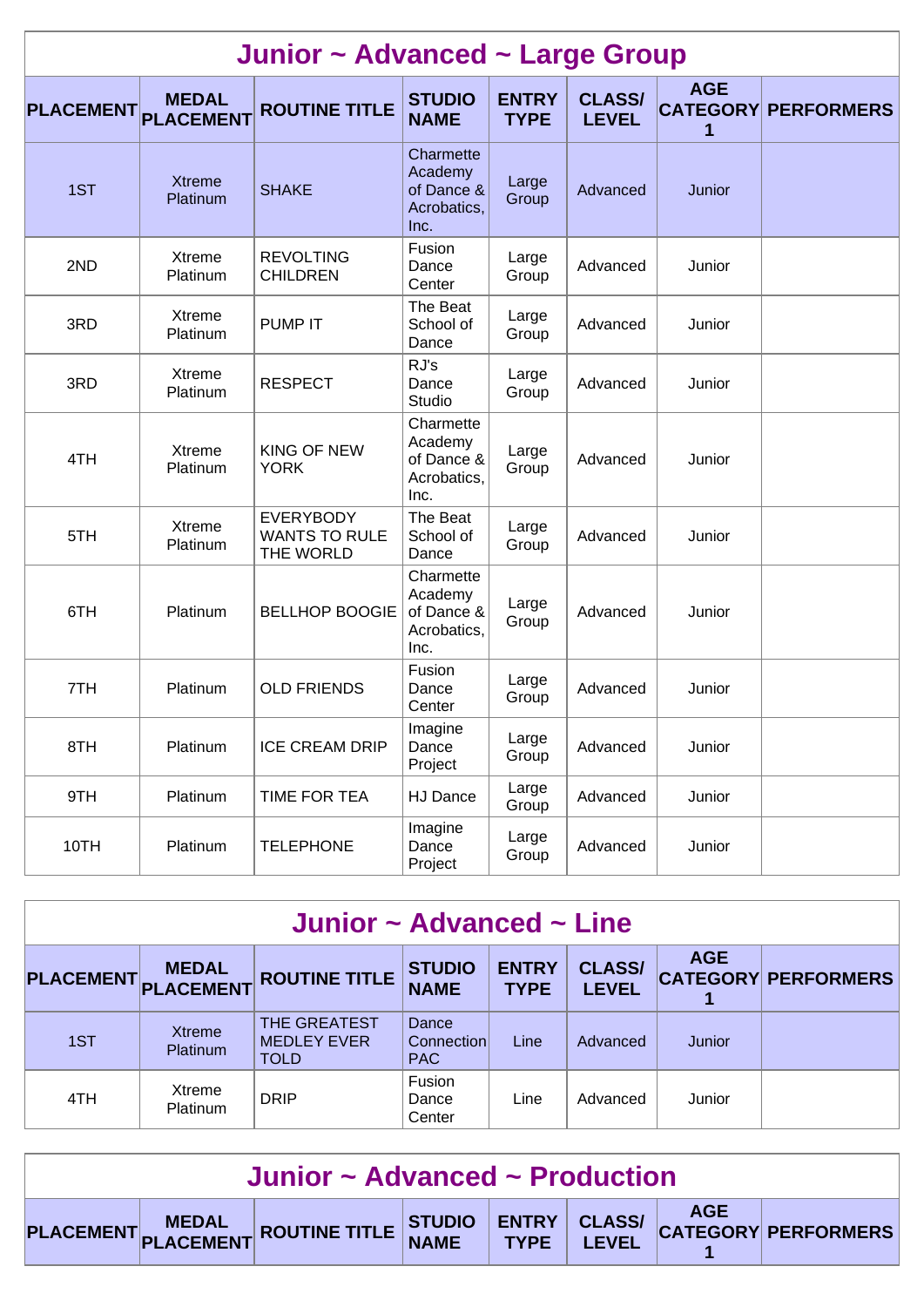| 2ND | Xtreme<br>Platinum        | <b>GAGA</b>  | RJ's<br>Dance<br><b>Studio</b> | <b>Production</b> | Advanced | Junior |  |
|-----|---------------------------|--------------|--------------------------------|-------------------|----------|--------|--|
| 3RD | Xtreme<br><b>Platinum</b> | <b>QUEEN</b> | Imagine<br>Dance<br>Project    | <b>Production</b> | Advanced | Junior |  |

| Teen $\sim$ Mark of the Future $\sim$ Solo |                                  |                                                    |                              |                             |                               |            |                            |  |  |  |
|--------------------------------------------|----------------------------------|----------------------------------------------------|------------------------------|-----------------------------|-------------------------------|------------|----------------------------|--|--|--|
| <b>PLACEMENT</b>                           | <b>MEDAL</b><br><b>PLACEMENT</b> | <b>ROUTINE TITLE</b>                               | <b>STUDIO</b><br><b>NAME</b> | <b>ENTRY</b><br><b>TYPE</b> | <b>CLASS/</b><br><b>LEVEL</b> | <b>AGE</b> | <b>CATEGORY PERFORMERS</b> |  |  |  |
| 1ST                                        | <b>High Gold</b>                 | <b>MADNESS</b><br>(CAIHYA FISK)                    | Angie's<br><b>Studio</b>     | Solo                        | Mark of the<br><b>Future</b>  | Teen       | <b>CAIHYA FISK</b>         |  |  |  |
| 2ND                                        | <b>High Gold</b>                 | <b>BADDY GIRL</b><br>(MADDISON<br>WOOLLARD)        | Angie's<br>Studio            | Solo                        | Mark of the<br>Future         | Teen       | MADDISON<br> WOOLLARD      |  |  |  |
| 3RD                                        | <b>High Gold</b>                 | <b>GHOST OF YOU</b><br>(ALLISON MEYER)             | Angie's<br>Studio            | Solo                        | Mark of the<br>Future         | Teen       | ALLISON MEYER              |  |  |  |
| 4TH                                        | <b>High Gold</b>                 | <b>INVISIBLE STRING</b><br>(ABIGAIL<br>HUTCHINSON) | Angie's<br>Studio            | Solo                        | Mark of the<br><b>Future</b>  | Teen       | ABIGAIL<br>HUTCHINSON      |  |  |  |
| 5TH                                        | <b>High Gold</b>                 | <b>REMEMBER</b><br>(SYDNEY<br>SCHLUP)              | Angie's<br>Studio            | Solo                        | Mark of the<br>Future         | Teen       | <b>SYDNEY SCHLUP</b>       |  |  |  |

| Teen $\sim$ Mark of the Future $\sim$ Duet/Trio |                                  |                      |                              |                             |                               |            |                                                                      |  |  |  |
|-------------------------------------------------|----------------------------------|----------------------|------------------------------|-----------------------------|-------------------------------|------------|----------------------------------------------------------------------|--|--|--|
| <b>PLACEMENT</b>                                | <b>MEDAL</b><br><b>PLACEMENT</b> | <b>ROUTINE TITLE</b> | <b>STUDIO</b><br><b>NAME</b> | <b>ENTRY</b><br><b>TYPE</b> | <b>CLASS/</b><br><b>LEVEL</b> | <b>AGE</b> | <b>CATEGORY PERFORMERS</b>                                           |  |  |  |
| 1ST                                             | Platinum                         | <b>SNOWMAN</b>       | Angie's<br><b>Studio</b>     | Duet/Trio                   | Mark of the<br><b>Future</b>  | Teen       | ANNA MEYER,<br><b>ISARAH</b><br>ISTARRETT                            |  |  |  |
| 2ND                                             | Platinum                         | <b>WOMANIZER</b>     | Angie's<br>Studio            | Duet/Trio                   | Mark of the<br><b>Future</b>  | Teen       | ABIGAIL<br>HUTCHINSON,<br>CAIHYA FISK,<br><b>SAMANTHA</b><br>IKOVATH |  |  |  |
| 2ND                                             | Platinum                         | <b>QUEEN</b>         | Angie's<br>Studio            | Duet/Trio                   | Mark of the<br>Future         | Teen       | EMMA KILGORE,<br><b>GRACE WENGER</b>                                 |  |  |  |
| 3RD                                             | <b>High Gold</b>                 | <b>LIZZO</b>         | Angie's<br>Studio            | Duet/Trio                   | Mark of the<br><b>Future</b>  | Teen       | ANNA MEYER,<br><b>AVA BROCKMAN</b>                                   |  |  |  |

# **Teen ~ Mark of the Future ~ Small Group**

|     | <b>MEDAL</b>     | PLACEMENT PLACEMENT ROUTINE TITLE   | <b>STUDIO</b><br><b>NAME</b> | <b>ENTRY</b><br><b>TYPE</b> | <b>CLASS/</b><br><b>LEVEL</b> | <b>AGE</b> | <b>CATEGORY PERFORMERS</b> |
|-----|------------------|-------------------------------------|------------------------------|-----------------------------|-------------------------------|------------|----------------------------|
| 1ST | Platinum         | <b>BOSSA NOVA</b><br><b>BABY</b>    | Angie's<br><b>Studio</b>     | Small<br>Group              | Mark of the<br><b>Future</b>  | Teen       |                            |
| 2ND | <b>High Gold</b> | <b>TRIBE</b>                        | Angie's<br>Studio            | Small<br>Group              | Mark of the<br><b>Future</b>  | Teen       |                            |
| 3RD | <b>High Gold</b> | EVERY TIME THE<br><b>BEAT DROPS</b> | Angie's<br>Studio            | Small<br>Group              | Mark of the<br><b>Future</b>  | Teen       |                            |

### **Teen ~ Mark of the Future ~ Large Group**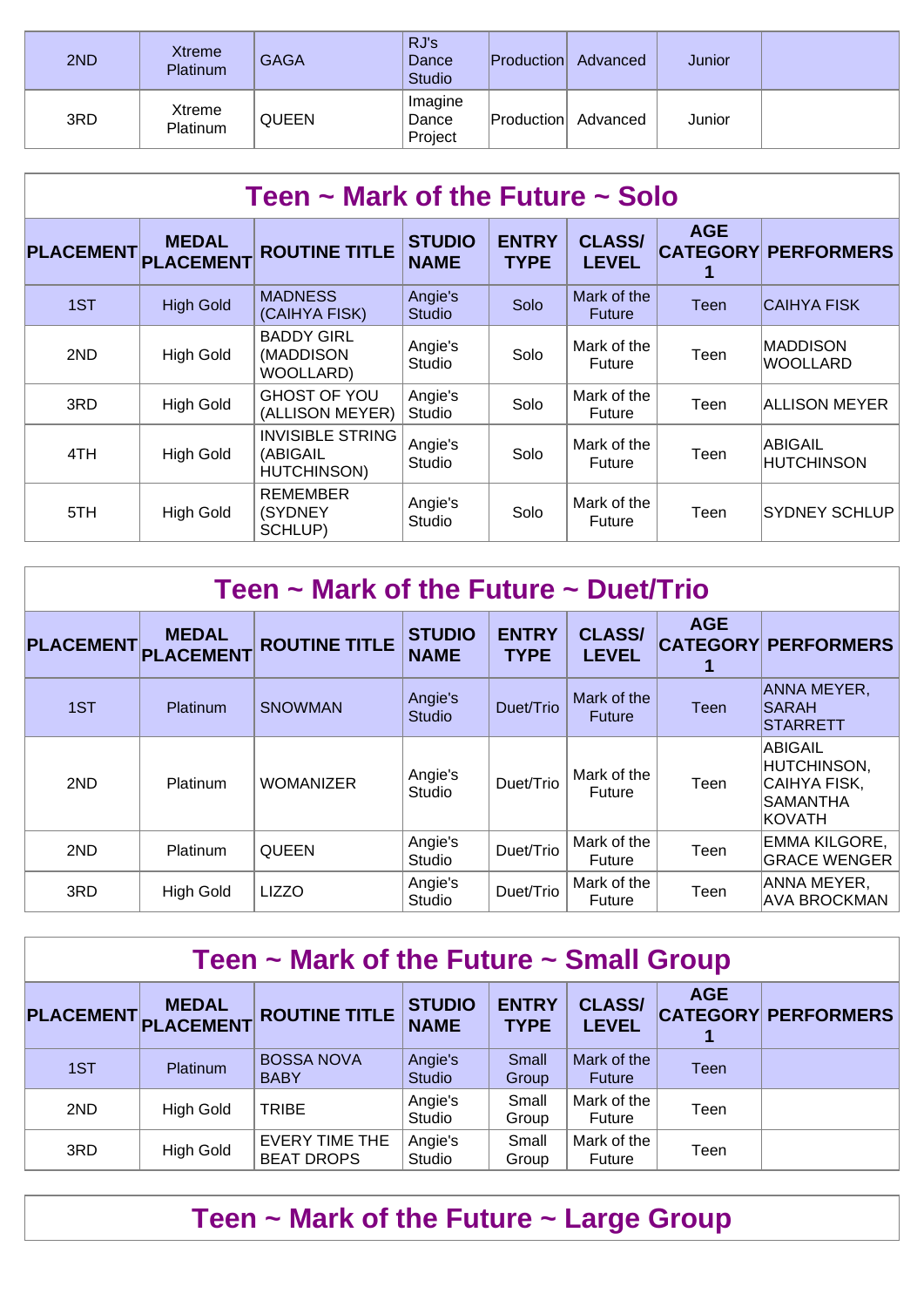|     | <b>MEDAL</b><br>PLACEMENT PLACEMENT | <b>ROUTINE TITLE</b>              | <b>STUDIO</b><br><b>NAME</b> | <b>ENTRY</b><br><b>TYPE</b> | <b>CLASS/</b><br><b>LEVEL</b> | <b>AGE</b> | <b>CATEGORY PERFORMERS</b> |
|-----|-------------------------------------|-----------------------------------|------------------------------|-----------------------------|-------------------------------|------------|----------------------------|
| 1ST | Platinum                            | <b>STUPID WITH</b><br><b>LOVE</b> | Angie's<br><b>Studio</b>     | Large<br>Group              | Mark of the<br><b>Future</b>  | Teen       |                            |
| 2ND | <b>High Gold</b>                    | <b>VOGUE</b>                      | Angie's<br>Studio            | Large<br>Group              | Mark of the<br>Future         | Teen       |                            |
| 3RD | <b>High Gold</b>                    | <b>BLACK MUD</b>                  | Angie's<br>Studio            | Large<br>Group              | Mark of the<br>Future         | Teen       |                            |

|                  | Teen ~ Intermediate ~ Solo       |                                                               |                                                           |                             |                               |                 |                                      |  |  |  |  |  |
|------------------|----------------------------------|---------------------------------------------------------------|-----------------------------------------------------------|-----------------------------|-------------------------------|-----------------|--------------------------------------|--|--|--|--|--|
| <b>PLACEMENT</b> | <b>MEDAL</b><br><b>PLACEMENT</b> | <b>ROUTINE TITLE</b>                                          | <b>STUDIO</b><br><b>NAME</b>                              | <b>ENTRY</b><br><b>TYPE</b> | <b>CLASS/</b><br><b>LEVEL</b> | <b>AGE</b><br>1 | <b>CATEGORY PERFORMERS</b>           |  |  |  |  |  |
| 1ST              | <b>Xtreme</b><br>Platinum        | <b>MY LOVE</b><br>(EMBREE<br><b>GRUETTEMEYER)</b>             | Angie's<br><b>Studio</b>                                  | Solo                        | Intermediate                  | <b>Teen</b>     | <b>EMBREE</b><br><b>GRUETTEMEYER</b> |  |  |  |  |  |
| 2ND              | Platinum                         | <b>LIKE THAT</b><br>(MADISON<br>CLEVER)                       | Dynamic<br>Edge<br>Dance<br>Center                        | Solo                        | Intermediate                  | Teen            | <b>MADISON</b><br><b>CLEVER</b>      |  |  |  |  |  |
| 3RD              | Platinum                         | <b>DON'T LOSE</b><br>YOUR HEAD<br>(BROOKLIN KOS)              | Fusion<br>Dance<br>Center                                 | Solo                        | Intermediate                  | Teen            | <b>BROOKLIN KOS</b>                  |  |  |  |  |  |
| 4TH              | Platinum                         | <b>MISSING YOU</b><br>(MORGAN<br>COOPER)                      | <b>FCAC</b>                                               | Solo                        | Intermediate                  | Teen            | <b>MORGAN</b><br><b>COOPER</b>       |  |  |  |  |  |
| 5TH              | Platinum                         | <b>ANYONE</b><br>(MYLEIGH<br><b>TURNIPSEED)</b>               | Angie's<br>Studio                                         | Solo                        | Intermediate                  | Teen            | <b>MYLEIGH</b><br><b>TURNIPSEED</b>  |  |  |  |  |  |
| 6TH              | Platinum                         | PRAYING (SOFIA<br>JASPER)                                     | Angie's<br>Studio                                         | Solo                        | Intermediate                  | Teen            | <b>SOFIA JASPER</b>                  |  |  |  |  |  |
| 7TH              | Platinum                         | <b>I JUST WANT TO</b><br><b>BE A STAR</b><br>(LILLIAN SANDER) | Fusion<br>Dance<br>Center                                 | Solo                        | Intermediate                  | Teen            | <b>LILLIAN SANDER</b>                |  |  |  |  |  |
| 8TH              | Platinum                         | <b>OVERDOSE (LAILA</b><br>STIX)                               | Imagine<br>Dance<br>Project                               | Solo                        | Intermediate                  | Teen            | <b>LAILA STIX</b>                    |  |  |  |  |  |
| 9TH              | Platinum                         | MAMA MIA (ANNA<br>SIDBERRY)                                   | Charmette<br>Academy<br>of Dance &<br>Acrobatics,<br>Inc. | Solo                        | Intermediate                  | Teen            | <b>ANNA SIDBERRY</b>                 |  |  |  |  |  |
| 10TH             | Platinum                         | KICK IT! (AVERY<br>LACINY)                                    | Charmette<br>Academy<br>of Dance &<br>Acrobatics,<br>Inc. | Solo                        | Intermediate                  | Teen            | <b>AVERY LACINY</b>                  |  |  |  |  |  |
| 10TH             | Platinum                         | ON MY OWN<br>(TAIYANA<br>REYNOLDS)                            | HJ Dance                                                  | Solo                        | Intermediate                  | Teen            | TAIYANA<br><b>REYNOLDS</b>           |  |  |  |  |  |

| Teen ~ Intermediate ~ Duet/Trio |                 |                                      |                        |                             |                               |            |                                                          |  |  |
|---------------------------------|-----------------|--------------------------------------|------------------------|-----------------------------|-------------------------------|------------|----------------------------------------------------------|--|--|
|                                 |                 | PLACEMENT MEDAL ROUTINE TITLE STUDIO |                        | <b>ENTRY</b><br><b>TYPE</b> | <b>CLASS/</b><br><b>LEVEL</b> | <b>AGE</b> | <b>CATEGORY PERFORMERS</b>                               |  |  |
| 1ST                             | <b>Platinum</b> | LIGHT UP THE<br><b>SKY</b>           | <b>Dynamic</b><br>Edge |                             | Duet/Trio  Intermediate       | Teen       | <b>ELIZA MOONIER,</b><br><b>MADISON</b><br><b>CLEVER</b> |  |  |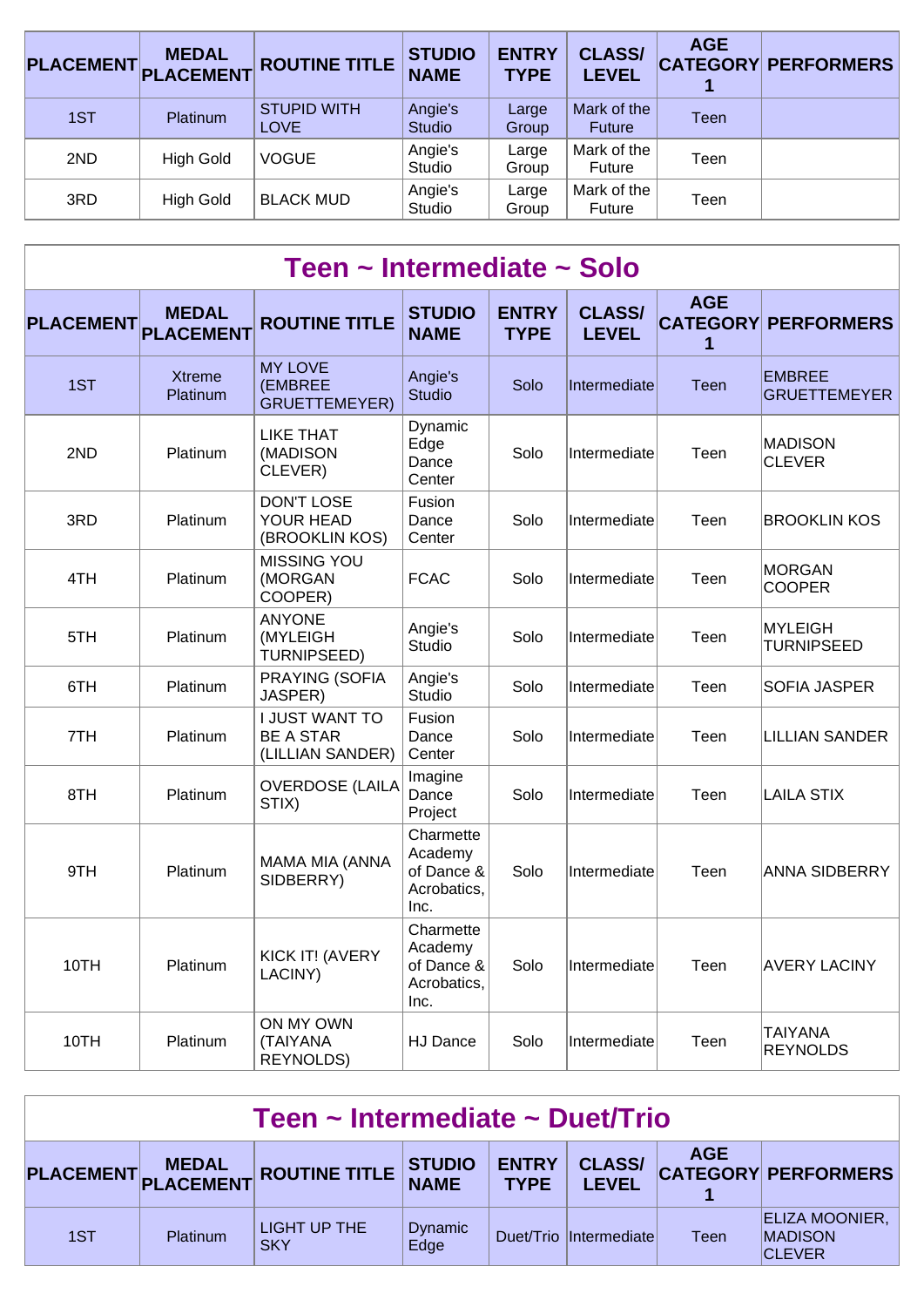|      |                  |                                       | <b>Dance</b><br>Center                                    |           |              |      |                                                                                      |
|------|------------------|---------------------------------------|-----------------------------------------------------------|-----------|--------------|------|--------------------------------------------------------------------------------------|
| 2ND  | Platinum         | <b>GLITTER SHOES</b>                  | Charmette<br>Academy<br>of Dance &<br>Acrobatics,<br>Inc. | Duet/Trio | Intermediate | Teen | ANNA SIDBERRY,<br><b>AVERY LACINY</b>                                                |
| 3RD  | Platinum         | <b>TELEPHONE</b><br><b>HOUR</b>       | Angie's<br><b>Studio</b>                                  | Duet/Trio | Intermediate | Teen | <b>BELLA MASON,</b><br><b>SOFIA JASPER</b>                                           |
| 4TH  | Platinum         | THE GOLDEN<br><b>GRANNIES</b>         | Angie's<br>Studio                                         | Duet/Trio | Intermediate | Teen | <b>AUDREY</b><br>COUTTS, EMMA<br>KILGORE, GRACE<br><b>WENGER</b>                     |
| 5TH  | Platinum         | <b>HOPE</b>                           | St. Peters<br>Academy<br>of Dance                         | Duet/Trio | Intermediate | Teen | AVA CANFIELD,<br><b>HOLLY</b><br><b>ANDERSON</b>                                     |
| 6TH  | Platinum         | <b>HOW IT ALL</b><br><b>WORKS OUT</b> | Inertia, The<br>School of<br>Dance, Inc.                  | Duet/Trio | Intermediate | Teen | <b>EMMA</b><br><b>BERGMANN,</b><br><b>OLIVIA</b><br><b>WAGGONER</b>                  |
| 6TH  | Platinum         | <b>SECONDARY</b><br><b>CHARACTERS</b> | Charmette<br>Academy<br>of Dance &<br>Acrobatics,<br>Inc. | Duet/Trio | Intermediate | Teen | AVA MEYER,<br><b>LUCY HOSKINS</b>                                                    |
| 7TH  | <b>High Gold</b> | <b>DON'T SPEAK</b>                    | Rachel's<br>Dance<br>School                               | Duet/Trio | Intermediate | Teen | JAYLYNN ORTIZ,<br><b>OLIVIA BURNS</b>                                                |
| 8TH  | <b>High Gold</b> | <b>LEVEL UP</b>                       | St. Peters<br>Academy<br>of Dance                         | Duet/Trio | Intermediate | Teen | <b>KIERSTEN</b><br><b>BARTON, LANEY</b><br>PAWLIK,<br><b>MEAGHAN</b><br><b>LUCAS</b> |
| 9TH  | <b>High Gold</b> | <b>UNLOCK</b>                         | Inertia, The<br>School of<br>Dance, Inc.                  | Duet/Trio | Intermediate | Teen | <b>MADDIE</b><br>LAWRENCE,<br><b>WILLA GRAWER</b>                                    |
| 10TH | <b>High Gold</b> | <b>HUMAN</b>                          | Fusion<br>Dance<br>Center                                 | Duet/Trio | Intermediate | Teen | CAMERON KING,<br><b>GRACE KING</b>                                                   |

| Teen ~ Intermediate ~ Small Group |                                  |                      |                                   |                             |                               |            |                            |  |  |  |  |
|-----------------------------------|----------------------------------|----------------------|-----------------------------------|-----------------------------|-------------------------------|------------|----------------------------|--|--|--|--|
| <b>PLACEMENT</b>                  | <b>MEDAL</b><br><b>PLACEMENT</b> | <b>ROUTINE TITLE</b> | <b>STUDIO</b><br><b>NAME</b>      | <b>ENTRY</b><br><b>TYPE</b> | <b>CLASS/</b><br><b>LEVEL</b> | <b>AGE</b> | <b>CATEGORY PERFORMERS</b> |  |  |  |  |
| 1ST                               | Platinum                         | <b>ATTENTION</b>     | Angie's<br><b>Studio</b>          | Small<br>Group              | Intermediate                  | Teen       |                            |  |  |  |  |
| 2ND                               | <b>Platinum</b>                  | <b>OOPS</b>          | St. Peters<br>Academy<br>of Dance | Small<br>Group              | Intermediate                  | Teen       |                            |  |  |  |  |
| 3RD                               | Platinum                         | <b>GET HERE</b>      | St. Peters<br>Academy<br>of Dance | Small<br>Group              | Intermediate                  | Teen       |                            |  |  |  |  |
| 4TH                               | Platinum                         | <b>THINK</b>         | Rachel's<br>Dance<br>School       | Small<br>Group              | Intermediate                  | Teen       |                            |  |  |  |  |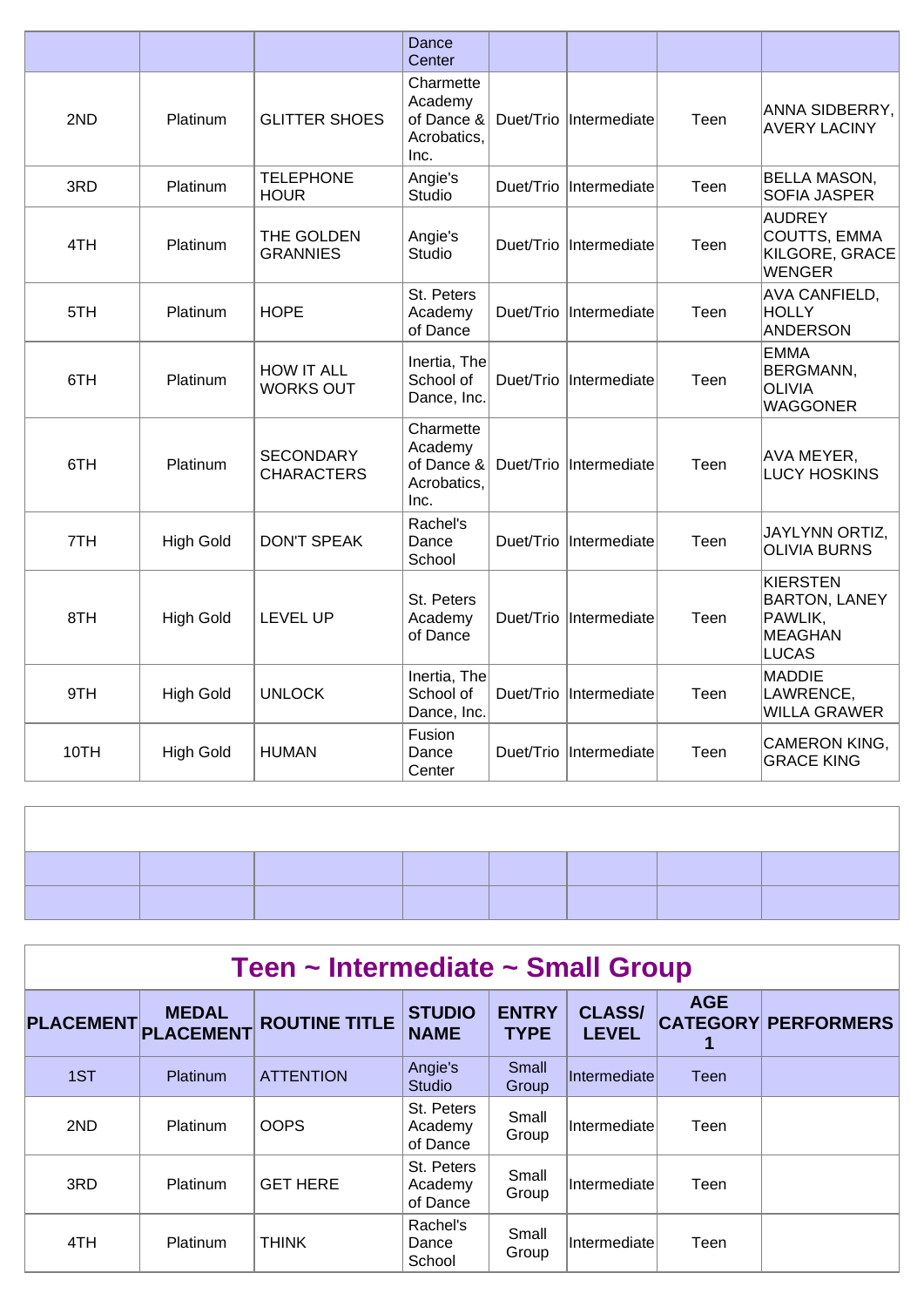| 5TH  | <b>Platinum</b>  | S.O.S.             | Angie's<br>Studio                 | Small<br>Group | Intermediate  | Teen |  |
|------|------------------|--------------------|-----------------------------------|----------------|---------------|------|--|
| 6TH  | <b>Platinum</b>  | <b>SILHOUETTE</b>  | <b>FCAC</b>                       | Small<br>Group | Intermediate  | Teen |  |
| 7TH  | <b>Platinum</b>  | <b>DISCO DIVAS</b> | St. Peters<br>Academy<br>of Dance | Small<br>Group | Intermediate  | Teen |  |
| 8TH  | <b>High Gold</b> | <b>SUPERSTAR</b>   | RJ's<br>Dance<br>Studio           | Small<br>Group | Intermediate  | Teen |  |
| 9TH  | <b>High Gold</b> | <b>DREAMING</b>    | HJ Dance                          | Small<br>Group | Intermediatel | Teen |  |
| 10TH | <b>High Gold</b> | <b>CARRY YOU</b>   | Rachel's<br>Dance<br>School       | Small<br>Group | Intermediate  | Teen |  |

| Teen ~ Intermediate ~ Large Group |                                  |                                      |                                                           |                             |                               |                 |                            |  |  |  |  |
|-----------------------------------|----------------------------------|--------------------------------------|-----------------------------------------------------------|-----------------------------|-------------------------------|-----------------|----------------------------|--|--|--|--|
| <b>PLACEMENT</b>                  | <b>MEDAL</b><br><b>PLACEMENT</b> | <b>ROUTINE TITLE</b>                 | <b>STUDIO</b><br><b>NAME</b>                              | <b>ENTRY</b><br><b>TYPE</b> | <b>CLASS/</b><br><b>LEVEL</b> | <b>AGE</b><br>1 | <b>CATEGORY PERFORMERS</b> |  |  |  |  |
| 1ST                               | <b>Xtreme</b><br>Platinum        | <b>RITZ</b>                          | St. Peters<br>Academy<br>of Dance                         | Large<br>Group              | Intermediate                  | <b>Teen</b>     |                            |  |  |  |  |
| 2ND                               | Xtreme<br>Platinum               | LOW                                  | <b>FCAC</b>                                               | Large<br>Group              | Intermediate                  | Teen            |                            |  |  |  |  |
| 3RD                               | Xtreme<br>Platinum               | <b>DEM BEATS</b>                     | <b>FCAC</b>                                               | Large<br>Group              | Intermediate                  | Teen            |                            |  |  |  |  |
| 4TH                               | Xtreme<br>Platinum               | <b>WHAT'S GONNA</b><br><b>HAPPEN</b> | Charmette<br>Academy<br>of Dance &<br>Acrobatics,<br>Inc. | Large<br>Group              | Intermediate                  | Teen            |                            |  |  |  |  |
| 5TH                               | <b>Xtreme</b><br>Platinum        | <b>GIMME! GIMME!</b><br>GIMME!       | <b>FCAC</b>                                               | Large<br>Group              | Intermediate                  | Teen            |                            |  |  |  |  |
| 6TH                               | Platinum                         | <b>HANDMAIDS</b>                     | <b>FCAC</b>                                               | Large<br>Group              | Intermediate                  | Teen            |                            |  |  |  |  |
| 7TH                               | Platinum                         | <b>CHICAGO</b>                       | St. Peters<br>Academy<br>of Dance                         | Large<br>Group              | Intermediate                  | Teen            |                            |  |  |  |  |
| 8TH                               | Platinum                         | <b>MORE</b>                          | HJ Dance                                                  | Large<br>Group              | Intermediate                  | Teen            |                            |  |  |  |  |
| 9TH                               | Platinum                         | <b>SPRING</b><br><b>BREAKERS</b>     | RJ's<br>Dance<br>Studio                                   | Large<br>Group              | Intermediate                  | Teen            |                            |  |  |  |  |
| 10TH                              | Platinum                         | <b>GIRLS</b>                         | Angie's<br>Studio                                         | Large<br>Group              | Intermediate                  | Teen            |                            |  |  |  |  |

|            | Teen $\sim$ Intermediate $\sim$ Line |                      |                                          |                             |                               |            |                            |  |  |  |
|------------|--------------------------------------|----------------------|------------------------------------------|-----------------------------|-------------------------------|------------|----------------------------|--|--|--|
| PLACEMENT. | MEDAL<br>PLACEMENT                   | <b>ROUTINE TITLE</b> | <b>STUDIO</b><br><b>NAME</b>             | <b>ENTRY</b><br><b>TYPE</b> | <b>CLASS/</b><br><b>LEVEL</b> | <b>AGE</b> | <b>CATEGORY PERFORMERS</b> |  |  |  |
| 1ST        | <b>Xtreme</b><br>Platinum            | <b>EXPENSIVE</b>     | Rachel's<br>Dance<br>School              | Line                        | <i>Intermediate</i>           | Teen       |                            |  |  |  |
| 2ND        | <b>Platinum</b>                      | <b>SPACE JAM</b>     | Inertia, The<br>School of<br>Dance, Inc. | Line                        | Intermediate                  | Teen       |                            |  |  |  |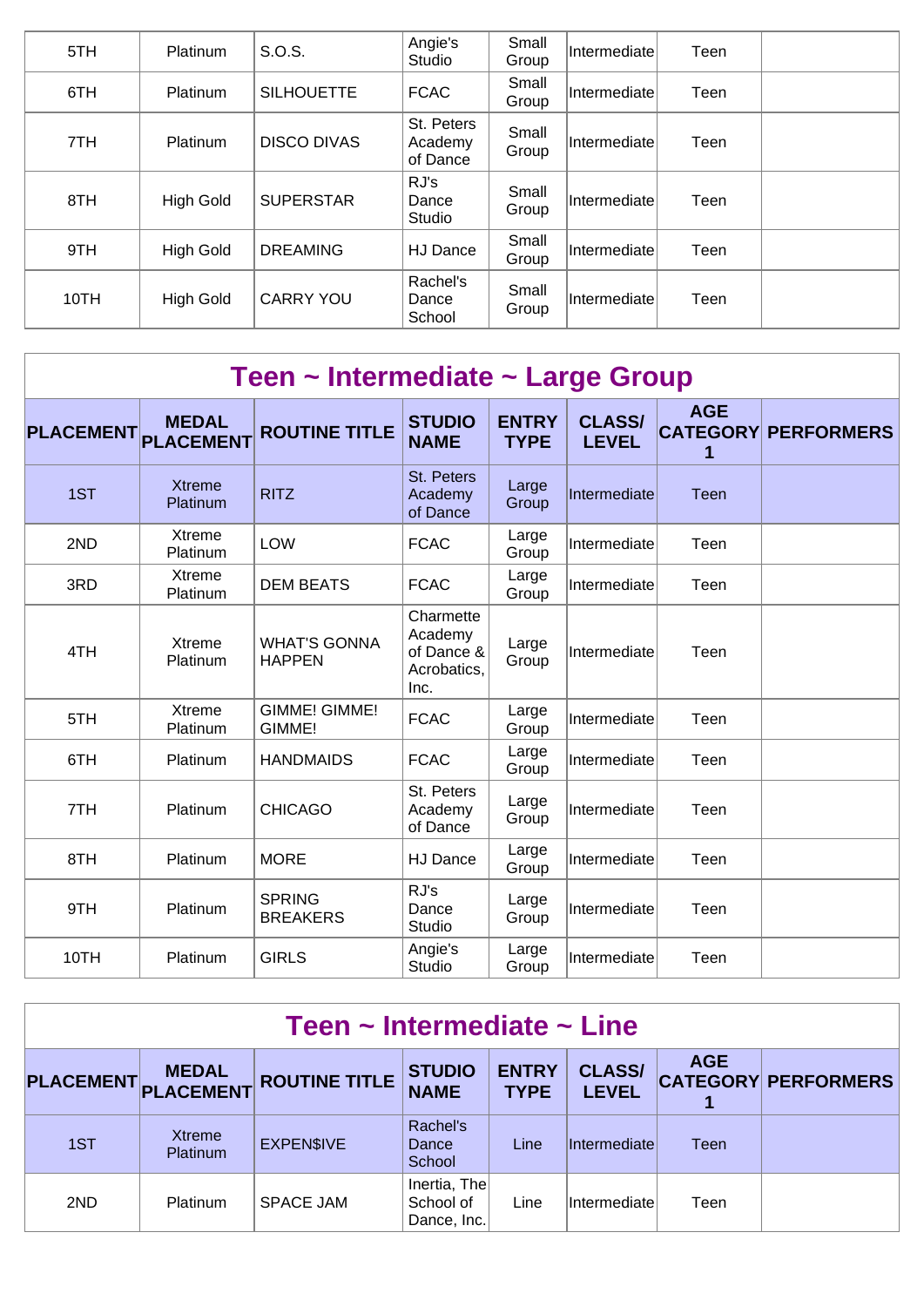| 3RD | <b>Platinum</b> | <b>BIRTHDAY PARTY</b> | Dance<br>ا Connection<br><b>PAC</b> | Line | ⊞ntermediate | Teen |  |
|-----|-----------------|-----------------------|-------------------------------------|------|--------------|------|--|
|-----|-----------------|-----------------------|-------------------------------------|------|--------------|------|--|

| Teen ~ Advanced ~ Solo |                                  |                                                           |                                                           |                             |                               |                 |                                   |  |  |  |  |
|------------------------|----------------------------------|-----------------------------------------------------------|-----------------------------------------------------------|-----------------------------|-------------------------------|-----------------|-----------------------------------|--|--|--|--|
| <b>PLACEMENT</b>       | <b>MEDAL</b><br><b>PLACEMENT</b> | <b>ROUTINE TITLE</b>                                      | <b>STUDIO</b><br><b>NAME</b>                              | <b>ENTRY</b><br><b>TYPE</b> | <b>CLASS/</b><br><b>LEVEL</b> | <b>AGE</b><br>1 | <b>CATEGORY PERFORMERS</b>        |  |  |  |  |
| 1ST                    | <b>Xtreme</b><br>Platinum        | <b>FIGHTING FOR ME</b><br>(GRACE NORDIKE)                 | The Beat<br>School of<br>Dance                            | Solo                        | Advanced                      | Teen            | <b>GRACE NORDIKE</b>              |  |  |  |  |
| 2ND                    | Xtreme<br>Platinum               | I WILL ALWAYS<br>LOVE YOU<br>(CHLOE COLLINS)              | Fusion<br>Dance<br>Center                                 | Solo                        | Advanced                      | Teen            | CHLOE COLLINS                     |  |  |  |  |
| 2ND                    | Xtreme<br>Platinum               | <b>FOREVER MORE</b><br>(POPPI WRIGHT)                     | Charmette<br>Academy<br>of Dance &<br>Acrobatics,<br>Inc. | Solo                        | Advanced                      | Teen            | POPPI WRIGHT                      |  |  |  |  |
| 3RD                    | Xtreme<br>Platinum               | <b>IRRELEVANT</b><br>(ELLA ROBERTS)                       | Dynamic<br>Edge<br>Dance<br>Center                        | Solo                        | Advanced                      | Teen            | <b>ELLA ROBERTS</b>               |  |  |  |  |
| 4TH                    | Xtreme<br>Platinum               | <b>LOOK AT ME NOW</b><br>(AMI MILLER)                     | Fusion<br>Dance<br>Center                                 | Solo                        | Advanced                      | Teen            | AMI MILLER                        |  |  |  |  |
| 5TH                    | Xtreme<br>Platinum               | <b>BREATHLESS</b><br>(LAUREN<br>MITCHELL)                 | RJ's<br>Dance<br>Studio                                   | Solo                        | Advanced                      | Teen            | LAUREN<br><b>MITCHELL</b>         |  |  |  |  |
| 6TH                    | Xtreme<br>Platinum               | <b>BODY LANGUAGE</b><br>(SAVANNAH<br>STUMPF)              | Dynamic<br>Edge<br>Dance<br>Center                        | Solo                        | Advanced                      | Teen            | SAVANNAH<br><b>STUMPF</b>         |  |  |  |  |
| 7TH                    | <b>Xtreme</b><br>Platinum        | <b>WE DANCE</b><br>(ADDISON<br><b>ROLNICKI)</b>           | Charmette<br>Academy<br>of Dance &<br>Acrobatics,<br>Inc. | Solo                        | Advanced                      | Teen            | <b>ADDISON</b><br><b>ROLNICKI</b> |  |  |  |  |
| 8TH                    | Xtreme<br>Platinum               | <b>DEFYING</b><br><b>GRAVITY</b><br>(DELANEY<br>PFEIFFER) | Fusion<br>Dance<br>Center                                 | Solo                        | Advanced                      | Teen            | DELANEY<br>PFEIFFER               |  |  |  |  |
| 9TH                    | Xtreme<br>Platinum               | <b>WHEN DOVES</b><br><b>CRY (RYLIE</b><br>TOLAN)          | The Beat<br>School of<br>Dance                            | Solo                        | Advanced                      | Teen            | <b>RYLIE TOLAN</b>                |  |  |  |  |
| 10TH                   | Xtreme<br>Platinum               | NE ME QUITTE<br>PAS (AVA<br>STENFTENAGEL)                 | Fusion<br>Dance<br>Center                                 | Solo                        | Advanced                      | Teen            | AVA<br><b>STENFTENAGEL</b>        |  |  |  |  |

|     | Teen ~ Advanced ~ Duet/Trio         |                                   |                                           |                             |                               |             |                                                                   |  |  |  |
|-----|-------------------------------------|-----------------------------------|-------------------------------------------|-----------------------------|-------------------------------|-------------|-------------------------------------------------------------------|--|--|--|
|     | <b>MEDAL</b><br>PLACEMENT PLACEMENT | <b>ROUTINE TITLE</b>              | <b>STUDIO</b><br><b>NAME</b>              | <b>ENTRY</b><br><b>TYPE</b> | <b>CLASS/</b><br><b>LEVEL</b> | <b>AGE</b>  | <b>CATEGORY PERFORMERS</b>                                        |  |  |  |
| 1ST | Xtreme<br>Platinum                  | <b>HEAD ABOVE</b><br><b>WATER</b> | <b>Dynamic</b><br>Edge<br>Dance<br>Center | Duet/Trio                   | Advanced                      | <b>Teen</b> | <b>ALEXIA</b><br>PENBERTHY,<br><b>MAKENNA</b><br><b>PENBERTHY</b> |  |  |  |
| 2ND | Xtreme<br>Platinum                  | <b>ARTEMIS</b>                    | The Beat<br>School of<br>Dance            | Duet/Trio                   | Advanced                      | Teen        | AUBREY THOLE,<br>∣JENSEN<br>BRUEGGEMANN                           |  |  |  |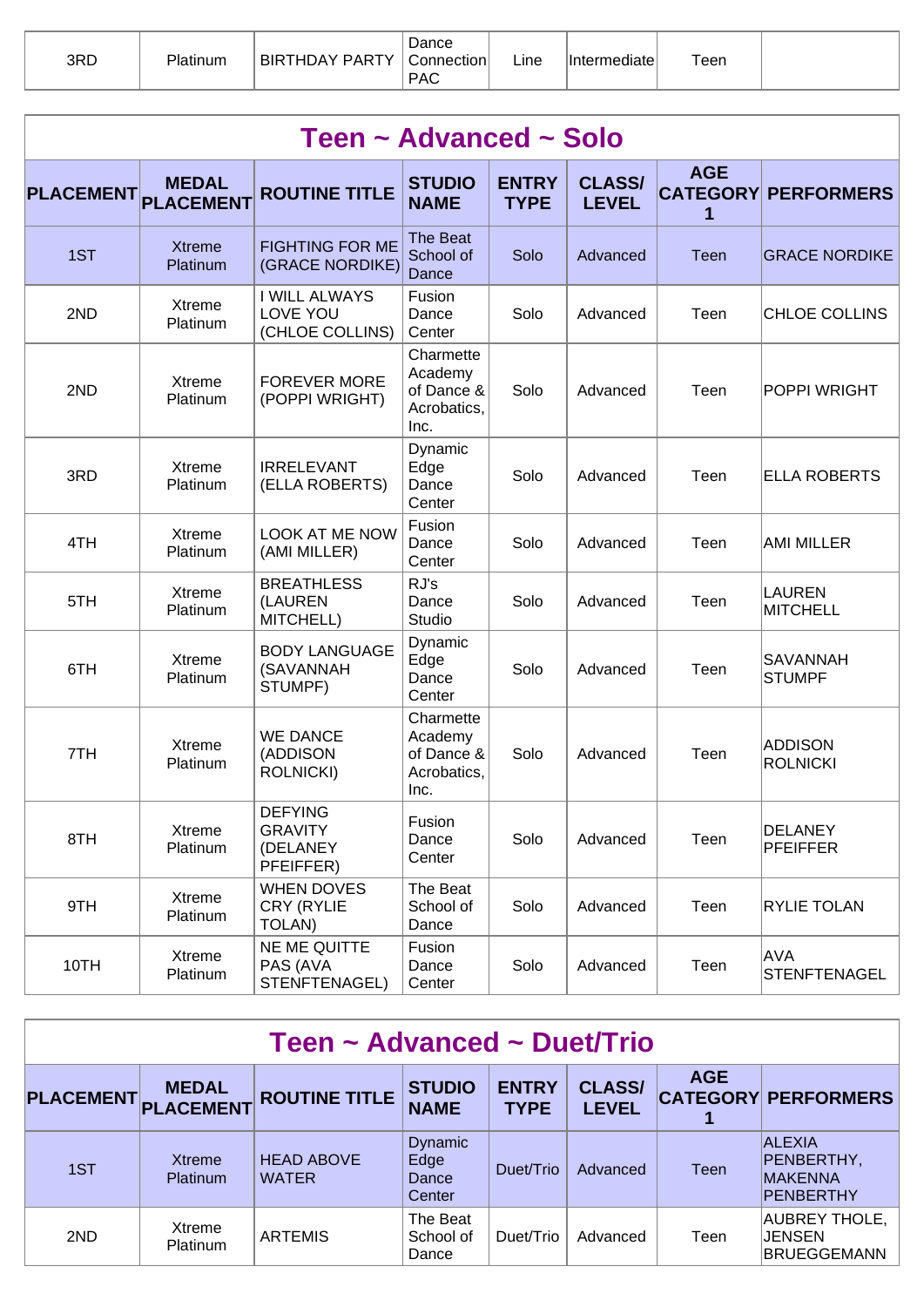| 3RD  | Platinum | <b>BILLS BILLS BILLS</b>              | Charmette<br>Academy<br>of Dance & Duet/Trio<br>Acrobatics,<br>Inc. |           | Advanced | Teen | AUDREY AMATO,<br>POPPI WRIGHT                                           |
|------|----------|---------------------------------------|---------------------------------------------------------------------|-----------|----------|------|-------------------------------------------------------------------------|
| 4TH  | Platinum | <b>WHEREVER YOU</b><br><b>WILL GO</b> | Charmette<br>Academy<br>of Dance &<br>Acrobatics,<br>Inc.           | Duet/Trio | Advanced | Teen | MAKENNA<br>MATEJCIC,<br><b>SANDRA</b><br><b>MATEJCIC</b>                |
| 5TH  | Platinum | <b>DAYDREAM</b>                       | Imagine<br>Dance<br>Project                                         | Duet/Trio | Advanced | Teen | GILLIAN ADAM,<br><b>HAYLEE</b><br><b>CARLSON</b>                        |
| 6TH  | Platinum | <b>HEARTBREAKER</b>                   | Charmette<br>Academy<br>of Dance $\&$<br>Acrobatics,<br>Inc.        | Duet/Trio | Advanced | Teen | AVA REIDT,<br>DELANEY<br><b>HINSON</b>                                  |
| 7TH  | Platinum | <b>REIGN</b>                          | New Town<br>Dance<br>Academy                                        | Duet/Trio | Advanced | Teen | <b>ASHLEY FISKE,</b><br>DAISY DOUGLAS,<br><b>ELLA RADKE</b>             |
| 8TH  | Platinum | SOUND OF WAR                          | Dynamic<br>Edge<br>Dance<br>Center                                  | Duet/Trio | Advanced | Teen | <b>ELLA ROBERTS,</b><br>MAKENNA<br>PENBERTHY                            |
| 9TH  | Platinum | <b>COLD HEARTED</b><br><b>SNAKE</b>   | Charmette<br>Academy<br>of Dance &<br>Acrobatics,<br>Inc.           | Duet/Trio | Advanced | Teen | <b>ALEX</b><br>WHITEHEAD,<br>JULIA<br>SONDERMANN,<br><b>KYRA CLATTO</b> |
| 10TH | Platinum | <b>STAND BY ME</b>                    | Charmette<br>Academy<br>of Dance &<br>Acrobatics,<br>Inc.           | Duet/Trio | Advanced | Teen | ADDI VANECEK,<br>AVA REIDT,<br><b>GRACE DIX</b>                         |

| Teen ~ Advanced ~ Small Group |                                  |                                          |                                                           |                             |                               |                                    |                   |  |  |  |  |
|-------------------------------|----------------------------------|------------------------------------------|-----------------------------------------------------------|-----------------------------|-------------------------------|------------------------------------|-------------------|--|--|--|--|
| <b>PLACEMENT</b>              | <b>MEDAL</b><br><b>PLACEMENT</b> | <b>ROUTINE TITLE</b>                     | <b>STUDIO</b><br><b>NAME</b>                              | <b>ENTRY</b><br><b>TYPE</b> | <b>CLASS/</b><br><b>LEVEL</b> | <b>AGE</b><br><b>CATEGORY</b><br>1 | <b>PERFORMERS</b> |  |  |  |  |
| 1ST                           | <b>Xtreme</b><br>Platinum        | <b>BIG SPENDER</b>                       | Charmette<br>Academy<br>of Dance &<br>Acrobatics,<br>Inc. | Small<br>Group              | Advanced                      | <b>Teen</b>                        |                   |  |  |  |  |
| 2ND                           | Xtreme<br>Platinum               | <b>HAUS OF</b><br><b>HOLBEIN</b>         | Dance<br>Connection<br><b>PAC</b>                         | Small<br>Group              | Advanced                      | Teen                               |                   |  |  |  |  |
| 3RD                           | Xtreme<br>Platinum               | <b>DON'T LOSE</b><br>YOUR HEAD           | <b>HJ Dance</b>                                           | Small<br>Group              | Advanced                      | Teen                               |                   |  |  |  |  |
| 4TH                           | Xtreme<br>Platinum               | <b>VOGUE</b>                             | RJ's<br>Dance<br>Studio                                   | Small<br>Group              | Advanced                      | Teen                               |                   |  |  |  |  |
| 5TH                           | Xtreme<br>Platinum               | <b>ALL THAT I'VE</b><br><b>FORGOTTEN</b> | Dynamic<br>Edge<br>Dance<br>Center                        | Small<br>Group              | Advanced                      | Teen                               |                   |  |  |  |  |
| 6TH                           | <b>Xtreme</b><br>Platinum        | <b>HANGING BY A</b><br><b>THREAD</b>     | Charmette<br>Academy<br>of Dance &<br>Acrobatics,<br>Inc. | Small<br>Group              | Advanced                      | Teen                               |                   |  |  |  |  |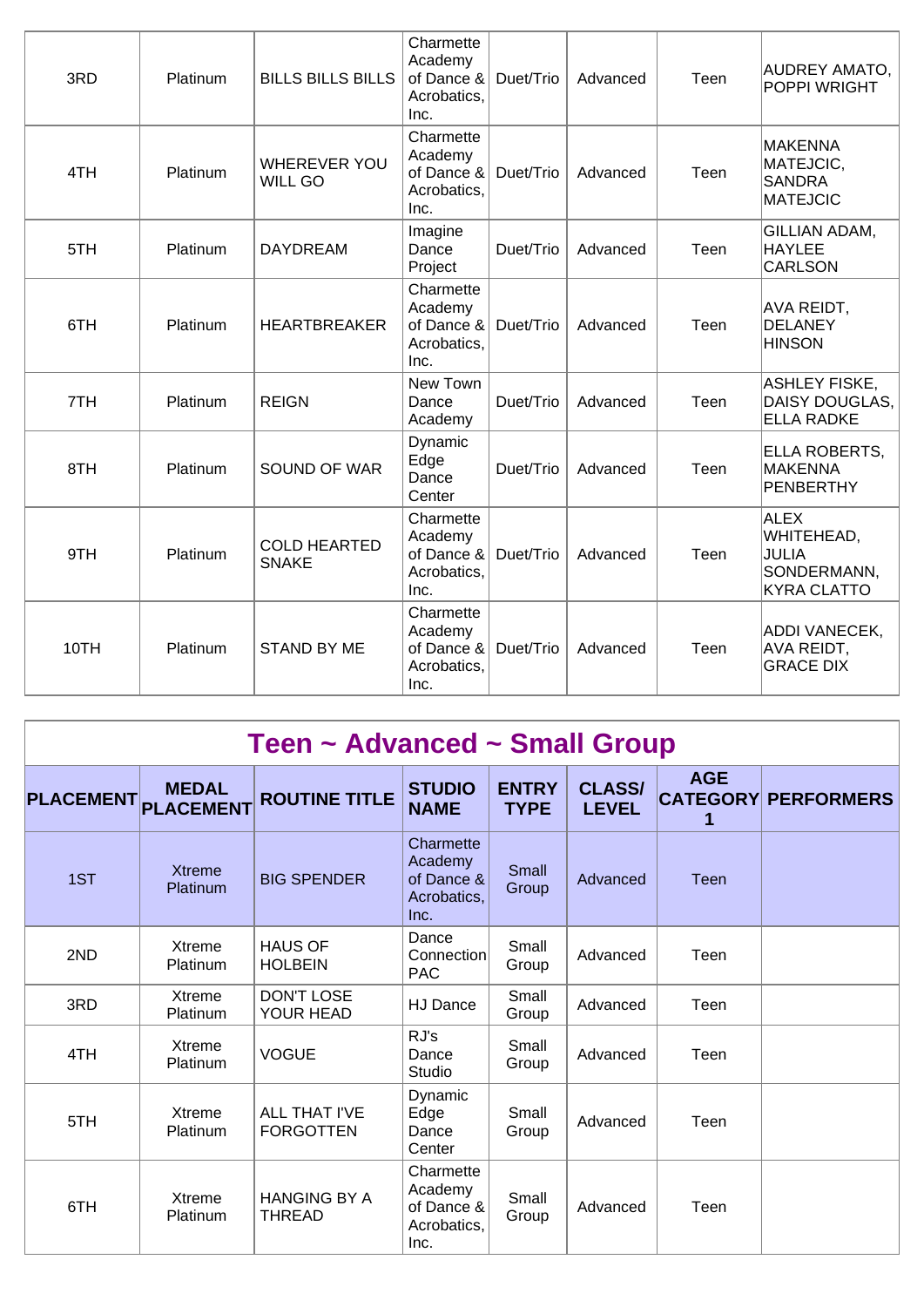| 7TH  | Xtreme<br><b>Platinum</b> | FEEL RIGHT NOW      | Fusion<br>Dance<br>Center      | Small<br>Group | Advanced | Teen |  |
|------|---------------------------|---------------------|--------------------------------|----------------|----------|------|--|
| 8TH  | Xtreme<br>Platinum        | <b>NEW NORMAL</b>   | Imagine<br>Dance<br>Project    | Small<br>Group | Advanced | Teen |  |
| 8TH  | Xtreme<br><b>Platinum</b> | <b>BURLESQUE</b>    | Fusion<br>Dance<br>Center      | Small<br>Group | Advanced | Teen |  |
| 8TH  | Xtreme<br>Platinum        | <b>WAR OF ROSES</b> | The Beat<br>School of<br>Dance | Small<br>Group | Advanced | Teen |  |
| 9TH  | Xtreme<br><b>Platinum</b> | <b>POSITIVE</b>     | Fusion<br>Dance<br>Center      | Small<br>Group | Advanced | Teen |  |
| 10TH | Platinum                  | THE CIVIL WAR       | Fusion<br>Dance<br>Center      | Small<br>Group | Advanced | Teen |  |
| 10TH | Platinum                  | <b>WE BELONG</b>    | Fusion<br>Dance<br>Center      | Small<br>Group | Advanced | Teen |  |

| Teen ~ Advanced ~ Large Group |                                  |                                      |                                                           |                             |                               |                 |                            |  |  |  |  |
|-------------------------------|----------------------------------|--------------------------------------|-----------------------------------------------------------|-----------------------------|-------------------------------|-----------------|----------------------------|--|--|--|--|
| <b>PLACEMENT</b>              | <b>MEDAL</b><br><b>PLACEMENT</b> | <b>ROUTINE TITLE</b>                 | <b>STUDIO</b><br><b>NAME</b>                              | <b>ENTRY</b><br><b>TYPE</b> | <b>CLASS/</b><br><b>LEVEL</b> | <b>AGE</b><br>1 | <b>CATEGORY PERFORMERS</b> |  |  |  |  |
| 1ST                           | <b>Xtreme</b><br>Platinum        | <b>MY NAME IS</b>                    | Dance<br>Connection<br><b>PAC</b>                         | Large<br>Group              | Advanced                      | Teen            |                            |  |  |  |  |
| 2ND                           | Xtreme<br>Platinum               | <b>DOCTOR JAZZ</b>                   | Charmette<br>Academy<br>of Dance &<br>Acrobatics,<br>Inc. | Large<br>Group              | Advanced                      | Teen            |                            |  |  |  |  |
| 3RD                           | <b>Xtreme</b><br>Platinum        | <b>DANCING IN THE</b><br><b>DARK</b> | HJ Dance                                                  | Large<br>Group              | Advanced                      | Teen            |                            |  |  |  |  |
| 4TH                           | Xtreme<br>Platinum               | <b>TRIBAL</b><br>LANGUAGE            | Charmette<br>Academy<br>of Dance &<br>Acrobatics,<br>Inc. | Large<br>Group              | Advanced                      | Teen            |                            |  |  |  |  |
| 5TH                           | <b>Xtreme</b><br>Platinum        | <b>I GOT YOU</b>                     | Charmette<br>Academy<br>of Dance &<br>Acrobatics,<br>Inc. | Large<br>Group              | Advanced                      | Teen            |                            |  |  |  |  |
| 6TH                           | Xtreme<br>Platinum               | <b>BELIEF</b>                        | Fusion<br>Dance<br>Center                                 | Large<br>Group              | Advanced                      | Teen            |                            |  |  |  |  |
| 7TH                           | Xtreme<br>Platinum               | <b>CARDI</b>                         | Dance<br>Connection<br><b>PAC</b>                         | Large<br>Group              | Advanced                      | Teen            |                            |  |  |  |  |
| 8TH                           | Xtreme<br>Platinum               | <b>BRING IT ON</b>                   | Fusion<br>Dance<br>Center                                 | Large<br>Group              | Advanced                      | Teen            |                            |  |  |  |  |
| 9TH                           | <b>Xtreme</b><br>Platinum        | <b>GET LOW</b>                       | Charmette<br>Academy<br>of Dance &<br>Acrobatics,<br>Inc. | Large<br>Group              | Advanced                      | Teen            |                            |  |  |  |  |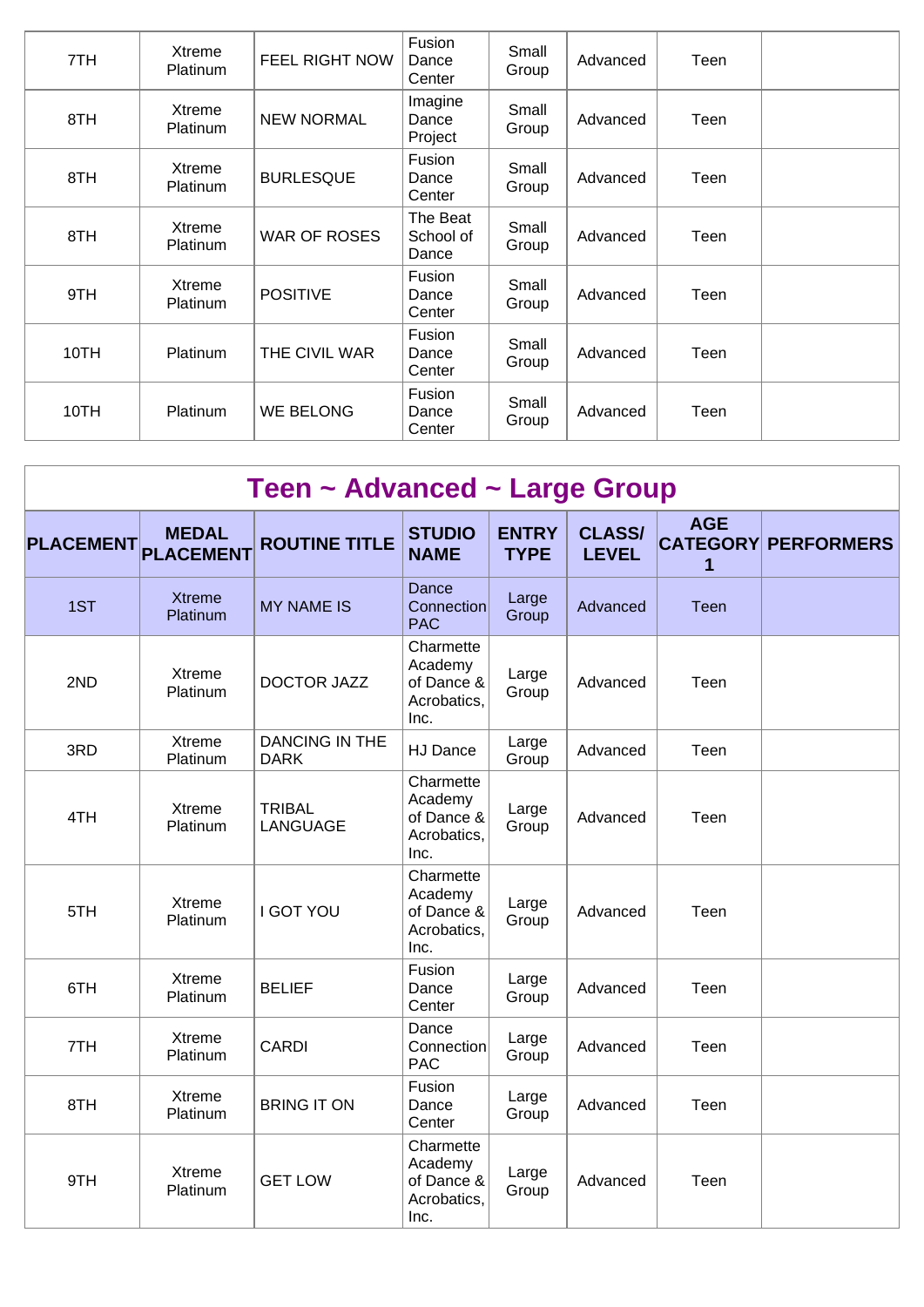| 10TH | Xtreme<br>Platinum | <b>KEEP UP</b> | Imagine<br>Dance<br>Project                               | Large<br>Group | Advanced | Teen |  |
|------|--------------------|----------------|-----------------------------------------------------------|----------------|----------|------|--|
| 10TH | Xtreme<br>Platinum | HALLELUJAH     | Charmette<br>Academy<br>of Dance &<br>Acrobatics,<br>Inc. | Large<br>Group | Advanced | Teen |  |

| Teen $\sim$ Advanced $\sim$ Line |                                  |                                   |                                                           |                             |                               |            |                            |  |  |  |
|----------------------------------|----------------------------------|-----------------------------------|-----------------------------------------------------------|-----------------------------|-------------------------------|------------|----------------------------|--|--|--|
| <b>PLACEMENT</b>                 | <b>MEDAL</b><br><b>PLACEMENT</b> | <b>ROUTINE TITLE</b>              | <b>STUDIO</b><br><b>NAME</b>                              | <b>ENTRY</b><br><b>TYPE</b> | <b>CLASS/</b><br><b>LEVEL</b> | <b>AGE</b> | <b>CATEGORY PERFORMERS</b> |  |  |  |
| 2ND                              | <b>Xtreme</b><br>Platinum        | #GIRLPWR                          | Charmette<br>Academy<br>of Dance &<br>Acrobatics,<br>Inc. | Line                        | Advanced                      | Teen       |                            |  |  |  |
| 4TH                              | Xtreme<br>Platinum               | <b>TELEPHONE</b>                  | Fusion<br>Dance<br>Center                                 | Line                        | Advanced                      | Teen       |                            |  |  |  |
| 5TH                              | Xtreme<br>Platinum               | THE GREATEST<br><b>SHOWMAN</b>    | Fusion<br>Dance<br>Center                                 | Line                        | Advanced                      | Teen       |                            |  |  |  |
| 6TH                              | Xtreme<br>Platinum               | <b>GIRLS</b>                      | RJ's<br>Dance<br>Studio                                   | Line                        | Advanced                      | Teen       |                            |  |  |  |
| 7TH                              | Xtreme<br>Platinum               | KILL THE LIGHTS                   | Dynamic<br>Edge<br>Dance<br>Center                        | Line                        | Advanced                      | Teen       |                            |  |  |  |
| 8TH                              | Platinum                         | <b>MISS</b><br><b>INDEPENDENT</b> | Imagine<br>Dance<br>Project                               | Line                        | Advanced                      | Teen       |                            |  |  |  |

#### **Teen ~ Advanced ~ Production**

|     | <b>MEDAL</b>       | PLACEMENT PLACEMENT ROUTINE TITLE    | <b>STUDIO</b><br><b>NAME</b>              | <b>ENTRY</b><br><b>TYPE</b> | <b>CLASS/</b><br><b>LEVEL</b> | <b>AGE</b> | <b>CATEGORY PERFORMERS</b> |
|-----|--------------------|--------------------------------------|-------------------------------------------|-----------------------------|-------------------------------|------------|----------------------------|
| 3RD | Xtreme<br>Platinum | <b>HEART OF A</b><br><b>CHAMPION</b> | <b>Dynamic</b><br>Edge<br>Dance<br>Center | <b>Production</b>           | Advanced                      | Teen       |                            |

| Teen ~ Advanced ~ Production Extended                                                                                                                               |                           |                      |                           |                               |          |      |  |  |  |
|---------------------------------------------------------------------------------------------------------------------------------------------------------------------|---------------------------|----------------------|---------------------------|-------------------------------|----------|------|--|--|--|
| <b>AGE</b><br><b>CLASS/</b><br><b>ENTRY</b><br><b>STUDIO<br/>NAME</b><br>PLACEMENT MEDAL ROUTINE TITLE<br><b>CATEGORY PERFORMERS</b><br><b>TYPE</b><br><b>LEVEL</b> |                           |                      |                           |                               |          |      |  |  |  |
| 1ST                                                                                                                                                                 | <b>Xtreme</b><br>Platinum | <b>RHYTHM NATION</b> | Fusion<br>Dance<br>Center | <b>Production</b><br>Extended | Advanced | Teen |  |  |  |

| Senior $\sim$ Mark of the Future $\sim$ Solo |  |                                                                       |  |  |  |  |  |  |
|----------------------------------------------|--|-----------------------------------------------------------------------|--|--|--|--|--|--|
|                                              |  | PLACEMENT MEDAL ROUTINE TITLE STUDIO ENTRY CLASS/ CATEGORY PERFORMERS |  |  |  |  |  |  |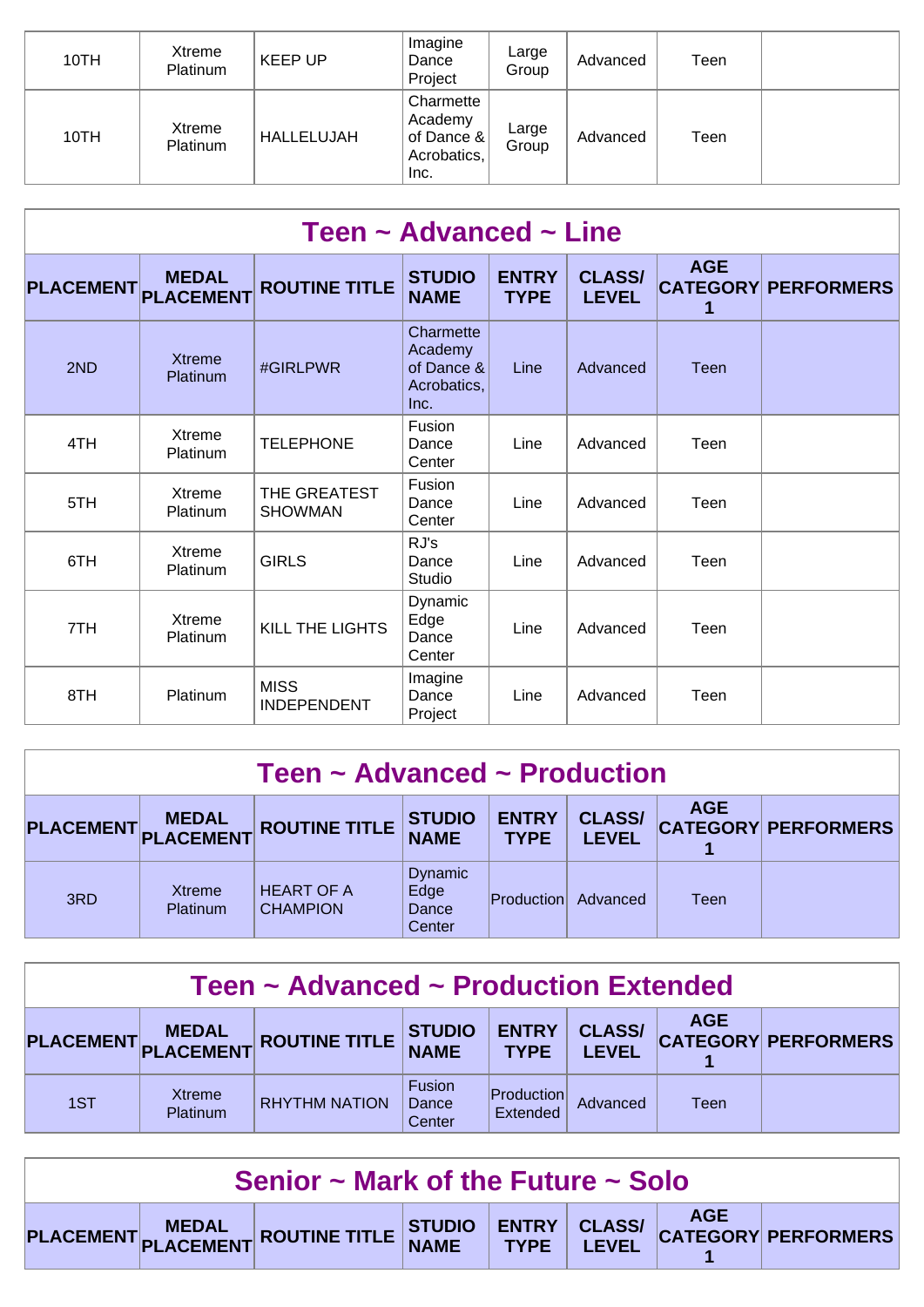| 1ST | <b>High Gold</b> | <b>DON'T RAIN ON</b><br><b>MY PARADE</b><br>(ANNA MEYER) | Angie's<br><b>Studio</b>                   | Solo | Mark of the<br><b>Future</b> | Senior | <b>ANNA MEYER</b>                |
|-----|------------------|----------------------------------------------------------|--------------------------------------------|------|------------------------------|--------|----------------------------------|
| 2ND | High Gold        | <b>TOOK THE NIGHT</b><br>(SAMANTHA<br>KOVATH)            | Angie's<br>Studio                          | Solo | Mark of the<br>Future        | Senior | <b>SAMANTHA</b><br><b>KOVATH</b> |
| 3RD | <b>High Gold</b> | <b>SOMEBODY</b><br>(ANDREA<br>FINKLANG)                  | Angie's<br>Studio                          | Solo | Mark of the<br>Future        | Senior | ANDREA<br>FINKLANG               |
| 4TH | <b>High Gold</b> | ONE MORE LIGHT<br>(ELLE PRUSS)                           | Angie's<br>Studio                          | Solo | Mark of the<br>Future        | Senior | <b>ELLE PRUSS</b>                |
| 5TH | <b>High Gold</b> | <b>I'LL BE THERE</b><br>(KIERSYN<br>ROBERSON)            | Inertia, $The$<br>School of<br>Dance, Inc. | Solo | Mark of the<br>Future        | Senior | KIERSYN<br><b>ROBERSON</b>       |

| Senior ~ Intermediate ~ Solo |                                  |                                                                   |                                                           |                             |                               |                                    |                                  |  |  |  |  |
|------------------------------|----------------------------------|-------------------------------------------------------------------|-----------------------------------------------------------|-----------------------------|-------------------------------|------------------------------------|----------------------------------|--|--|--|--|
| <b>PLACEMENT</b>             | <b>MEDAL</b><br><b>PLACEMENT</b> | <b>ROUTINE TITLE</b>                                              | <b>STUDIO</b><br><b>NAME</b>                              | <b>ENTRY</b><br><b>TYPE</b> | <b>CLASS/</b><br><b>LEVEL</b> | <b>AGE</b><br><b>CATEGORY</b><br>1 | <b>PERFORMERS</b>                |  |  |  |  |
| 1ST                          | Platinum                         | <b>BOY (SARA</b><br>MCGEHEE)                                      | Rachel's<br>Dance<br>School                               | Solo                        | Intermediate                  | Senior                             | <b>SARA MCGEHEE</b>              |  |  |  |  |
| 2ND                          | Platinum                         | <b>DIRTY DIANA</b><br>(ANNA SIKES)                                | <b>FCAC</b>                                               | Solo                        | Intermediate                  | Senior                             | <b>ANNA SIKES</b>                |  |  |  |  |
| 3RD                          | Platinum                         | <b>STAY (SYDNEY</b><br>TUCKER)                                    | Angie's<br>Studio                                         | Solo                        | Intermediate                  | Senior                             | <b>SYDNEY TUCKER</b>             |  |  |  |  |
| 4TH                          | Platinum                         | <b>WAR ZONE</b><br>(ISABELLE<br>BAUER)                            | Angie's<br>Studio                                         | Solo                        | Intermediate                  | Senior                             | <b>ISABELLE BAUER</b>            |  |  |  |  |
| 5TH                          | Platinum                         | <b>COME BACK</b><br><b>HOME (KENDALL</b><br><b>KORTKAMP)</b>      | Angie's<br>Studio                                         | Solo                        | Intermediate                  | Senior                             | KENDALL<br>KORTKAMP              |  |  |  |  |
| 6TH                          | Platinum                         | PUT IT ON ME<br>(RACHEL<br>DEIDIKER)                              | <b>FCAC</b>                                               | Solo                        | Intermediate                  | Senior                             | <b>RACHEL</b><br><b>DEIDIKER</b> |  |  |  |  |
| 7TH                          | Platinum                         | <b>ONE MONKEY</b><br>DON'T STOP NO<br><b>SHOW (NAYA</b><br>MITRA) | Charmette<br>Academy<br>of Dance &<br>Acrobatics,<br>Inc. | Solo                        | Intermediate                  | Senior                             | NAYA MITRA                       |  |  |  |  |
| 8TH                          | Platinum                         | <b>DON'T GIVE UP</b><br>ON ME (LINDSAY<br>ORTELL)                 | Angie's<br>Studio                                         | Solo                        | Intermediate                  | Senior                             | <b>LINDSAY ORTELL</b>            |  |  |  |  |
| 9TH                          | <b>High Gold</b>                 | <b>BAD THINGS</b><br>(NICOLE ALPER-<br>ESKO)                      | New Town<br>Dance<br>Academy                              | Solo                        | Intermediate                  | Senior                             | NICOLE ALPER-<br><b>ESKO</b>     |  |  |  |  |
| 9TH                          | <b>High Gold</b>                 | SIZE (NICOLE<br>MECEY)                                            | Charmette<br>Academy<br>of Dance &<br>Acrobatics,<br>Inc. | Solo                        | Intermediatel                 | Senior                             | <b>NICOLE MECEY</b>              |  |  |  |  |
| 10TH                         | <b>High Gold</b>                 | <b>WHAT YOU WANT</b><br>(BELLA MASON)                             | Angie's<br>Studio                                         | Solo                        | Intermediate                  | Senior                             | <b>BELLA MASON</b>               |  |  |  |  |
| 10TH                         | <b>High Gold</b>                 | <b>ACHILLES COME</b><br>DOWN (HALEY<br>DANIELS)                   | Imagine<br>Dance<br>Project                               | Solo                        | Intermediate                  | Senior                             | <b>HALEY DANIELS</b>             |  |  |  |  |

## **Senior ~ Intermediate ~ Duet/Trio**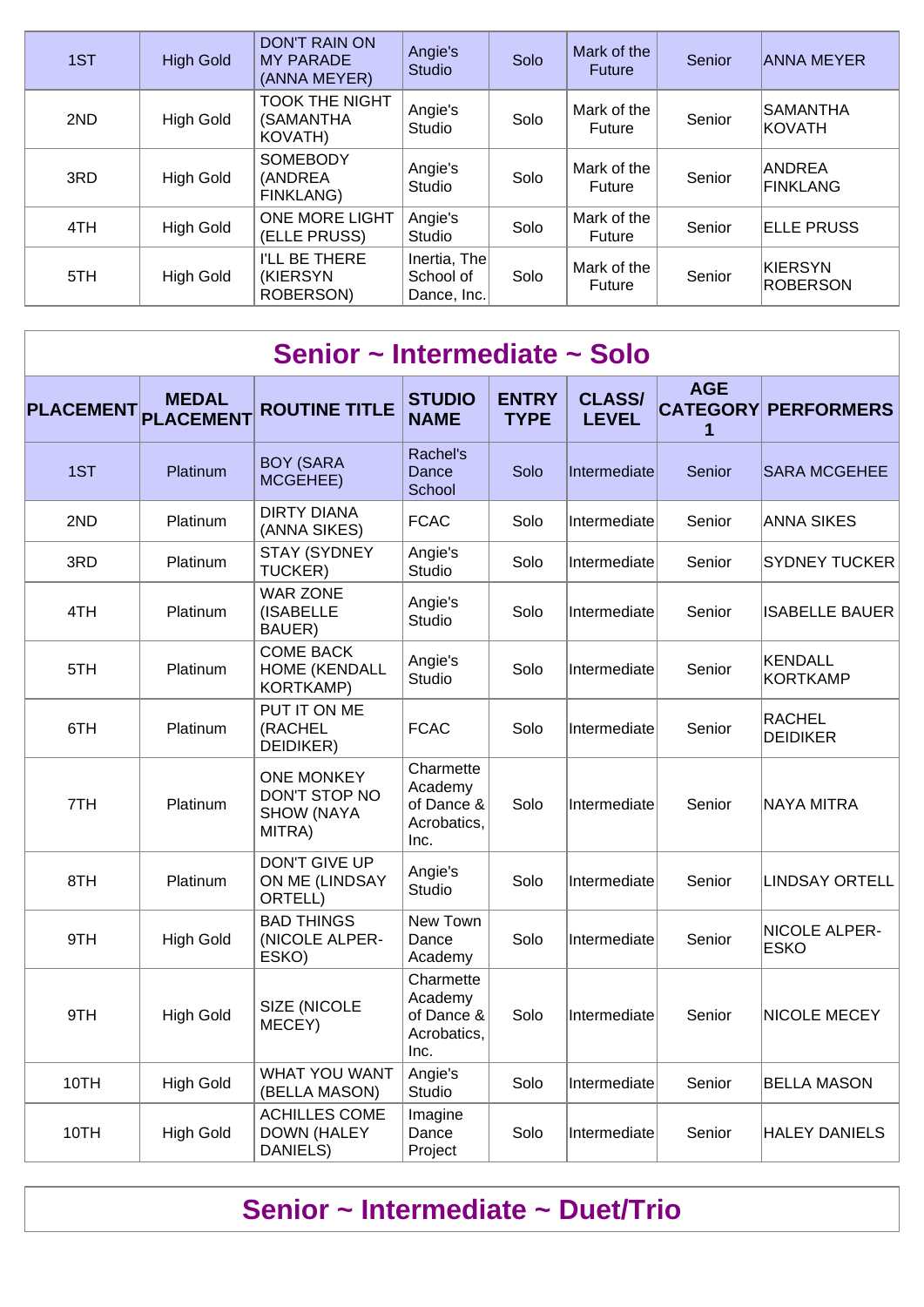| <b>PLACEMENT</b> | <b>MEDAL</b><br><b>PLACEMENT</b> | <b>ROUTINE TITLE</b>        | <b>STUDIO</b><br><b>NAME</b>                              | <b>ENTRY</b><br><b>TYPE</b> | <b>CLASS/</b><br><b>LEVEL</b> | <b>AGE</b><br><b>CATEGORY</b><br>1 | <b>PERFORMERS</b>                                                        |
|------------------|----------------------------------|-----------------------------|-----------------------------------------------------------|-----------------------------|-------------------------------|------------------------------------|--------------------------------------------------------------------------|
| 1ST              | Platinum                         | GONE, GONE,<br><b>GONE</b>  | Angie's<br><b>Studio</b>                                  | Duet/Trio                   | Intermediate                  | Senior                             | <b>ALICIA</b><br>MCCONACHIE,<br><b>KENDALL</b><br><b>KORTKAMP</b>        |
| 2ND              | Platinum                         | AIN'T GOT FAR TO<br>GO      | Rachel's<br>Dance<br>School                               | Duet/Trio                   | Intermediate                  | Senior                             | C C HALL,<br>REAGAN<br><b>SCHMIDT, SARA</b><br>MCGEHEE                   |
| 3RD              | Platinum                         | TAKE ON THE<br><b>WORLD</b> | Angie's<br>Studio                                         | Duet/Trio                   | Intermediate                  | Senior                             | MYLEIGH<br>TURNIPSEED,<br><b>RYLEA GILBERT</b>                           |
| 4TH              | <b>High Gold</b>                 | <b>TURNING PAGE</b>         | Angie's<br>Studio                                         | Duet/Trio                   | Intermediate                  | Senior                             | FAITH<br>HOOKERMAN,<br>LINDSAY<br><b>ORTELL, RYLEA</b><br><b>GILBERT</b> |
| 5TH              | <b>High Gold</b>                 | <b>HOLD ON</b>              | Angie's<br>Studio                                         | Duet/Trio                   | Intermediate                  | Senior                             | ADIRAH<br>HEPPERMANN,<br><b>MADELYN</b><br><b>HEUSER</b>                 |
| 5TH              | <b>High Gold</b>                 | <b>KILL THE LIGHTS</b>      | Rachel's<br>Dance<br>School                               | Duet/Trio                   | Intermediate                  | Senior                             | ASHLYNN<br>KARCH, CASSIDY<br><b>SHOOK</b>                                |
| 6TH              | <b>High Gold</b>                 | <b>SUGAR N SPICE</b>        | Angie's<br>Studio                                         | Duet/Trio                   | Intermediate                  | Senior                             | <b>LINDSAY</b><br><b>ORTELL, SOFIA</b><br><b>JASPER</b>                  |
| 7TH              | <b>High Gold</b>                 | <b>QUEEN</b>                | Charmette<br>Academy<br>of Dance &<br>Acrobatics,<br>Inc. | Duet/Trio                   | Intermediate                  | Senior                             | CLAUDIA HALSKI,<br><b>NICOLE MECEY</b>                                   |

| Senior ~ Intermediate ~ Small Group |                                  |                                       |                                |                             |                               |                 |                            |  |  |  |  |
|-------------------------------------|----------------------------------|---------------------------------------|--------------------------------|-----------------------------|-------------------------------|-----------------|----------------------------|--|--|--|--|
| <b>PLACEMENT</b>                    | <b>MEDAL</b><br><b>PLACEMENT</b> | <b>ROUTINE TITLE</b>                  | <b>STUDIO</b><br><b>NAME</b>   | <b>ENTRY</b><br><b>TYPE</b> | <b>CLASS/</b><br><b>LEVEL</b> | <b>AGE</b><br>1 | <b>CATEGORY PERFORMERS</b> |  |  |  |  |
| 1ST                                 | Platinum                         | AS LONG AS I GOT<br><b>MY FRIENDS</b> | RJ's<br>Dance<br><b>Studio</b> | Small<br>Group              | Intermediate                  | Senior          |                            |  |  |  |  |
| 2ND                                 | Platinum                         | <b>FALLING UP</b>                     | Angie's<br>Studio              | Small<br>Group              | Intermediate                  | Senior          |                            |  |  |  |  |
| 3RD                                 | Platinum                         | <b>GASOLINA</b>                       | Angie's<br>Studio              | Small<br>Group              | Intermediate                  | Senior          |                            |  |  |  |  |
| 4TH                                 | Platinum                         | <b>TEETH</b>                          | Angie's<br><b>Studio</b>       | Small<br>Group              | Intermediate                  | Senior          |                            |  |  |  |  |
| 5TH                                 | Platinum                         | <b>BELIEVE</b>                        | Angie's<br>Studio              | Small<br>Group              | Intermediate                  | Senior          |                            |  |  |  |  |
| 6TH                                 | Platinum                         | <b>CROSS THAT</b><br><b>BRIDGE</b>    | Angie's<br>Studio              | Small<br>Group              | Intermediate                  | Senior          |                            |  |  |  |  |
| 7TH                                 | Platinum                         | <b>SING SING SING</b>                 | Angie's<br>Studio              | Small<br>Group              | Intermediate                  | Senior          |                            |  |  |  |  |
| 8TH                                 | Platinum                         | <b>SUIT AND TIE</b>                   | Rachel's<br>Dance<br>School    | Small<br>Group              | Intermediate                  | Senior          |                            |  |  |  |  |
| 9TH                                 | Platinum                         | <b>MAKE ME</b>                        | Rachel's<br>Dance<br>School    | Small<br>Group              | Intermediate                  | Senior          |                            |  |  |  |  |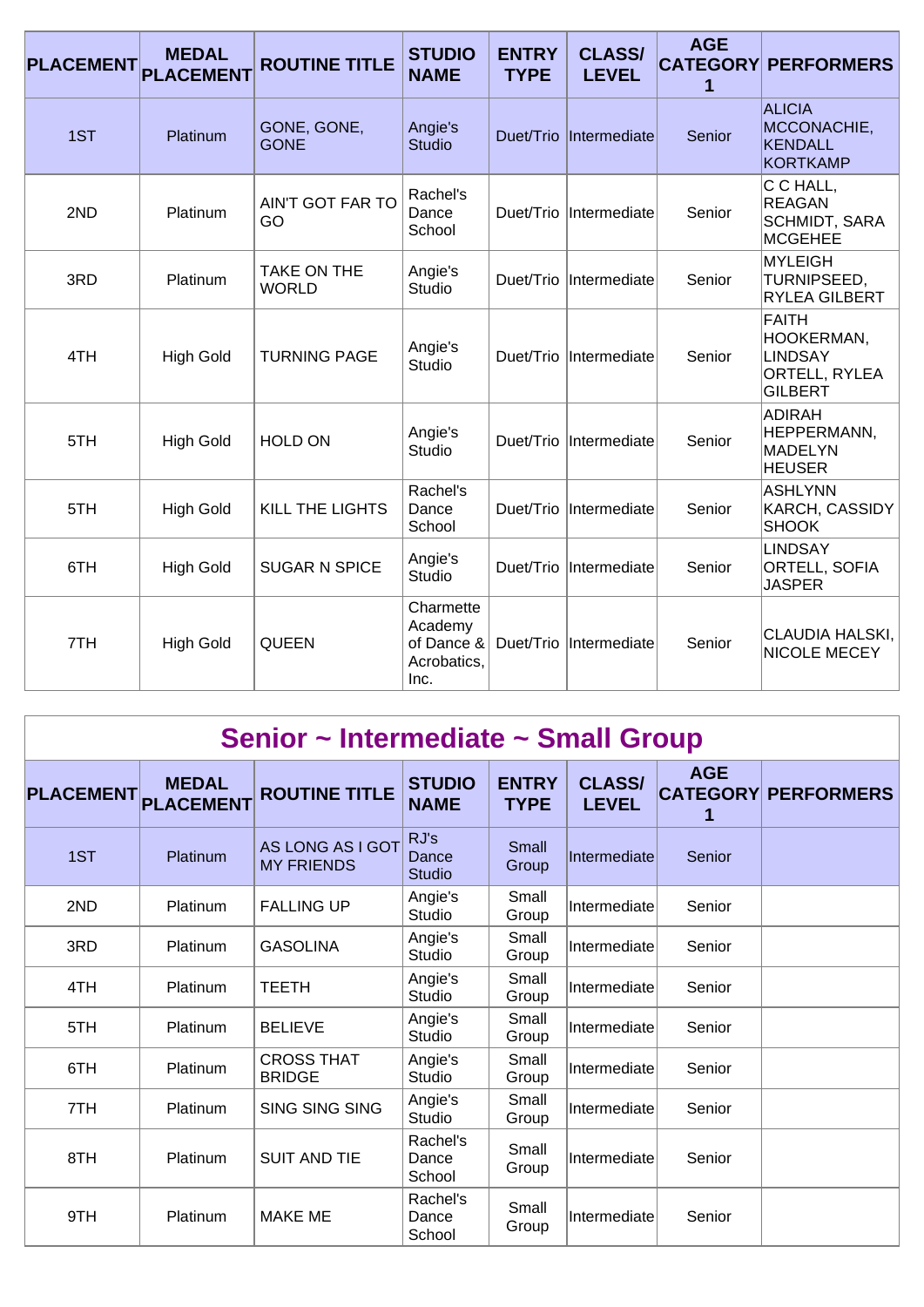| Senior ~ Intermediate ~ Large Group |                                  |                                     |                              |                             |                               |            |                            |  |  |  |  |
|-------------------------------------|----------------------------------|-------------------------------------|------------------------------|-----------------------------|-------------------------------|------------|----------------------------|--|--|--|--|
| <b>PLACEMENT</b>                    | <b>MEDAL</b><br><b>PLACEMENT</b> | <b>ROUTINE TITLE</b>                | <b>STUDIO</b><br><b>NAME</b> | <b>ENTRY</b><br><b>TYPE</b> | <b>CLASS/</b><br><b>LEVEL</b> | <b>AGE</b> | <b>CATEGORY PERFORMERS</b> |  |  |  |  |
| 1ST                                 | <b>Platinum</b>                  | THE HISTORY OF<br><b>WRONG GUYS</b> | Angie's<br><b>Studio</b>     | Large<br>Group              | Intermediate                  | Senior     |                            |  |  |  |  |
| 2ND                                 | <b>Platinum</b>                  | <b>NELLY</b>                        | Angie's<br>Studio            | Large<br>Group              | Intermediate                  | Senior     |                            |  |  |  |  |
| 3RD                                 | <b>Platinum</b>                  | <b>FLY</b>                          | Angie's<br>Studio            | Large<br>Group              | Intermediate                  | Senior     |                            |  |  |  |  |
| 4TH                                 | <b>Platinum</b>                  | <b>ROCK THIS PARTY</b>              | Angie's<br>Studio            | Large<br>Group              | Intermediate                  | Senior     |                            |  |  |  |  |
| 5TH                                 | Platinum                         | <b>WHAT ABOUT US</b>                | Angie's<br>Studio            | Large<br>Group              | Intermediate                  | Senior     |                            |  |  |  |  |

| Senior ~ Advanced ~ Solo |                                  |                                                      |                                                           |                             |                               |                 |                                   |  |  |  |  |
|--------------------------|----------------------------------|------------------------------------------------------|-----------------------------------------------------------|-----------------------------|-------------------------------|-----------------|-----------------------------------|--|--|--|--|
| <b>PLACEMENT</b>         | <b>MEDAL</b><br><b>PLACEMENT</b> | <b>ROUTINE TITLE</b>                                 | <b>STUDIO</b><br><b>NAME</b>                              | <b>ENTRY</b><br><b>TYPE</b> | <b>CLASS/</b><br><b>LEVEL</b> | <b>AGE</b><br>1 | <b>CATEGORY PERFORMERS</b>        |  |  |  |  |
| 1ST                      | <b>Xtreme</b><br>Platinum        | <b>ENOUGH FOR</b><br>YOU (OLIVIA<br><b>KNERR)</b>    | Dance<br>Connection<br><b>PAC</b>                         | Solo                        | Advanced                      | Senior          | <b>OLIVIA KNERR</b>               |  |  |  |  |
| 2ND                      | <b>Xtreme</b><br>Platinum        | <b>SUMMERTIME</b><br>(SOPHIA LEOS)                   | Charmette<br>Academy<br>of Dance &<br>Acrobatics,<br>Inc. | Solo                        | Advanced                      | Senior          | <b>SOPHIA LEOS</b>                |  |  |  |  |
| 2ND                      | <b>Xtreme</b><br>Platinum        | NE ME QUITTE<br>PAS (CECE<br>MURPHY)                 | HJ Dance                                                  | Solo                        | Advanced                      | Senior          | <b>CECE MURPHY</b>                |  |  |  |  |
|                          |                                  |                                                      |                                                           |                             |                               |                 |                                   |  |  |  |  |
| 3RD                      | <b>Xtreme</b><br>Platinum        | <b>BRAZIL (ALEXIA</b><br>PENBERTHY)                  | Dynamic<br>Edge<br>Dance<br>Center                        | Solo                        | Advanced                      | Senior          | ALEXIA<br>PENBERTHY               |  |  |  |  |
| 4TH                      | <b>Xtreme</b><br>Platinum        | WHY DON'T YOU<br>LOVE ME<br>(KENNEDY WEBB)           | Fusion<br>Dance<br>Center                                 | Solo                        | Advanced                      | Senior          | <b>KENNEDY WEBB</b>               |  |  |  |  |
| 6TH                      | <b>Xtreme</b><br>Platinum        | LET'S BE BAD (LIZ<br>GAROZZO)                        | Charmette<br>Academy<br>of Dance &<br>Acrobatics,<br>Inc. | Solo                        | Advanced                      | Senior          | LIZ GAROZZO                       |  |  |  |  |
| 6TH                      | <b>Xtreme</b><br>Platinum        | <b>ELASTIC HEART</b><br>(KIERSTYN<br>ALONSO)         | Dynamic<br>Edge<br>Dance<br>Center                        | Solo                        | Advanced                      | Senior          | KIERSTYN<br><b>ALONSO</b>         |  |  |  |  |
| 7TH                      | Xtreme<br>Platinum               | <b>TAINTED LOVE</b><br>(JENNA HANDLAN)               | Dance<br>Connection<br><b>PAC</b>                         | Solo                        | Advanced                      | Senior          | <b>JENNA HANDLAN</b>              |  |  |  |  |
| 8TH                      | <b>Xtreme</b><br>Platinum        | PIECE OF MY<br><b>HEART</b><br>(BROOKLYNN<br>SANDER) | Fusion<br>Dance<br>Center                                 | Solo                        | Advanced                      | Senior          | <b>BROOKLYNN</b><br><b>SANDER</b> |  |  |  |  |
| 9TH                      | <b>Xtreme</b><br>Platinum        | A FINGER, TWO<br>DOTS, THEN ME<br>(NAIA KNIKER)      | Charmette<br>Academy<br>of Dance &<br>Acrobatics,<br>Inc. | Solo                        | Advanced                      | Senior          | NAIA KNIKER                       |  |  |  |  |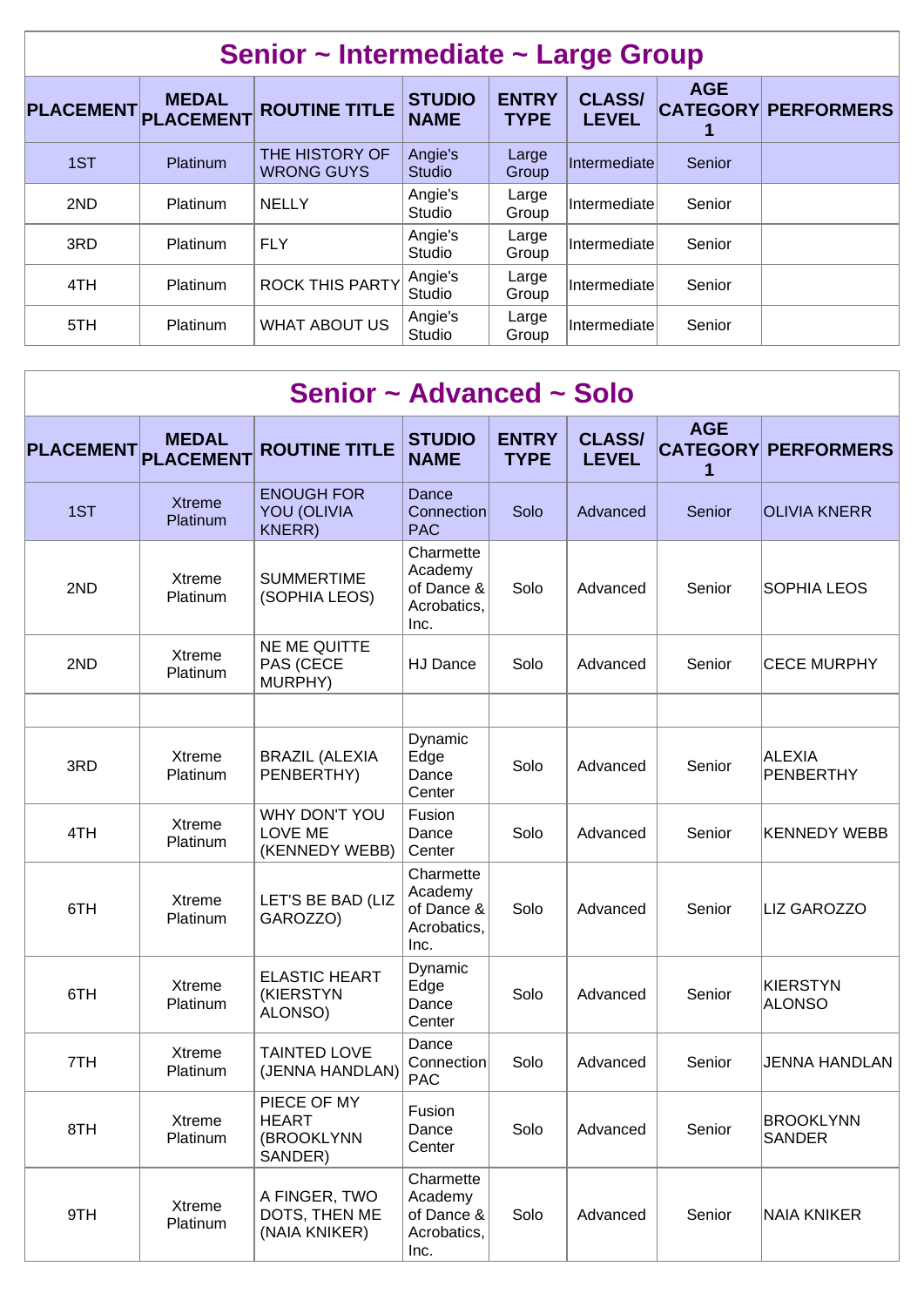| 10TH | Xtreme<br>Platinum | VINEGAR & SALT<br>(JULES HARRIS) | RJ's<br>Dance<br>Studio | Solo | Advanced | Senior | <b>JULES HARRIS</b> |
|------|--------------------|----------------------------------|-------------------------|------|----------|--------|---------------------|
|------|--------------------|----------------------------------|-------------------------|------|----------|--------|---------------------|

| Senior ~ Advanced ~ Solo Extended                                                                                                |                           |                                 |          |                  |          |        |                  |  |
|----------------------------------------------------------------------------------------------------------------------------------|---------------------------|---------------------------------|----------|------------------|----------|--------|------------------|--|
| <b>AGE</b><br>ENTRY CLASS/ CATEGORY PERFORMERS<br>STUDIO<br>NAME<br>PLACEMENT MEDAL ROUTINE TITLE<br><b>TYPE</b><br><b>LEVEL</b> |                           |                                 |          |                  |          |        |                  |  |
| 5TH                                                                                                                              | Xtreme<br><b>Platinum</b> | WILD IS THE WIND<br>(KARMI JAY) | HJ Dance | Solo<br>Extended | Advanced | Senior | <b>KARMI JAY</b> |  |

 $\sqrt{2}$ 

Ī.

|                  | Senior ~ Advanced ~ Duet/Trio    |                                    |                                                              |                             |                               |                 |                                                                           |  |  |  |  |
|------------------|----------------------------------|------------------------------------|--------------------------------------------------------------|-----------------------------|-------------------------------|-----------------|---------------------------------------------------------------------------|--|--|--|--|
| <b>PLACEMENT</b> | <b>MEDAL</b><br><b>PLACEMENT</b> | <b>ROUTINE TITLE</b>               | <b>STUDIO</b><br><b>NAME</b>                                 | <b>ENTRY</b><br><b>TYPE</b> | <b>CLASS/</b><br><b>LEVEL</b> | <b>AGE</b><br>1 | <b>CATEGORY PERFORMERS</b>                                                |  |  |  |  |
| 1ST              | <b>Xtreme</b><br>Platinum        | <b>MATERIAL GIRL</b>               | Charmette<br>Academy<br>of Dance $\&$<br>Acrobatics,<br>Inc. | Duet/Trio                   | Advanced                      | Senior          | <b>CAROLINE</b><br>STEIDLEY,<br><b>SOPHIA LEOS</b>                        |  |  |  |  |
| 2ND              | Xtreme<br>Platinum               | <b>MOUNT EVEREST</b>               | Dance<br>Connection<br><b>PAC</b>                            | Duet/Trio                   | Advanced                      | Senior          | ELLA CRISLIP,<br><b>JENNA HANDLAN</b>                                     |  |  |  |  |
| 3RD              | Xtreme<br>Platinum               | <b>HALF LIGHT</b>                  | RJ's<br>Dance<br>Studio                                      | Duet/Trio                   | Advanced                      | Senior          | ISABELLA BAHR,<br><b>ISABELLA FEHL,</b><br>NATALIE BOYLES                 |  |  |  |  |
| 4TH              | Xtreme<br>Platinum               | <b>NOT A</b><br><b>CATASTROPHE</b> | Dance<br>Connection<br><b>PAC</b>                            | Duet/Trio                   | Advanced                      | Senior          | MAYA CULIAN,<br><b>OLIVIA KNERR</b>                                       |  |  |  |  |
| 5TH              | Xtreme<br>Platinum               | <b>FALLING SHORT</b>               | Fusion<br>Dance<br>Center                                    | Duet/Trio                   | Advanced                      | Senior          | <b>BROOKLYNN</b><br>SANDER, LILLY<br><b>DATTILO</b>                       |  |  |  |  |
| 6TH              | Xtreme<br>Platinum               | <b>DISDANCE</b>                    | RJ's<br>Dance<br>Studio                                      | Duet/Trio                   | Advanced                      | Senior          | <b>CAMPBELL</b><br><b>BAHR, JULES</b><br><b>HARRIS</b>                    |  |  |  |  |
| 7TH              | Xtreme<br>Platinum               | <b>ALLEGRETTO</b>                  | Charmette<br>Academy<br>of Dance &<br>Acrobatics,<br>Inc.    | Duet/Trio                   | Advanced                      | Senior          | ELLIE CALLAHAN,<br><b>GABI CANNON,</b><br><b>MAGGIE</b><br><b>AHLHEIM</b> |  |  |  |  |
| 7TH              | Xtreme<br>Platinum               | <b>BOTTOM LINE</b>                 | HJ Dance                                                     | Duet/Trio                   | Advanced                      | Senior          | CECE MURPHY,<br><b>ELLIE CETAK</b>                                        |  |  |  |  |
| 8TH              | Xtreme<br>Platinum               | <b>BEST FRIEND</b>                 | Charmette<br>Academy<br>of Dance &<br>Acrobatics,<br>Inc.    | Duet/Trio                   | Advanced                      | Senior          | AVA MOLLI,<br><b>FRANCESCA</b><br>KOHRS                                   |  |  |  |  |
| 8TH              | Xtreme<br>Platinum               | THE LETTING GO                     | Fusion<br>Dance<br>Center                                    | Duet/Trio                   | Advanced                      | Senior          | ABBY MARTINEZ,<br>KENNEDY WEBB,<br>KENZIE<br><b>BECKMANN</b>              |  |  |  |  |
| 9TH              | Platinum                         | <b>EXPENSIVE</b>                   | Charmette<br>Academy<br>of Dance $\&$<br>Acrobatics,<br>Inc. | Duet/Trio                   | Advanced                      | Senior          | <b>CAROLINE</b><br>STEIDLEY, LIZ<br><b>GAROZZO</b>                        |  |  |  |  |
| 10TH             | Platinum                         | THE LEAVING<br><b>SONG</b>         | Charmette<br>Academy<br>of Dance &                           | Duet/Trio                   | Advanced                      | Senior          | <b>FRANCESCA</b><br>KOHRS, NAIA<br>KNIKER                                 |  |  |  |  |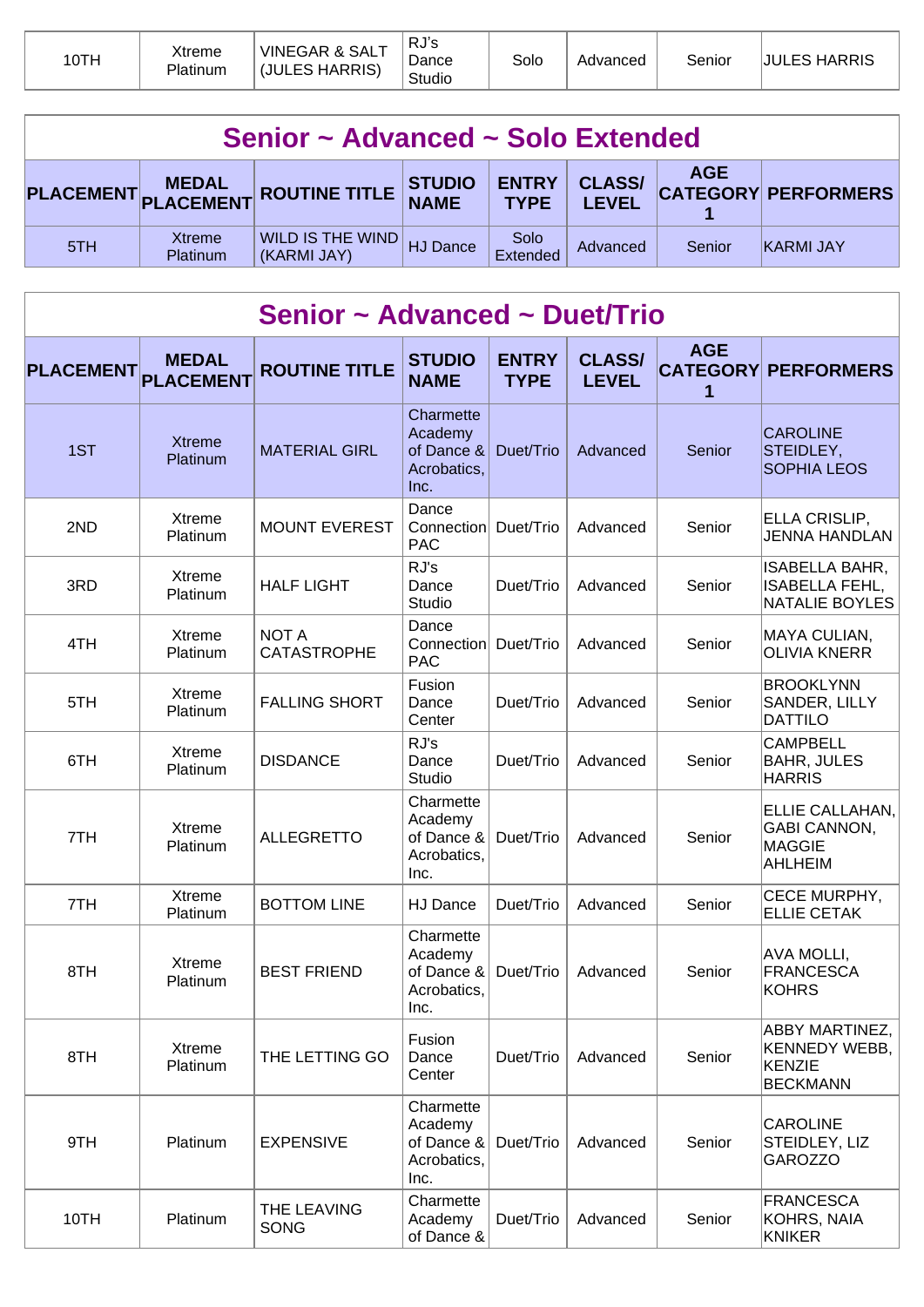|  | Inc. |  |  |
|--|------|--|--|

| Senior ~ Advanced ~ Small Group |                                  |                                       |                                                           |                             |                               |                 |                            |  |  |
|---------------------------------|----------------------------------|---------------------------------------|-----------------------------------------------------------|-----------------------------|-------------------------------|-----------------|----------------------------|--|--|
| <b>PLACEMENT</b>                | <b>MEDAL</b><br><b>PLACEMENT</b> | <b>ROUTINE TITLE</b>                  | <b>STUDIO</b><br><b>NAME</b>                              | <b>ENTRY</b><br><b>TYPE</b> | <b>CLASS/</b><br><b>LEVEL</b> | <b>AGE</b><br>1 | <b>CATEGORY PERFORMERS</b> |  |  |
| 2nd                             | <b>Xtreme</b><br>Platinum        | <b>AMEN</b>                           | Dance<br>Connection<br><b>PAC</b>                         | Small<br>Group              | Advanced                      | Senior          |                            |  |  |
| 3RD                             | Xtreme<br>Platinum               | <b>LET ME</b><br><b>ENTERTAIN YOU</b> | Charmette<br>Academy<br>of Dance &<br>Acrobatics,<br>Inc. | Small<br>Group              | Advanced                      | Senior          |                            |  |  |
| 3RD                             | Xtreme<br>Platinum               | <b>KEEPING ME</b><br><b>DOWN</b>      | Dance<br>Connection<br><b>PAC</b>                         | Small<br>Group              | Advanced                      | Senior          |                            |  |  |
| 4TH                             | Xtreme<br>Platinum               | <b>INSENSITIVE</b>                    | Charmette<br>Academy<br>of Dance &<br>Acrobatics,<br>Inc. | Small<br>Group              | Advanced                      | Senior          |                            |  |  |
| 5TH                             | Xtreme<br>Platinum               | <b>SUPERSTITIOUS</b>                  | Dance<br>Connection<br><b>PAC</b>                         | Small<br>Group              | Advanced                      | Senior          |                            |  |  |
| 6TH                             | Xtreme<br>Platinum               | <b>CONDUCTOR</b>                      | Charmette<br>Academy<br>of Dance &<br>Acrobatics,<br>Inc. | Small<br>Group              | Advanced                      | Senior          |                            |  |  |
| 7TH                             | Xtreme<br>Platinum               | <b>LOST WITHOUT</b><br>YOU            | Charmette<br>Academy<br>of Dance &<br>Acrobatics,<br>Inc. | Small<br>Group              | Advanced                      | Senior          |                            |  |  |
| 8TH                             | Xtreme<br>Platinum               | <b>LADY POWERS</b>                    | Fusion<br>Dance<br>Center                                 | Small<br>Group              | Advanced                      | Senior          |                            |  |  |
| 9TH                             | Xtreme<br>Platinum               | SOMEONE LIKE<br>YOU                   | Fusion<br>Dance<br>Center                                 | Small<br>Group              | Advanced                      | Senior          |                            |  |  |
| 10TH                            | Xtreme<br>Platinum               | <b>ANYTHING I DO</b>                  | Charmette<br>Academy<br>of Dance &<br>Acrobatics,<br>Inc. | Small<br>Group              | Advanced                      | Senior          |                            |  |  |
|                                 |                                  |                                       |                                                           |                             |                               |                 |                            |  |  |
|                                 |                                  |                                       |                                                           |                             |                               |                 |                            |  |  |

| Senior ~ Advanced ~ Small Group Extended |                           |                               |                                |                             |                               |            |                            |
|------------------------------------------|---------------------------|-------------------------------|--------------------------------|-----------------------------|-------------------------------|------------|----------------------------|
|                                          |                           | PLACEMENT MEDAL ROUTINE TITLE | STUDIO<br>NAME                 | <b>ENTRY</b><br><b>TYPE</b> | <b>CLASS/</b><br><b>LEVEL</b> | <b>AGE</b> | <b>CATEGORY PERFORMERS</b> |
| 1ST                                      | <b>Xtreme</b><br>Platinum | PLEASE YOU                    | RJ's<br>Dance<br><b>Studio</b> | Small<br>Group<br>Extended  | Advanced                      | Senior     |                            |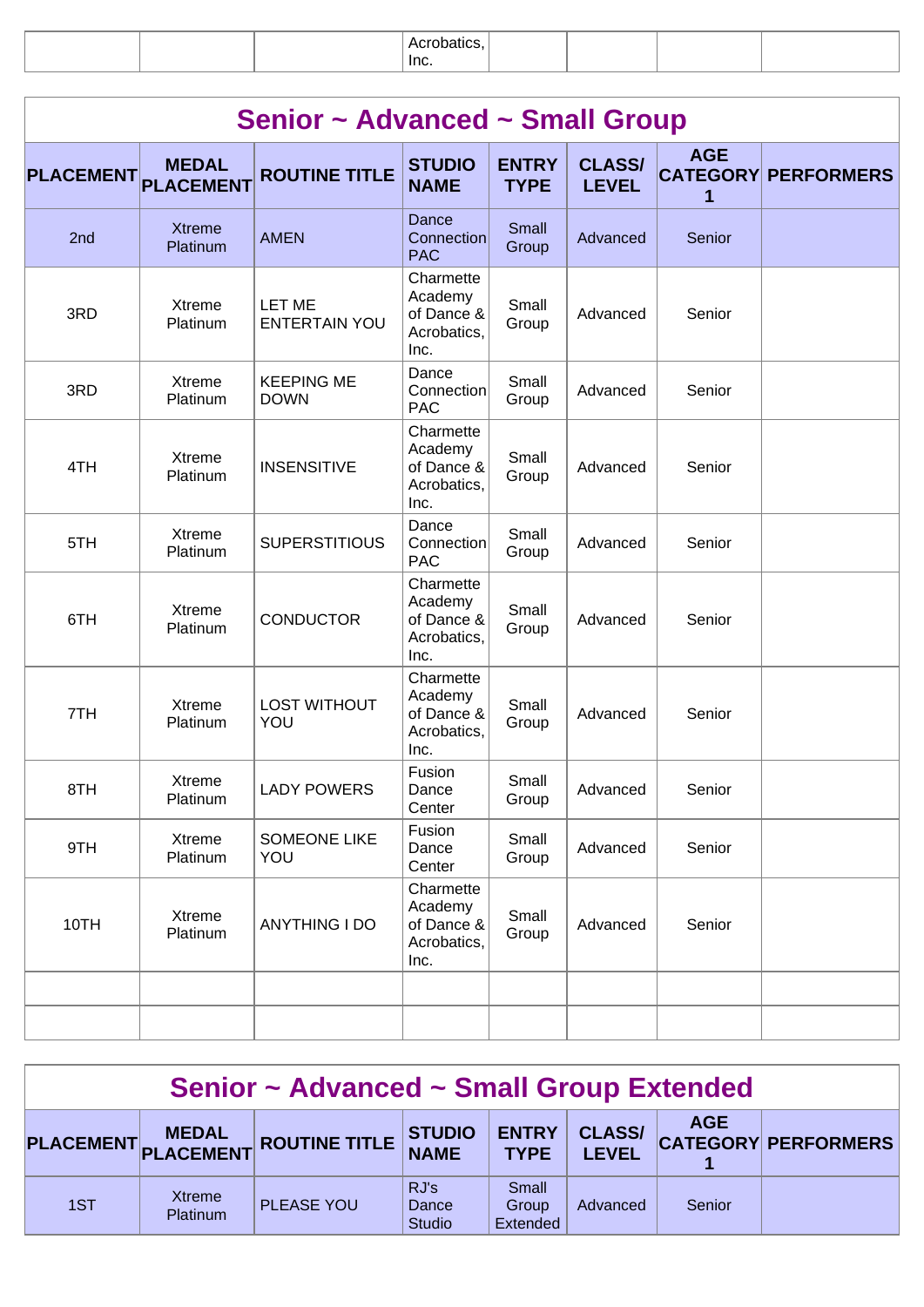| Senior ~ Advanced ~ Large Group |                                  |                                        |                                                           |                             |                               |                 |                            |  |  |
|---------------------------------|----------------------------------|----------------------------------------|-----------------------------------------------------------|-----------------------------|-------------------------------|-----------------|----------------------------|--|--|
| <b>PLACEMENT</b>                | <b>MEDAL</b><br><b>PLACEMENT</b> | <b>ROUTINE TITLE</b>                   | <b>STUDIO</b><br><b>NAME</b>                              | <b>ENTRY</b><br><b>TYPE</b> | <b>CLASS/</b><br><b>LEVEL</b> | <b>AGE</b><br>1 | <b>CATEGORY PERFORMERS</b> |  |  |
| 1ST                             | <b>Xtreme</b><br>Platinum        | <b>I'VE JUST SEEN A</b><br><b>FACE</b> | Dance<br>Connection<br><b>PAC</b>                         | Large<br>Group              | Advanced                      | Senior          |                            |  |  |
| 2ND                             | Xtreme<br>Platinum               | A MUSICAL                              | Charmette<br>Academy<br>of Dance &<br>Acrobatics,<br>Inc. | Large<br>Group              | Advanced                      | Senior          |                            |  |  |
| 3RD                             | Xtreme<br>Platinum               | X WIVES                                | Charmette<br>Academy<br>of Dance &<br>Acrobatics,<br>Inc. | Large<br>Group              | Advanced                      | Senior          |                            |  |  |
| 4TH                             | Xtreme<br>Platinum               | <b>RAINMAKERS R'</b><br>US             | Dance<br>Connection<br><b>PAC</b>                         | Large<br>Group              | Advanced                      | Senior          |                            |  |  |
| 5TH                             | Xtreme<br>Platinum               | <b>WEPA</b>                            | Charmette<br>Academy<br>of Dance &<br>Acrobatics,<br>Inc. | Large<br>Group              | Advanced                      | Senior          |                            |  |  |
| 6TH                             | Xtreme<br>Platinum               | <b>SEND IN THE</b><br><b>CLOWNS</b>    | HJ Dance                                                  | Large<br>Group              | Advanced                      | Senior          |                            |  |  |
| 7TH                             | Xtreme<br>Platinum               | <b>CREEPY OLD GUY</b>                  | Dance<br>Connection<br><b>PAC</b>                         | Large<br>Group              | Advanced                      | Senior          |                            |  |  |
| 7TH                             | Xtreme<br>Platinum               | <b>CAN YOU HEAR</b><br>ME              | Charmette<br>Academy<br>of Dance &<br>Acrobatics,<br>Inc. | Large<br>Group              | Advanced                      | Senior          |                            |  |  |
| 8TH                             | Xtreme<br>Platinum               | <b>FUERZA</b>                          | RJ's<br>Dance<br>Studio                                   | Large<br>Group              | Advanced                      | Senior          |                            |  |  |
| 8TH                             | Xtreme<br>Platinum               | LET'S GO                               | Charmette<br>Academy<br>of Dance &<br>Acrobatics,<br>Inc. | Large<br>Group              | Advanced                      | Senior          |                            |  |  |
| 9TH                             | Xtreme<br>Platinum               | TAKE ON ME                             | Fusion<br>Dance<br>Center                                 | Large<br>Group              | Advanced                      | Senior          |                            |  |  |
| 10TH                            | Xtreme<br>Platinum               | CHANGE                                 | Dynamic<br>Edge<br>Dance<br>Center                        | Large<br>Group              | Advanced                      | Senior          |                            |  |  |
| 10TH                            | Xtreme<br>Platinum               | <b>FLOAT ON</b>                        | RJ's<br>Dance<br>Studio                                   | Large<br>Group              | Advanced                      | Senior          |                            |  |  |

| Senior $\sim$ Advanced $\sim$ Line |  |                                                                       |  |  |  |  |  |  |
|------------------------------------|--|-----------------------------------------------------------------------|--|--|--|--|--|--|
|                                    |  | PLACEMENT MEDAL ROUTINE TITLE STUDIO ENTRY CLASS/ CATEGORY PERFORMERS |  |  |  |  |  |  |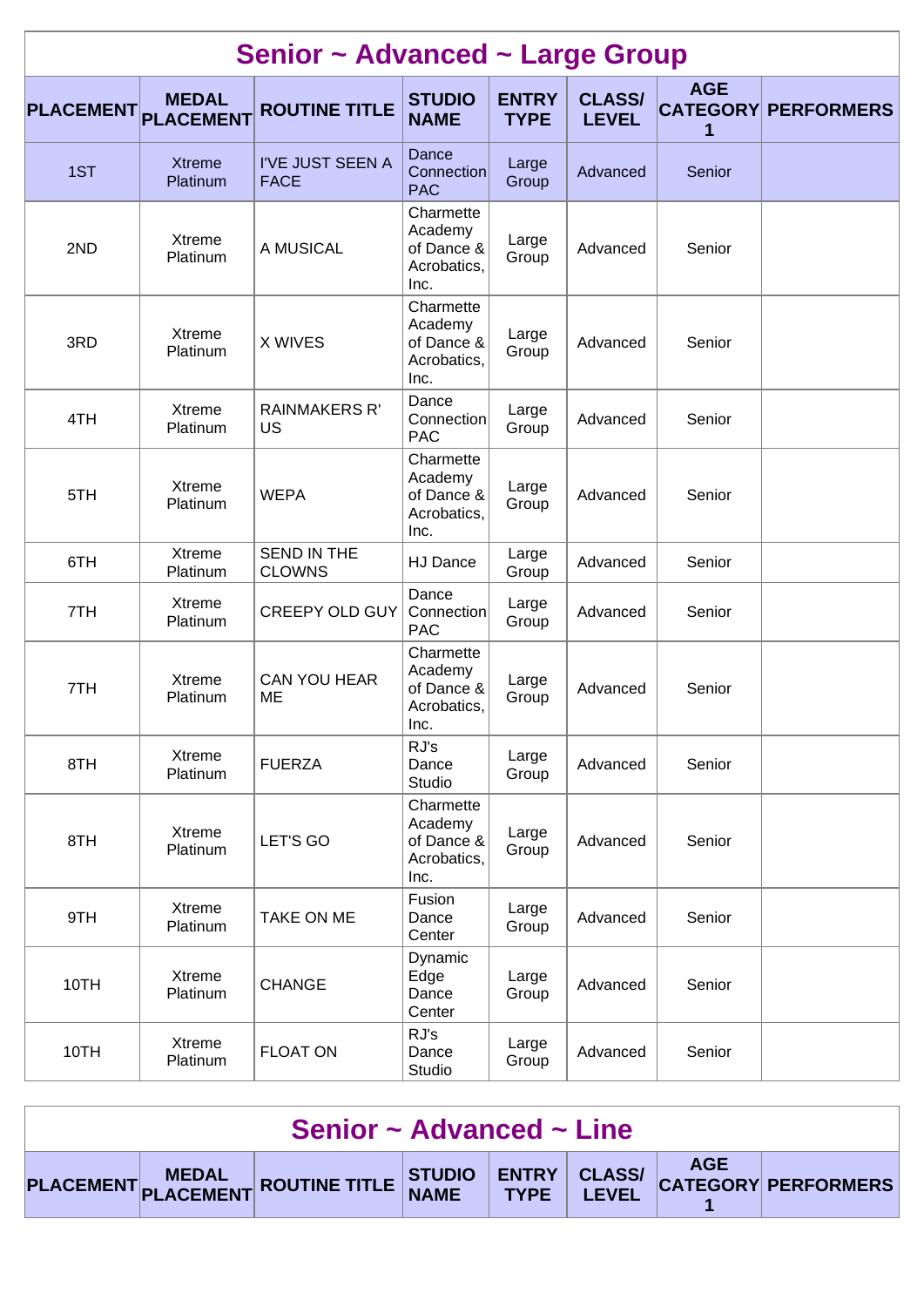| 1ST | <b>Xtreme</b><br><b>Platinum</b> | <b>LEGIT</b>           | <b>Fusion</b><br>Dance<br>Center | Line | Advanced | Senior |  |
|-----|----------------------------------|------------------------|----------------------------------|------|----------|--------|--|
| 3RD | Xtreme<br>Platinum               | BIRD OF SORROW   Dance | Fusion<br>Center                 | ∟ine | Advanced | Senior |  |

| Senior $\sim$ Advanced $\sim$ Production |                                                                                                                                                             |              |                                              |  |          |        |  |  |
|------------------------------------------|-------------------------------------------------------------------------------------------------------------------------------------------------------------|--------------|----------------------------------------------|--|----------|--------|--|--|
|                                          | <b>AGE</b><br><b>CLASS/</b><br><b>ENTRY</b><br>STUDIO<br>NAME<br>PLACEMENT MEDAL ROUTINE TITLE<br><b>CATEGORY PERFORMERS</b><br><b>TYPE</b><br><b>LEVEL</b> |              |                                              |  |          |        |  |  |
| 2ND                                      | Xtreme<br>Platinum                                                                                                                                          | <b>FOSSE</b> | Dance<br>Connection Production<br><b>PAC</b> |  | Advanced | Senior |  |  |